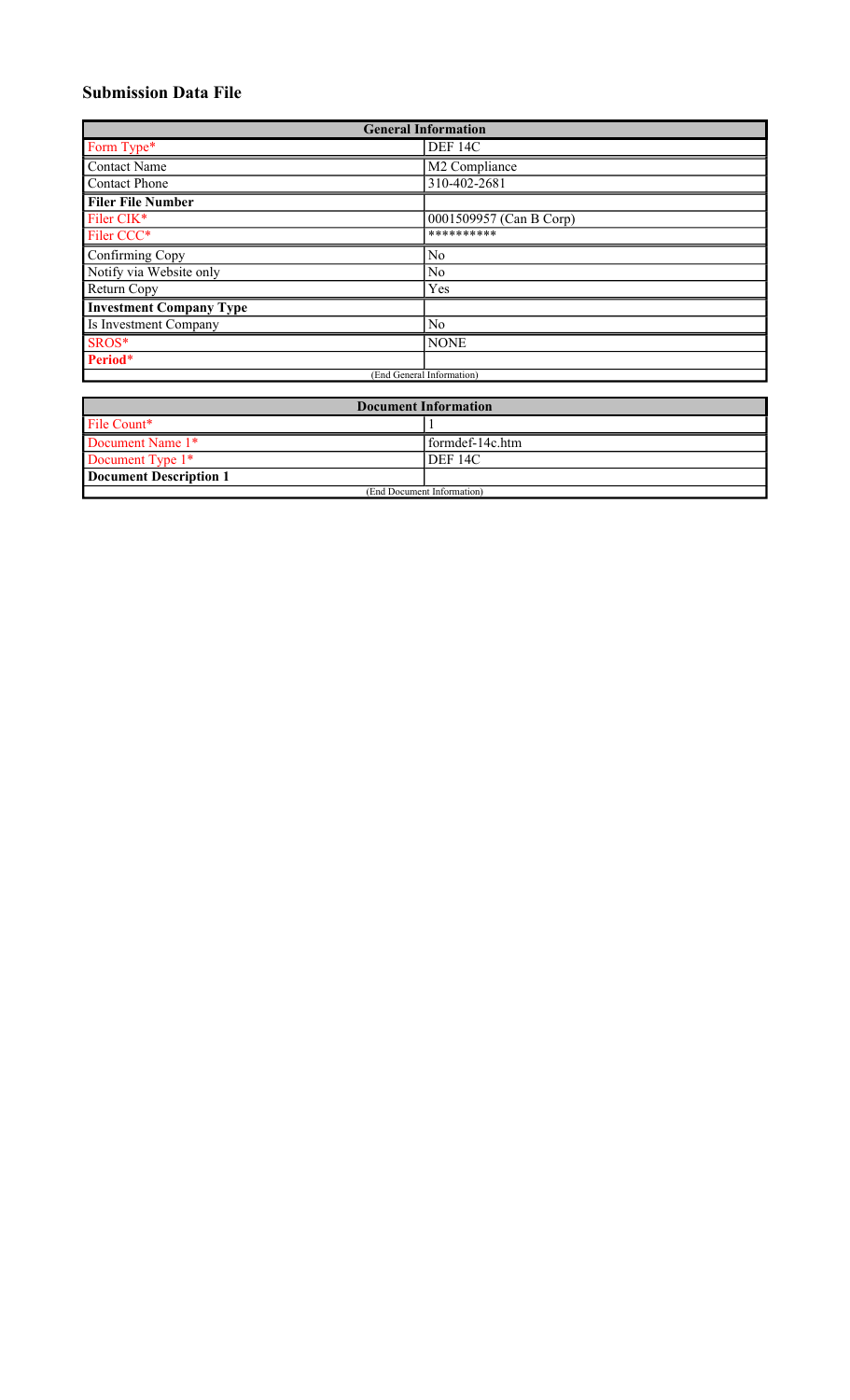# **UNITED STATES SECURITIES AND EXCHANGE COMMISSION WASHINGTON, D.C. 20549**

# **SCHEDULE 14C**

**INFORMATION STATEMENT PURSUANT TO SECTION 14(c) OF THE SECURITIES EXCHANGE ACT OF 1934**

Check the appropriate box:

[ ] Preliminary Information Statement

[ ] Confidential, for Use of the Commission only (as permitted by Rule 14c-5(d)(2))

[X] Definitive Information Statement

# **CAN B̅ CORP.**

(Name of Registrant As Specified In Its Charter)

Payment of Filing Fee (Check the Appropriate Box):

[X] No fee required

[ ] Fee computed on table below per Exchange Act Rules 14c-5(g) and 0-11

- (1) Title of each class of securities to which transaction applies:
- (2) Aggregate number of securities to which transaction applies:
- (3) Per unit price or other underlying value of transaction computed pursuant to Exchange Act Rule 0-11 (set forth the amount on which the filing fee is calculated and state how it was determined):
- (4) Proposed maximum aggregate value of transaction:
- (5) Total fee paid:

[ ] Check box if any party of the fee is offset as provided by Exchange Act Rule 0-11(a)(2) and identify the filing for which the offsetting fee was paid previously. Identify the previous filing by registration statement number, or the Form or Schedule and the date of its filing.

- (1) Amount Previously Paid:
- (2) Form, Schedule or Registration Statement No.:
- (3) Filing Party:
- (4) Date Filed: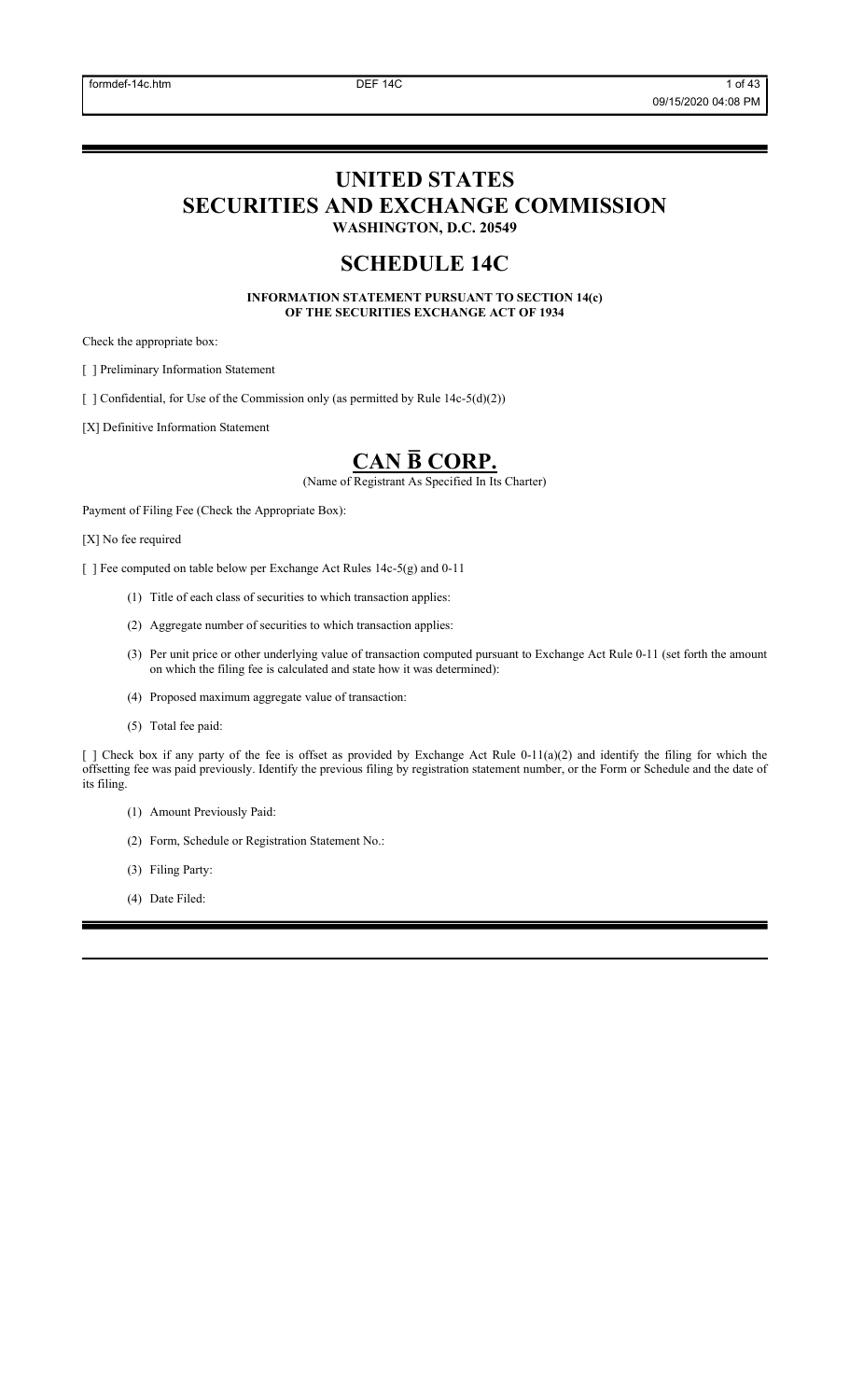# **CAN B̅ CORP. 960 SOUTH BROADWAY, SUITE 120, HICKSVILLE, NY 11801**

#### **IMPORTANT NOTICE REGARDING INTERNET AVAILABILITY OF INFORMATION STATEMENT FOR CAN B̅ CORP.**

To the Shareholders of Can  $\bar{B}$  Corp.:

NOTICE IS HEREBY GIVEN to you as a stockholder of Can  $\overline{B}$  Corp., a Florida corporation (the "Company," "we," "us" or "our"), that you are receiving this notice regarding the internet availability of an information statement (the "Information Statement") relating to the matters described below. This notice presents only an overview of the more complete Information Statement that is available to you on the internet or, upon request, by mail. We encourage you to access and review all the important information contained in the Information Statement. As described below, the Information Statement is for informational purposes only and, as a stockholder of the Company, you need not take any action.

By sending you this notice, we are notifying you that we are making the Information Statement available to you via the internet in lieu of mailing you a paper copy. You may print and view the full Information Statement on our website at http://www.canbcorp.com/investors/. To view and print the Information Statement, click on the link of the appropriate information statement in order to open the document. You may request a paper copy or PDF via email of the Information Statement, free of charge, by contacting us in writing at Can B Corp. c/o Marco Alfonsi, 960 South Broadway, Suite 120, Hicksville, NY 11801 or by calling 516-595-9544. If you do not request a paper copy or PDF via email by October 10, 2020, you will not otherwise receive a paper or PDF copy. The Company's most recent annual report and quarterly reports are available upon request, without charge, by contacting the Company at the address above. There is no charge to you for requesting a copy.

We are furnishing this notice and Information Statement to the holders of our common and preferred stock in connection with the approval by written consent of the Company's Board of Directors and holders of a majority of the issued and outstanding voting stock of the Company to (i) approve the Company's 2020 Incentive Stock Option Plan (the "ISOP Approval") and (ii) amend the Certificate of Designation for the Company's Series A Preferred Stock to reflect the rights and privileges relating to our Series A Preferred Stock following the Company's recent reverse split and to add other terms typical of designations of preferred series of stock (the "Series A Amendment" and, collectively with the ISOP Approval, the "Actions"). The purpose of the Information Statement is to notify our stockholders that on July 28, 2020 pursuant to written consent permitted by Section 7607.0704 of the Florida Business Corporations Act ("FBCA") the holders of a majority of the issued and outstanding voting stock of the Company executed a written consent approving the Actions. This notice is first being sent to our stockholders on or about September 15, 2020.

The written consent that we received constitutes the only stockholder approval required for to approve the foregoing actions under the FBCA and, as a result, no further action by any other stockholder is required to approve the foregoing and we have not and will not be soliciting your approval of the same. This notice and the Information Statement shall constitute notice to you of the action by written consent in accordance with the FBCA and Rule 14c-2 promulgated under the Exchange Act.

# **WE ARE NOT ASKING FOR A PROXY AND YOU ARE REQUESTED NOT TO SEND US A PROXY.**

On behalf of the Board of Directors,

*/s/ Marco Alfonsi* Name:Marco Alfonsi Title: Chief Executive Officer and Director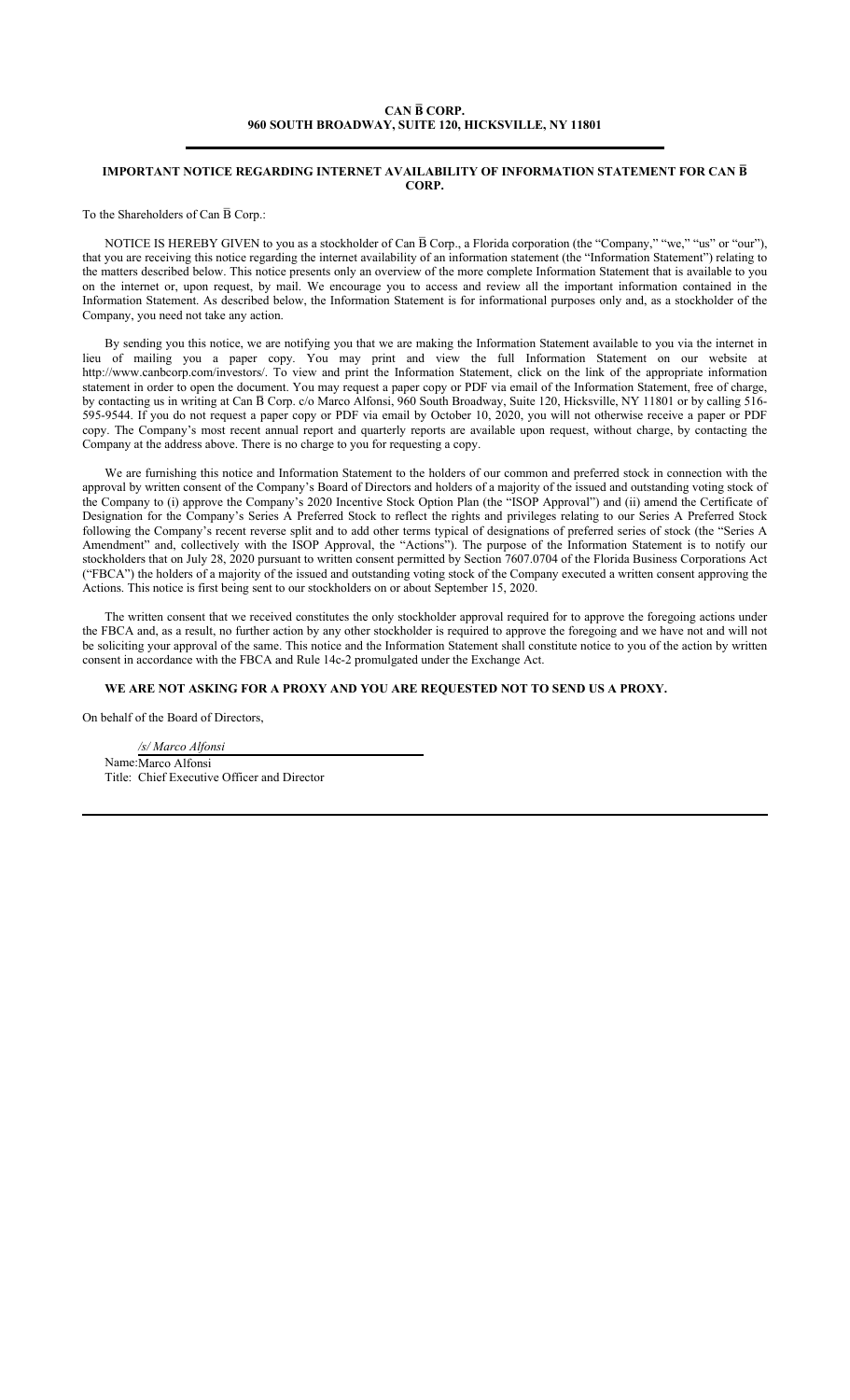#### **UNITED STATES SECURITIES AND EXCHANGE COMMISSION**

#### **INFORMATION STATEMENT PURSUANT TO SECTION 14(c) OF THE SECURITIES EXCHANGE ACT OF 1934 AND RULE 14C PROMULGATED THERETO**

**CAN B̅ CORP.**

**960 South Broadway, Suite 120, Hicksville, NY 11801**

# **INFORMATION STATEMENT**

**September 15, 2020**

## **THIS INFORMATION STATEMENT IS FOR INFORMATION PURPOSES ONLY AND NO VOTE OR OTHER ACTION OF THE COMPANY'S STOCKHOLDERS IS REQUIRED IN CONNECTION WITH THIS INFORMATION STATEMENT.**

#### **A NOTICE OF THE INTERNET AVAILABILITY OF THIS INFORMATION STATEMENT IS BEING MAILED ON OR ABOUT SEPTEMBER 15, 2020 TO STOCKHOLDERS OF RECORD ON JULY 15, 2020.**

This information statement ("Information Statement") is being made available to the shareholders of record of Can  $\overline{B}$  Corp., a Florida corporation (the "Company," "CANB," "we," "us," or "our") as of the close of business on July 15, 2020 ("Record Date"). This Information Statement is being sent to you for information purposes only. No action is requested or required on your part.

# **WE ARE NOT ASKING YOU FOR A PROXY AND YOU ARE REQUESTED NOT TO SEND US A PROXY.**

# **GENERAL OVERVIEW OF ACTIONS**

The Board of Directors has recommended, and, on July 28, 2020 ("Voting Date"), the holders of a majority of the voting stock of CANB as of the Voting Date have adopted resolutions, to effect the actions listed in this Information Statement. This Information Statement is being filed with the Securities and Exchange Commission (the "SEC") and is provided to CANB's shareholders pursuant to Section 14 (c) of the Securities Exchange Act of 1934, as amended ("Exchange Act").

Through the written consent of its Board of Directors and stockholders holding a majority of the Company's voting stock as of the Voting Date, the Company has approved (i) the adoption of the Company's 2020 Incentive Stock Option Plan (the "ISOP Approval") and (ii) to amend the Certificate of Designation for the Company's Series A Preferred Stock to reflect the rights and privileges relating to our Series A Preferred Stock following the Company's recent reverse split and to add other terms typical of designations of preferred series of stock (the "Series A Amendment" and, collectively with the ISOP Approval, the "Actions").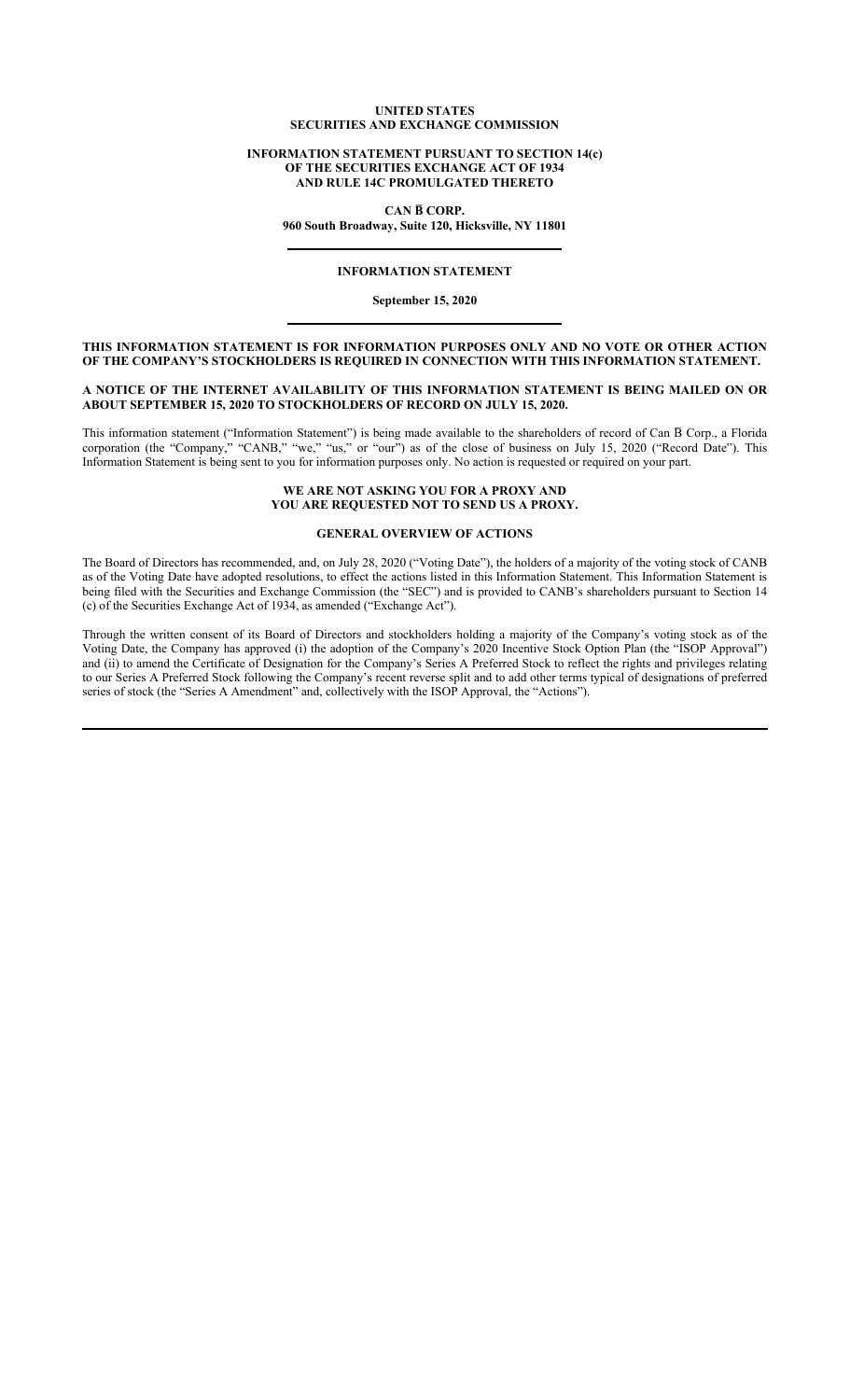Holders of 1,2957,477 of the 3,840,053 common shares issued and outstanding as of the Voting Date, and 20 out of the 20 Series A Preferred Shares outstanding as of the Voting Date (representing 1,333,340 votes), approved the Actions. Thus, from the 5,173,393 votes eligible to be cast in this matter, 2,630,809 of the votes, or approximately 50.85%, approved the Actions by written consent.

Under SEC regulations, the Actions will not become effective sooner than 40 days after we mail the Notice of Stockholder Action Taken by Written Consent to our stockholders. This notice is first being mailed to our stockholders on or about September 15, 2020.

In order to obtain the approval of our stockholders for the Actions, we could have convened a special meeting of the stockholders for the specific purpose of voting on such matters. However, Section 607.0704 of the Florida Business Corporations Act (the "FBCA") provides that any action required or permitted to be taken at a shareholders' meeting may be taken without a meeting. In order to eliminate the costs and management time involved in holding a meeting and obtaining proxies and in order to effect the Actions as early as possible in order to accomplish the purposes hereafter described, we elected to utilize the written consent of a majority of the holders our voting stock. Under the FBCA and our bylaws, the affirmative vote of the holders of at least a majority of the outstanding stock entitled to vote thereon is required to approve the Actions.

This Information Statement is intended to provide such notice as required by the FBCA to provide after the taking of the corporate action without a meeting to the holders of record of our stock who have not consented in writing to such action.

### **Purpose**

The ISOP Approval is intended to attract, retain, and motivate employees, officers, directors, consultants, agents, advisors and independent contractors of the Company and its related companies by providing them the opportunity to acquire a proprietary interest in the Company and to align their interests and efforts to the long-term interests of the Company's stockholders. The Series A Amendment was approved to clarify the rights and privileges of our Series A Preferred stock following our reverse stock split, and to add additional terms customarily included in designations of preferred series of stock.

#### **Effect on Authorized and Outstanding Shares**

The rights and preferences of shares of our Common Stock subsequent to the Actions will remain the same, except that following the Series A Amendment holders of Series A Preferred Stock will rank senior as to distributions of dividends compared to holders of our Common Stock. The ISOP Approval will affect all our stockholders uniformly. The Series A Amendment will affect all holders of Series A Preferred Stock uniformly. We do not anticipate that the number of our stockholders, or any aspect of our current business plan, will materially change as a result of these changes.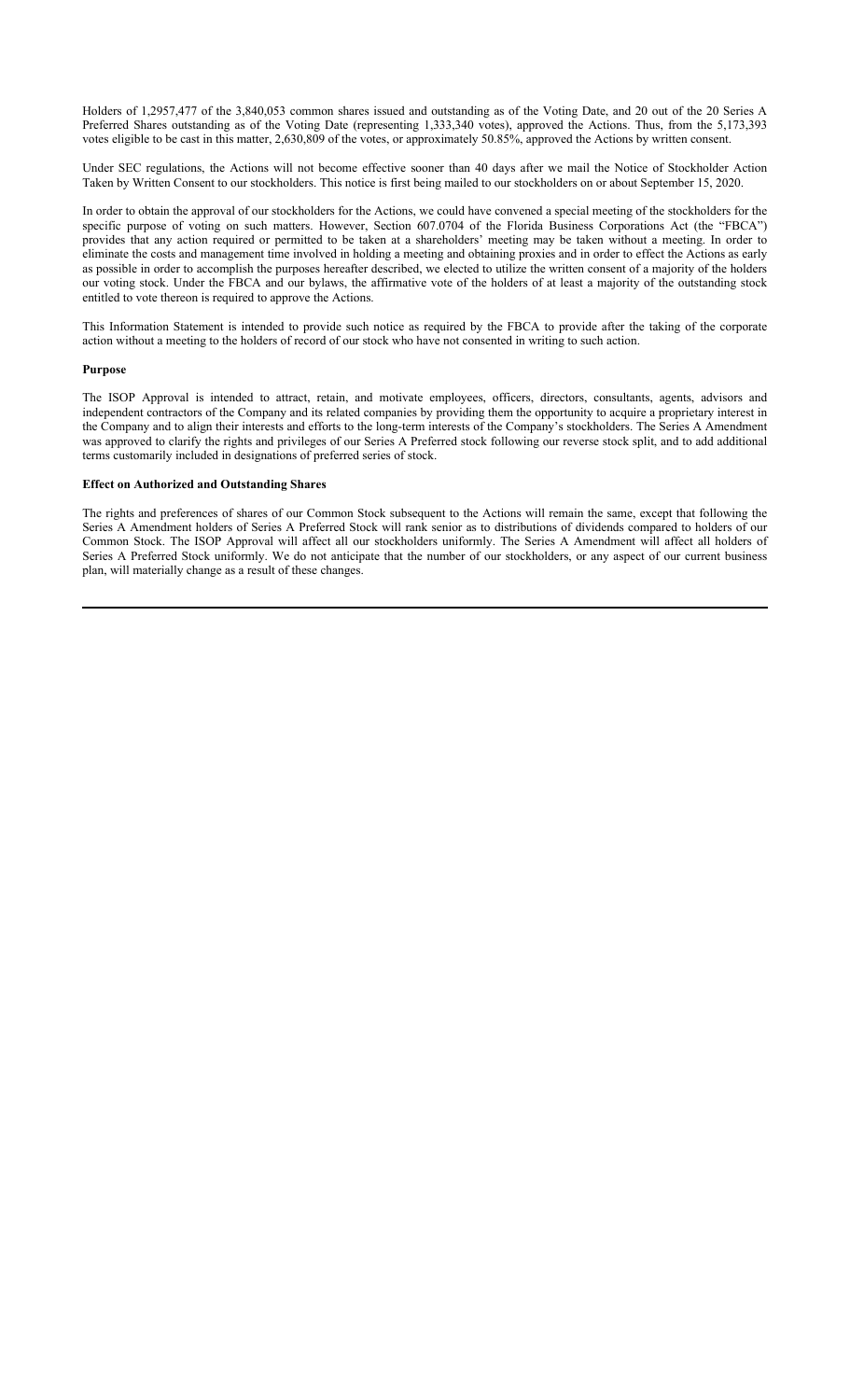#### **Federal Income Tax Consequences**

The following description of federal income tax consequences of the Actions is based on the Internal Revenue Code of 1986, as amended, the applicable Treasury Regulations promulgated thereunder, judicial authority, and current administrative rulings and practices as in effect on the date of this information statement (collectively, the "Code"). We have not sought and will not seek an opinion of counsel or a ruling from the Internal Revenue Service regarding the federal income tax consequences of the Actions.

The issuance of Options under the Plan (as below defined) is not expected to produce any immediate income subject to regular income taxes to the Company or to the participant, so long as the exercise price for such Options is at fair market value. For non-qualified stock options, there is a tax consequence to the participant upon exercise of the Options, which is the difference between the fair market value of the Stock and the exercise price of the Options. The Company takes a corresponding deduction. Additionally, following the sale of shares exercised, the difference between exercise price and the then-market price is taxed as a capital gain to the participant. For incentive stock options, the participant is not taxed at exercise of the options but is taxed upon sale at the difference of the exercise price and sales price. The Company does not take a corresponding deduction. Options that do not qualify as incentive stock options will be treated as non-qualified stock options. There are tax consequences, including a 20% penalty, to the participant for non-qualified stock options with an exercise price less than fair market value at issuance.

# **SECURITY OWNERSHIP OF CERTAIN BENEFICIAL OWNERS AND MANAGEMENT**

The following tables set forth the ownership, as of the Voting Date, of our common stock by each person known by us to be the beneficial owner of more than 5% of our outstanding voting stock, our directors, our executive officers, and our executive officers and directors as a group as of the record date. To the best of our knowledge, the persons named have sole voting and investment power with respect to such shares, except as otherwise noted. There are not any pending or anticipated arrangements that may cause a change in control.

The information presented below regarding beneficial ownership of our voting securities has been presented in accordance with the rules of the Securities and Exchange Commission and is not necessarily indicative of ownership for any other purpose. Under these rules, a person is deemed to be a "beneficial owner" of a security if that person has or shares the power to vote or direct the voting of the security or the power to dispose or direct the disposition of the security. A person is deemed to own beneficially any security as to which such person has the right to acquire sole or shared voting or investment power within sixty (60) days through the conversion or exercise of any convertible security, warrant, option or other right. More than one person may be deemed to be a beneficial owner of the same securities.

Except as otherwise indicated and under applicable community property laws, we believe that the beneficial owners of our common stock listed below have sole voting and investment power with respect to the shares shown. Unless stated otherwise, the business address for these shareholders is 960 South Broadway, Suite 120, Hicksville, NY 11801.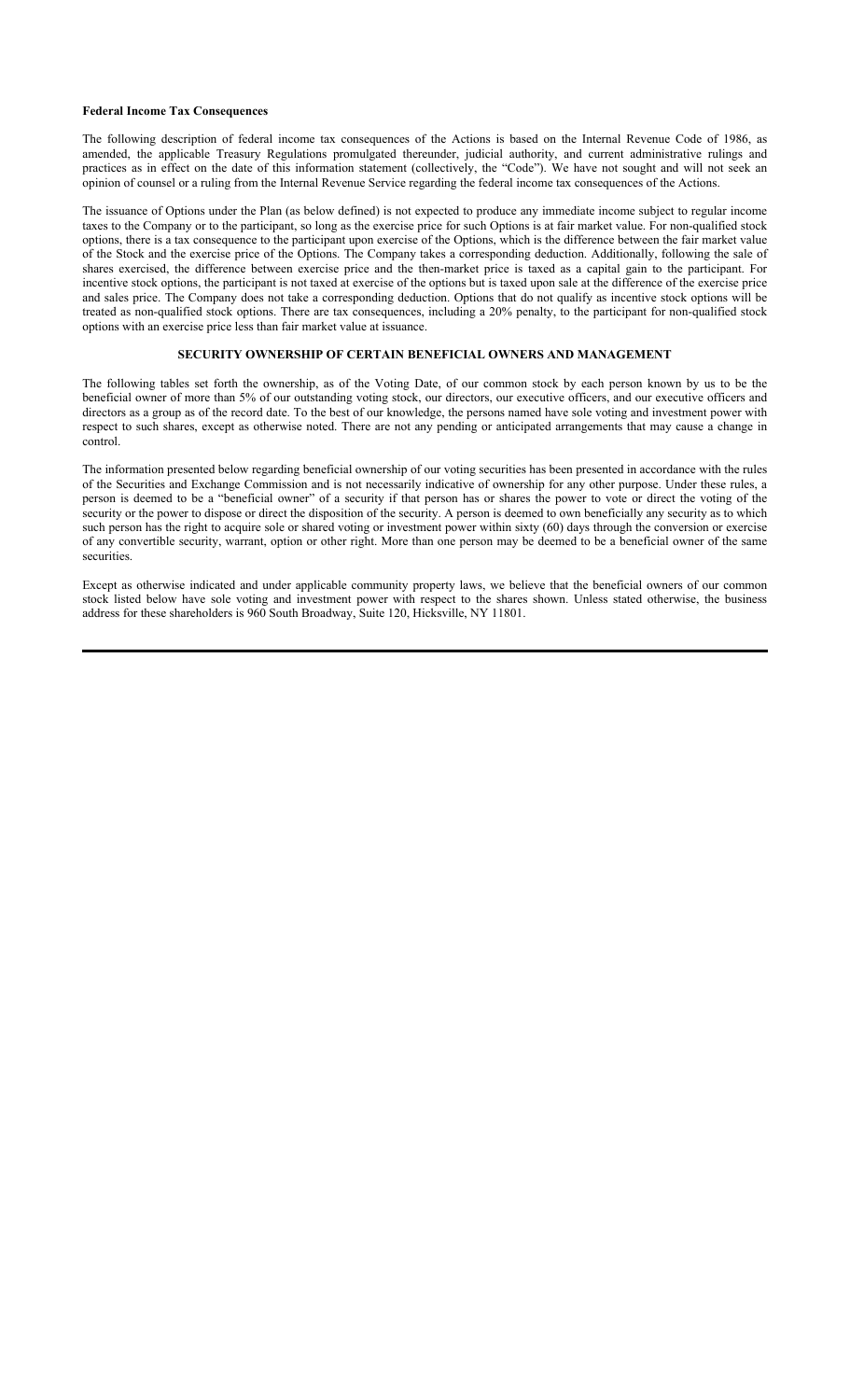| Name                                                                     | Title                                   | Number<br>of<br>Common<br><b>Shares</b> | $%$ of<br>Common<br>Shares | Number<br>of Series<br>$\mathbf{A}$<br>Preferred<br>Shares | $%$ of<br>Series A<br>Preferred<br><b>Shares</b> | $%$ of<br>Eligible<br>Votes | Number of<br>Warrants<br>currently<br>exercisable<br>or<br>exercisable<br>in the next<br>60 days |
|--------------------------------------------------------------------------|-----------------------------------------|-----------------------------------------|----------------------------|------------------------------------------------------------|--------------------------------------------------|-----------------------------|--------------------------------------------------------------------------------------------------|
| Marco Alfonsi                                                            |                                         |                                         |                            |                                                            |                                                  |                             |                                                                                                  |
| $[1]$<br>Stanley L.                                                      | CEO, Director                           | 197,998                                 | 5.16%                      | 5                                                          | 25%                                              | 10.27%                      | $\mathbf{0}$                                                                                     |
| Teeple [2]                                                               | CFO, Director                           | 13,861                                  | 0.36%                      | 4                                                          | 20%                                              | 5.42%                       | $\boldsymbol{0}$                                                                                 |
| David Posel<br>$[3]$                                                     | COO of Pure<br>Health<br>Products       | $\boldsymbol{0}$                        | $0\%$                      | $\mathbf{1}$                                               | $5\%$                                            | 1.29%                       | $\mathbf{0}$                                                                                     |
| Pasquale Ferro<br>$[4]$                                                  | President of<br>Pure Health<br>Products | 104,602                                 | 2.72%                      | 5                                                          | 25%                                              | 8.47%                       | $\bf{0}$                                                                                         |
| Phil Scala [5]                                                           | Interim COO                             | 4,484                                   | 0.12%                      | $\mathbf{0}$                                               | $0\%$                                            | 0.09%                       | $\mathbf{0}$                                                                                     |
| Frederick<br>Alger Boyer<br>Jr. [6]                                      | Independent<br>Director                 | 10,000                                  | 0.26%                      | $\boldsymbol{0}$                                           | $0.00\%$                                         | 0.19%                       | $\boldsymbol{0}$                                                                                 |
| <b>Senator Ron</b><br>Silver <sup>[7]</sup>                              | Independent<br>Director                 | 16,668                                  | 0.43%                      | $\mathbf{0}$                                               | $0.00\%$                                         | 0.32%                       | $\boldsymbol{0}$                                                                                 |
| James F.<br>Murphy [8]                                                   | Independent<br>Director                 | 10,000                                  | 0.26%                      | $\boldsymbol{0}$                                           | $0.00\%$                                         | 0.19%                       | $\boldsymbol{0}$                                                                                 |
| All executive<br>officers and<br>directors as a<br>group [8]<br>persons] |                                         | 357,613                                 | 9.31%                      | 15                                                         | 75%                                              | 26.24%                      | $\mathbf{0}$                                                                                     |
| Andrew<br>Holtmeyer [9]                                                  | VP of<br><b>Business</b><br>Development | 3,695                                   | 0.01%                      | 5                                                          | 25%                                              | 6.51%                       | $\boldsymbol{0}$                                                                                 |

\*Numbers have been adjusted to account for the Company's reverse stock split.

(1) Marco Alfonsi owns approximately 197,998 shares of common stock and 5 shares of Series A preferred stock, which are convertible into 166,670 shares and equal 333,335 votes. Prior to October 29, 2015, Mr. Alfonsi owned 270,000 shares of the Company's common stock, at which time it was agreed that he would retire 166,666 shares of common stock for 5 shares of Series A Preferred Stock. In addition to the listed shares, five adult members of Mr. Alfonsi's family hold an aggregate of 42,343 shares of common stock, which shares have not been included in the above calculations.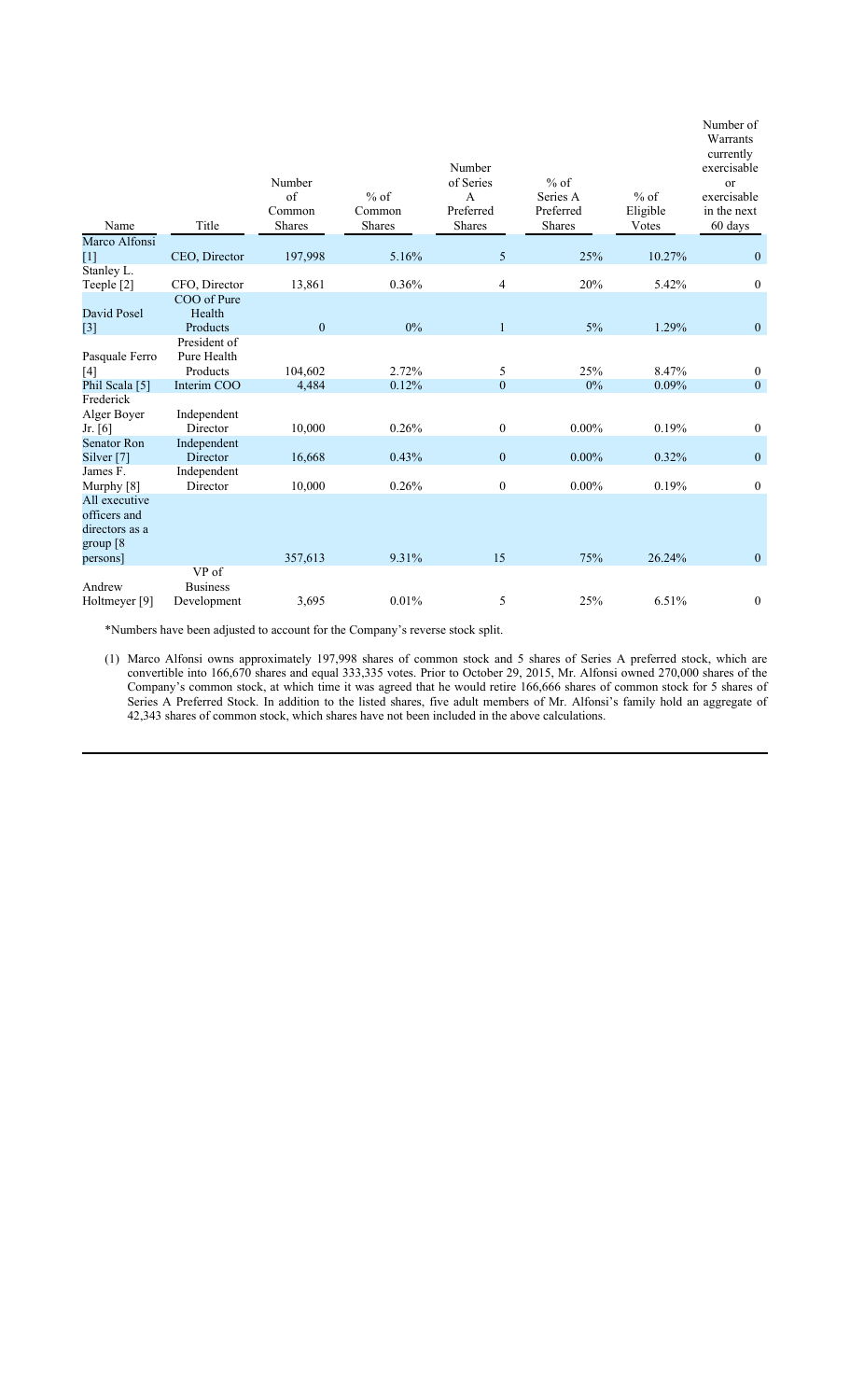- (2) Stanley L. Teeple owns approximately 3,861 shares of common stock, options to purchase an additional 10,000 common shares, and 4 shares of Series A preferred stock, which are convertible into 133,336 shares and equal 266,668 votes.
- (3) David Posel owns 0 shares of common stock and 1 shares of Series A preferred stock, which is convertible into 33,334 shares and equals 66,667 votes.
- (4) Pasquale Ferro owns 69,119 common shares jointly with his wife and 35,483 common shares individually. Mr. Ferro holds 5 shares of Series A Preferred stock individually, which are convertible into 166,670 common shares and equal 333,335 votes. Mr. Ferro is the President of Pure Health Products, LLC, a wholly owned subsidiary of the Company. In addition to the listed shares, a member of Mr. Ferro's family holds 8,335 shares of common stock, which shares have not been included in the above calculations
- (5) Phil Scala owns approximately 2,817 shares of common stock and options to purchase 1,667 common shares.
- (6) Frederick Alger Boyer Jr. holds options to purchase 10,000 common shares of the Company.
- (7) Ron Silver holds options to purchase 10,000 common shares of the Company and 6,668 shares of common stock.
- (8) James F. Murphy holds options to purchase 10,000 common shares of the Company.
- (9) Andrew Holtmeyer owns approximately 3,695 shares of common stock and 5 shares of Series A preferred stock, which are convertible into 166,670 shares and equal 333,335 votes.
- (10) There were 3,840,053 shares of common stock and 20 shares of Series A Preferred stock outstanding as of the Voting Date, for a total of 5,173,393 votes currently eligible to be cast on the Voting Date.
- (11) The Company's preferred stock is classified as Series A Preferred shares, Series B Preferred Shares, and Series C Preferred Shares. Each Series A Preferred share is entitled to 66,667 votes and can be converted into 33,334 shares of common stock. Series B Preferred shares have no voting rights. Series B Preferred shares are convertible into shares of common stock; however, there are no Series B Preferred shares outstanding at this time. Each Series C Preferred share is entitled to 25,000 votes, can be converted into 25,000 shares of common stock, and ranks senior to common stock with respect to preferences as to distributions of dividends; however, there are no Series C Preferred shares outstanding at this time.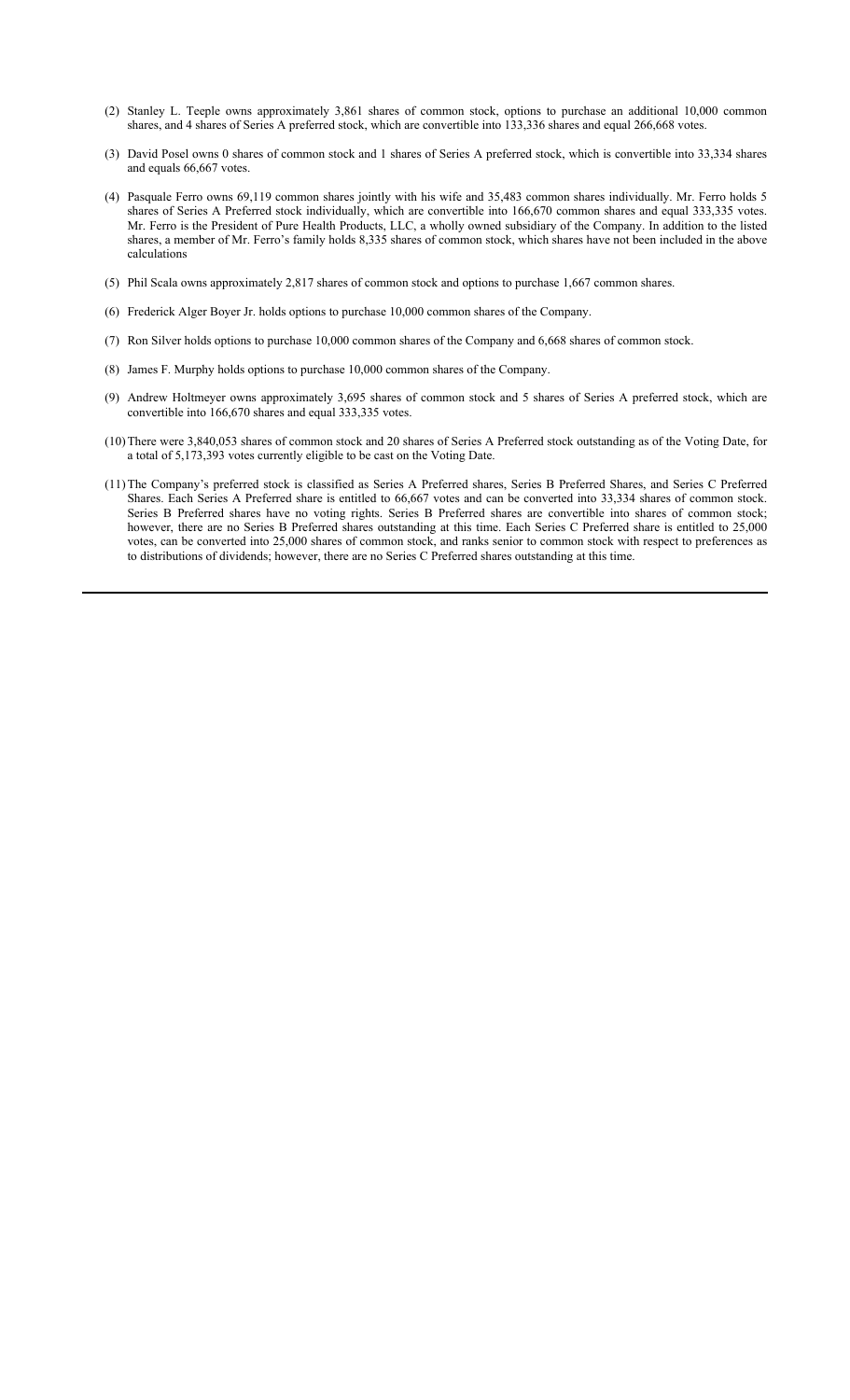The above table is based upon information derived from our stock records. Except as otherwise indicated herein and under applicable community property laws, we believe that the beneficial owners of our common stock listed above have sole voting and investment power with respect to the shares shown.

The following table sets forth the ownership of our common stock by each person known by us to be the beneficial owner of more than 5% of our outstanding voting stock, our directors, our executive officers, and our executive officers and directors as a group, *assuming* all preferred shares were converted to common shares as of the Voting Date (which they were not).

| Name                                                                | <b>Title</b>                                               | Number of<br>Common<br>Shares [1] | % of Common<br><b>Shares</b> | Number of<br>Warrants<br>currently<br>exercisable or<br>exercisable in<br>the next 60 days |
|---------------------------------------------------------------------|------------------------------------------------------------|-----------------------------------|------------------------------|--------------------------------------------------------------------------------------------|
| Marco Alfonsi                                                       | CEO, Director                                              | 364,668                           | $8.09\%$                     | $\mathbf{0}$                                                                               |
| Stanley L. Teeple                                                   | CFO, Director                                              | 147,197                           | 3.26%                        | $\theta$                                                                                   |
| David Posel                                                         | COO of Pure Health<br>Products<br>President of Pure Health | 33,334                            | $0.74\%$                     | $\mathbf{0}$                                                                               |
| Pasquale Ferro                                                      | Products                                                   | 271,272                           | $6.02\%$                     | $\mathbf{0}$                                                                               |
| Phil Scala                                                          | Interim COO                                                | 4,484                             | $0.10\%$                     | $\mathbf{0}$                                                                               |
| Frederick Alger Boyer Jr.                                           | <b>Independent Director</b>                                | 10,000                            | $0.22\%$                     | $\mathbf{0}$                                                                               |
| Senator Ron Silver                                                  | <b>Independent Director</b>                                | 16,668                            | $0.37\%$                     | $\mathbf{0}$                                                                               |
| James F. Murphy                                                     | <b>Independent Director</b>                                | 10,000                            | $0.22\%$                     | $\theta$                                                                                   |
| All executive officers and<br>directors as a group $[8]$<br>persons |                                                            | 857,623                           | $19.03\%$                    | $\theta$                                                                                   |
| Andrew Holtmeyer                                                    | VP of Business<br>Development                              | 170,365                           | 3.78%                        | $\mathbf{0}$                                                                               |

(1) Had all 20 issued and outstanding Series A Preferred Shares been converted to common shares there would have been approximately 4,506,733 shares of common stock outstanding as of the Voting Date.

The above tables are based upon information derived from our stock records. Except as otherwise indicated below and under applicable community property laws, we believe that the beneficial owners of our common stock listed below have sole voting and investment power with respect to the shares shown.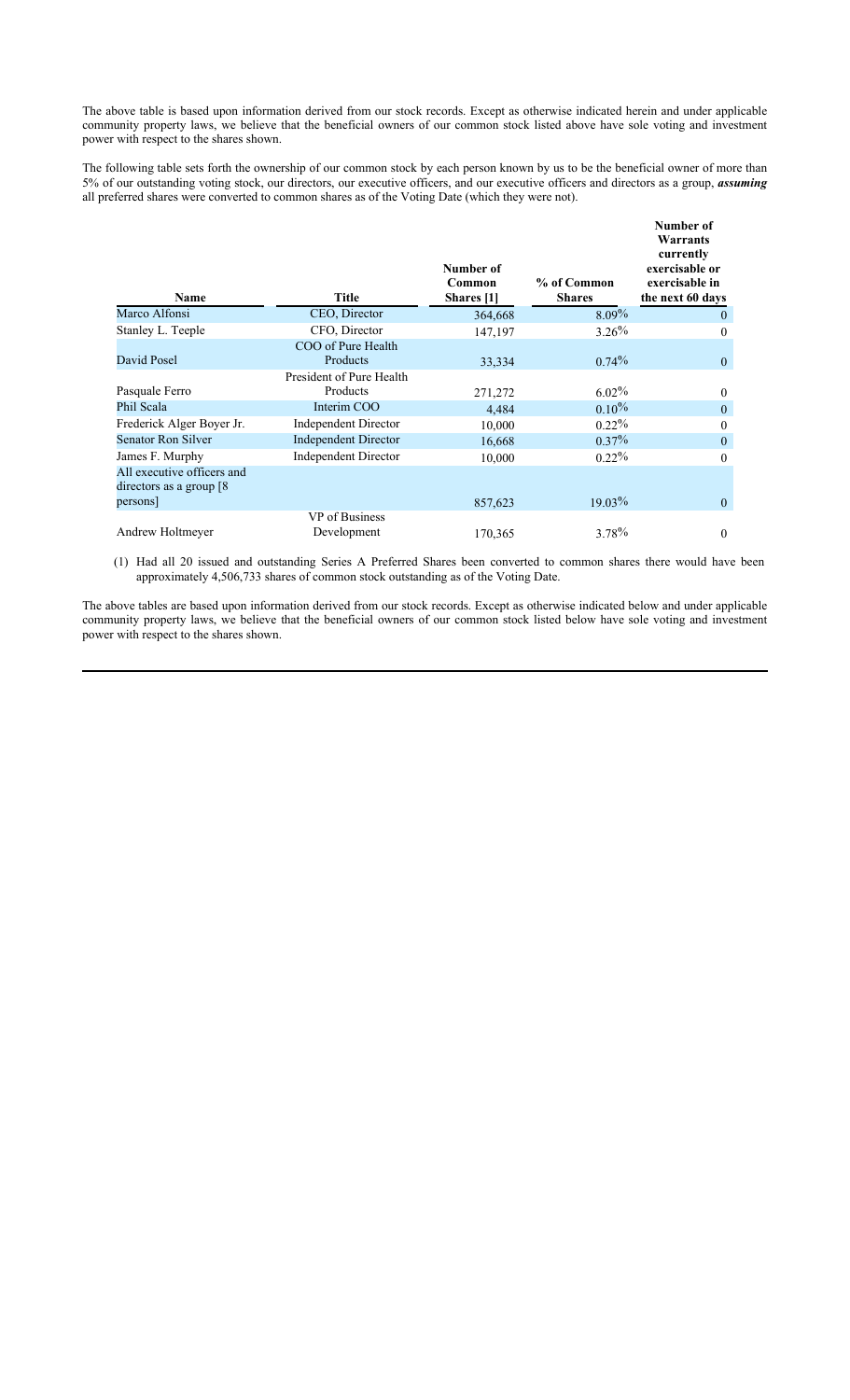# **DESCRIPTION OF PLAN**

The Can  $\bar{B}$  Corp. 2020 Incentive Stock Option Plan (the "Plan") will be administered by the Compensation Committee or, in the Board's sole discretion, the Board. Notwithstanding the foregoing, the Compensation Committee, or if no Compensation Committee has been appointed, the Board, may delegate administration of the Plan to a committee or committees of one or more members of the Board. Unless otherwise noted or unless the context otherwise requires, the term "Committee" refers to the applicable person or persons managing the Plan.

The Committee may grant awards under the Plan ("Awards") in the form of Options, Stock Appreciation Rights, shares of the Company's common stock ("Common Stock"), shares of the Company's Series C Preferred Stock ("Series C Stock"), cash-based awards or other incentive payable in cash or property, or a combination of the foregoing, as may be designated by the Committee from time to time. An Award may be granted to any employee, officer or director of the Company or any of its subsidiaries (each, a "Related Company") whom the Committee from time to time selects. An Award may also be granted to any consultant, agent, advisor or independent contractor for bona fide services rendered to the Company or any Related Company that (a) are not in connection with the offer and sale of the Company's securities in a capital-raising transaction and (b) do not directly or indirectly promote or maintain a market for the Company's securities. As of the Voting Date, there were approximately 6 executive officers, 3 non-executive directors, 15 non-executive employees, and 10 consultants or other independent contractors who would qualify to receive Awards under the Plan. Securities under the Plan intended to be issued pursuant to Section  $4(a)(2)$  of the Securities Act and Regulation D promulgated thereunder. Each recipient of an Award under the Plan is referred to herein as a "Participant."

Subject to adjustment from time to time as provided in the Plan, a maximum of Two Thousand (2,000) shares of Series C Stock and Ten Million (10,000,000) shares of Common Stock (Series C Stock and Common Stock are sometimes referred to herein collectively as "Stock") shall be available for issuance under the Plan. Participants may, if and to the extent the Committee so determines and sets forth in the instrument evidencing the Award at the time of grant, be credited with dividends paid with respect to shares of Stock underlying an Award in a manner determined by the Committee in its sole discretion.

The Committee may grant options to purchase Stock ("Options") designated as Incentive Stock Options or Nonqualified Stock Options. Nonqualified Stock Options may not be granted for Series C Stock. Subject to earlier termination in accordance with the terms of the Plan and the instrument evidencing the Option, the maximum term of an Option shall be ten (10) years from the applicable grant date. The exercise price for shares purchased under an Option shall be at least 100% of the fair market value on the grant date (and shall not be less than the minimum exercise price required by Section 422 of the Code with respect to Incentive Stock Options). Notwithstanding the foregoing, a Non-qualified Stock Option may be granted with an Option exercise price lower than that set forth in the preceding sentence if such Option is granted pursuant to an assumption or substitution for another option in a manner satisfying the provisions of Section 409A of the Code.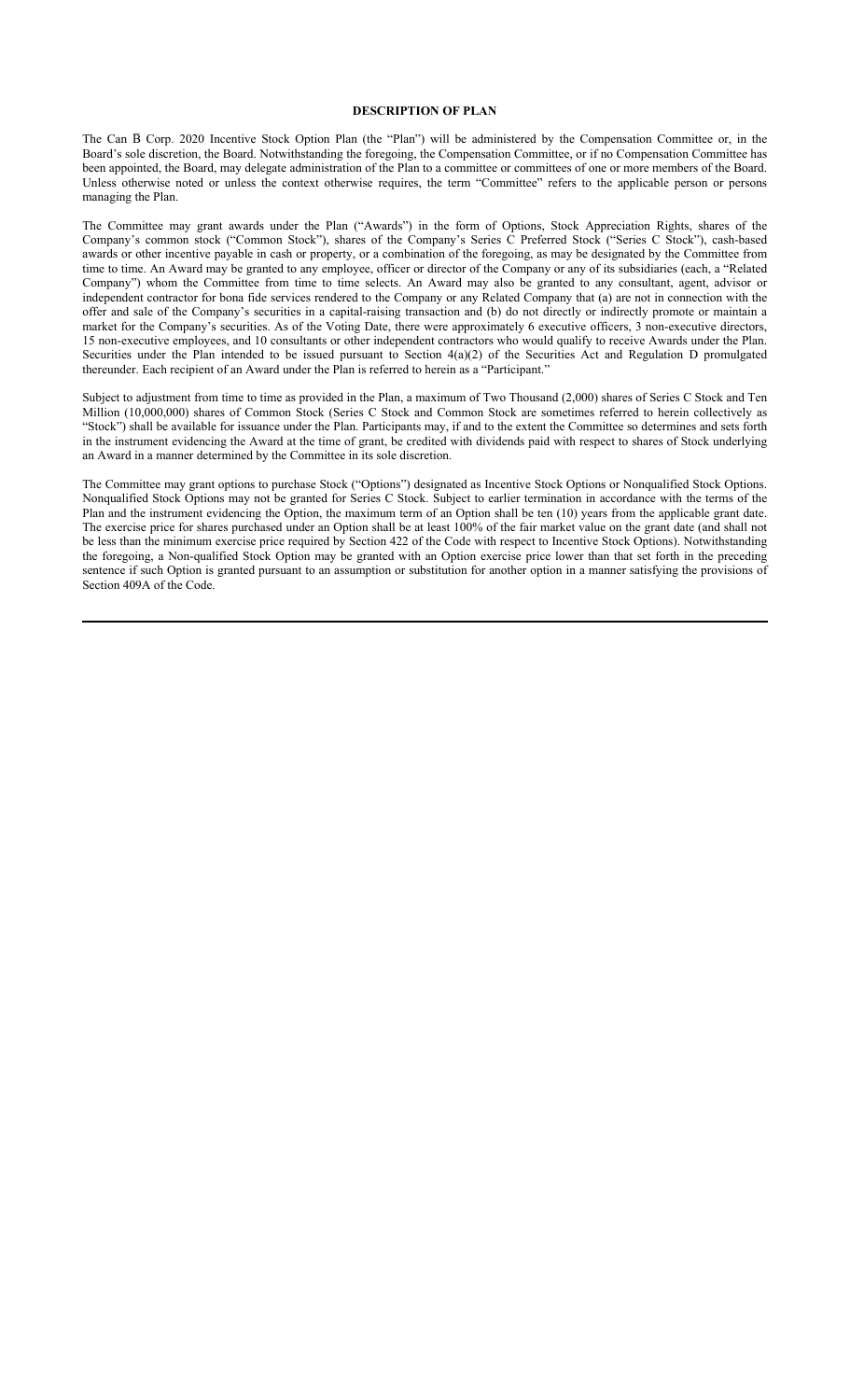Shares issued under the Plan shall be drawn from authorized and unissued shares or shares now held or subsequently acquired by the Company as treasury shares. Shares of stock covered by an Award shall not be counted as used unless and until they are actually issued and delivered to a Participant. If any Award lapses, expires, terminates or is canceled prior to the issuance of shares thereunder or if shares of stock are issued under the Plan to a Participant and thereafter are forfeited to or otherwise reacquired by the Company, the shares subject to such Awards and the forfeited or reacquired shares shall again be available for issuance under the Plan.

The exercise price for shares purchased under an Option shall be paid in full to the Company by delivery of consideration equal to the product of the Option exercise price and the number of shares purchased. Such consideration may be paid in the form of (a) cash; (b) certified or bank check; (c) having the Company withhold shares of Stock that would otherwise be issued on exercise of the Option that have an aggregate fair market value equal to the aggregate exercise price of the shares being purchased under the Option (d) tendering (either actually or, so long as the Common Stock is registered under Section 12(b) or 12(g) of the Exchange Act, by attestation) shares of Common Stock owned by the Participant that have an aggregate fair market value equal to the aggregate exercise price of the shares being purchased under the Option; (e) so long as the Common Stock is registered under Section 12(b) or 12(g) of the Exchange Act, and to the extent permitted by law, delivery of a properly executed exercise notice, together with irrevocable instructions to a brokerage firm designated or approved by the Company to deliver promptly to the Company the aggregate amount of proceeds to pay the Option exercise price and any withholding tax obligations that may arise in connection with the exercise, all in accordance with the regulations of the Federal Reserve Board; or (f) such other consideration as the Committee may permit. We are working with an accounting firm to determine the fair market values of our Common Stock and Series C Stock. As of August 19, 2020, the market value of our Common Stock was \$1.01 per share and the market value of the common shares into which each Series C share is convertible was \$25,250; however, market value may not equal fair market value, which will be determined by certified public accountants engaged by the Company.

To the extent the aggregate fair market value of Stock with respect to which a Participant's Incentive Stock Options become exercisable for the first time during any calendar year (under the Plan and all other stock option plans of the Company and its parent and subsidiary corporations) exceeds \$100,000, such portion in excess of \$100,000 shall be treated as a Nonqualified Stock Option. In the event the Participant holds two (2) or more such Options that become exercisable for the first time in the same calendar year, such limitation shall be applied on the basis of the order in which such Options are granted.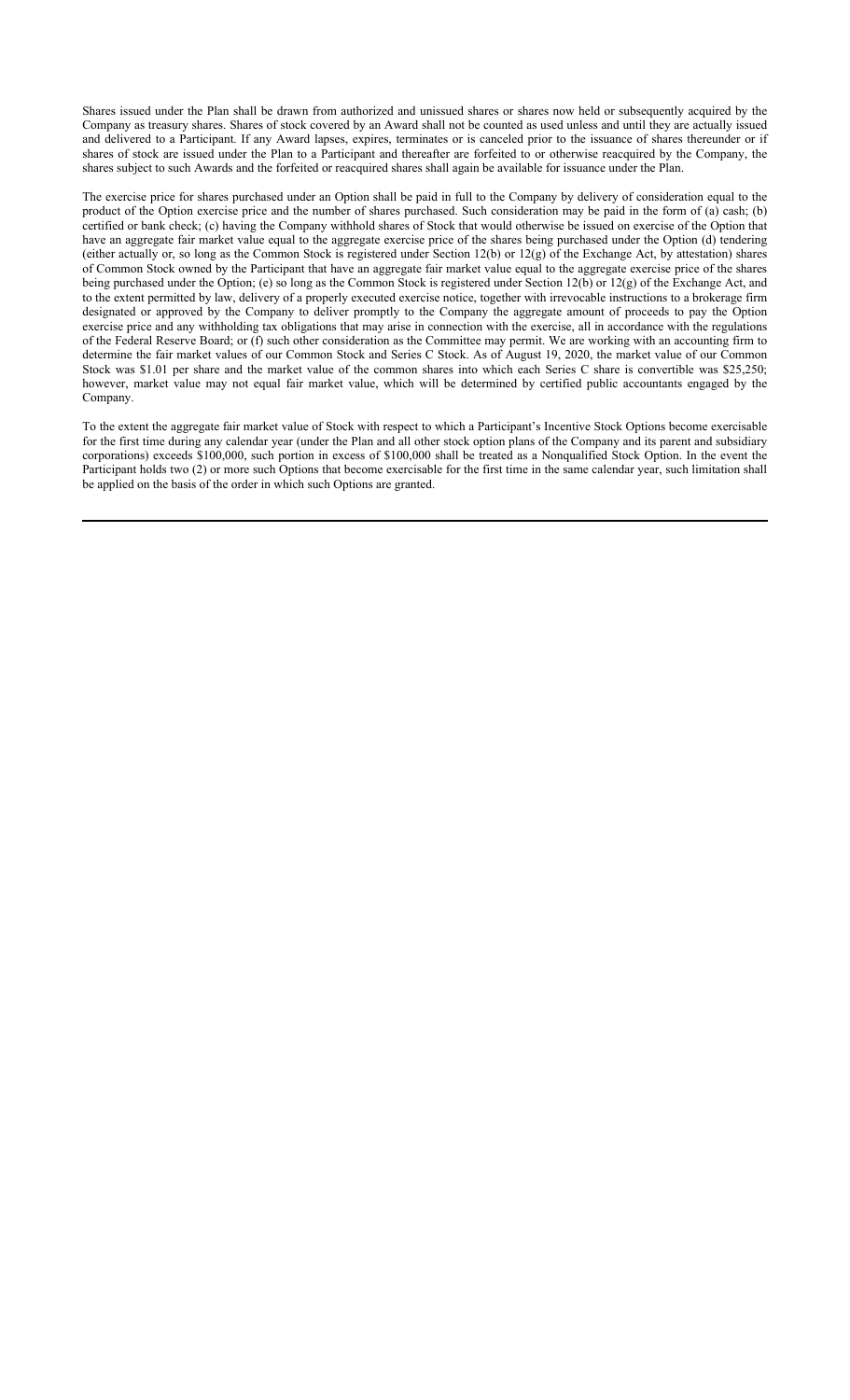Any portion of an Option that is not vested and exercisable on the date of a Participant's Termination of Service shall expire on such date. Any portion of an Option that is vested and exercisable on the date of a Participant's Termination of Service shall expire on the earliest to occur of: (i) if the Participant's termination of service occurs for reasons other than cause, retirement, disability or death, the date that is three (3) months after such termination of service; (ii) if the Participant's termination of service occurs by reason of retirement, disability or death, the one (1)-year anniversary of such termination of service; and (iii) the Option expiration date. Notwithstanding the foregoing, if a Participant dies after his or her termination of service but while an Option is otherwise exercisable, the portion of the Option that is vested and exercisable on the date of such termination of service shall expire upon the earlier to occur of (a) the Option expiration date and (b) the one (1)-year anniversary of the date of death, unless the Committee determines otherwise. Also notwithstanding the foregoing, in case a Participant's termination of service occurs for cause, all Options granted to the Participant (vested or unvested) shall automatically expire upon first notification to the Participant of such termination, unless the Committee determines otherwise. If a Participant's employment or service relationship with the Company is suspended pending an investigation of whether the Participant shall be terminated for cause, all the Participant's rights under any Option shall likewise be suspended during the period of investigation. If any facts that would constitute termination for cause are discovered after a Participant's termination of service, any Option then held by the Participant may be immediately terminated by the Committee, in its sole discretion.

Individuals who are not employees of the Company or one of its Related Companies may not be granted Incentive Stock Options. The exercise price of an Incentive Stock Option shall be at least 100% of the fair market value of the Stock on the applicable grant date, and in the case of an Incentive Stock Option granted to a Participant who owns more than 10% of the total combined voting power of all classes of the stock of the Company or of its parent or subsidiary corporations (a "Ten Percent Stockholder"), shall not be less than 110% of the fair market value of the Stock on the grant date. Subject to earlier termination in accordance with the terms of the Plan and the instrument evidencing the Option, the maximum term of an Incentive Stock Option shall not exceed ten years, and in the case of an Incentive Stock Option granted to a Ten Percent Stockholder, shall not exceed five (5) years.

The Committee may grant Stock Appreciation Rights (each, an "SAR") to Participants at any time on such terms and conditions as the Committee shall determine in its sole discretion. An SAR may be granted in tandem with an Option or alone. An SAR may be exercised upon such terms and conditions and for the term as the Committee determines in its sole discretion; provided, however, that, subject to earlier termination in accordance with the terms of the Plan and the instrument evidencing the SAR, the maximum term of a freestanding SAR shall be ten years, and in the case of a tandem SAR, (a) the term shall not exceed the term of the related Option and (b) the tandem SAR may be exercised for all or part of the shares subject to the related Option upon the surrender of the right to exercise the equivalent portion of the related Option, except that the tandem SAR may be exercised only with respect to the shares for which its related Option is then exercisable. Upon the exercise of an SAR, a Participant shall be entitled to receive payment in an amount determined by multiplying: (a) the difference between the fair market value of the Stock on the date of exercise over the grant price of the SAR by (b) the number of shares with respect to which the SAR is exercised. At the discretion of the Committee as set forth in the instrument evidencing the Award, the payment upon exercise of an SAR may be in cash, in shares, in some combination thereof or in any other manner approved by the Committee in its sole discretion.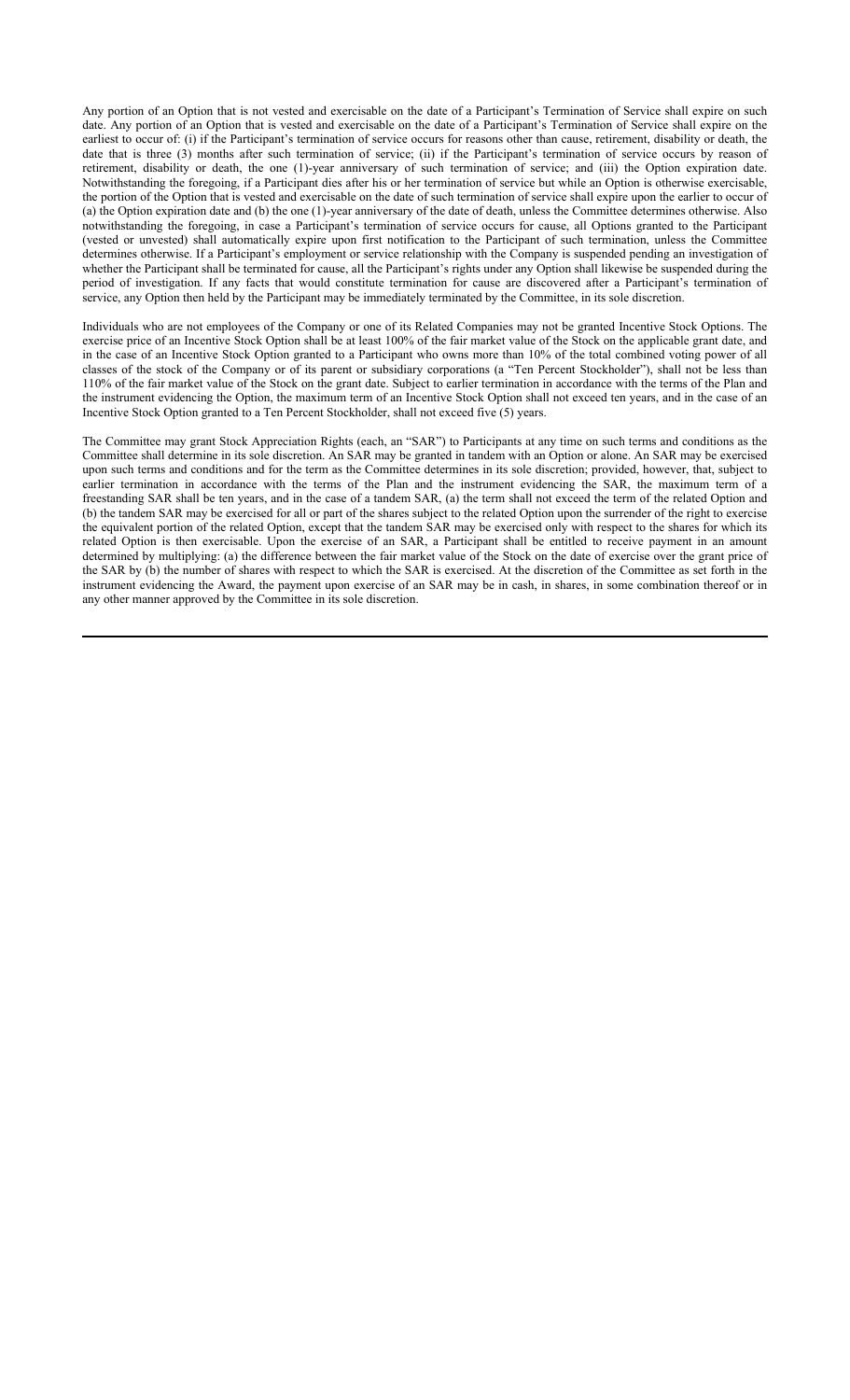In the event, at any time or from time to time, a stock dividend, stock split, spin-off, combination or exchange of shares, recapitalization, merger, consolidation, distribution to stockholders other than a normal cash dividend, or other change in the Company's corporate or capital structure results in (a) the outstanding shares of Stock, or any securities exchanged therefor or received in their place, being exchanged for a different number or kind of securities of the Company or (b) new, different or additional securities of the Company or any other company being received by the holders of shares of Stock, then the Committee shall make proportional adjustments in (i) the maximum number and kind of securities available for issuance under the Plan; (ii) the maximum number and kind of securities issuable as Incentive Stock Options; and (iii) the number and kind of securities that are subject to any outstanding Award and the per share price of such securities, without any change in the aggregate price to be paid therefor. The determination by the Committee, as to the terms of any of the foregoing adjustments shall be conclusive and binding.

To the extent not previously exercised or settled, and unless otherwise determined by the Committee in its sole discretion, Awards shall terminate immediately prior to the dissolution or liquidation of the Company. The Committee shall have the discretion, exercisable at any time before a sale, merger, consolidation, reorganization, liquidation, dissolution or change in control of the Company, to take such further action as it determines to be necessary or advisable with respect to Awards.

In the event of an underwritten public offering by the Company of its equity securities pursuant to an effective registration statement filed under the Securities Act, no person may sell, make any short sale of, loan, hypothecate, pledge, grant any option for the purchase of, or otherwise dispose of or transfer for value or otherwise agree to engage in any of the foregoing transactions with respect to any shares issued pursuant to an Award granted under the Plan without the prior written consent of the Company or its underwriters.

The Committee may amend, suspend or terminate the Plan or any portion of the Plan at any time and in such respects as it shall deem advisable; provided, however, that, to the extent required by applicable law, regulation or stock exchange rule, stockholder approval shall be required for any amendment to the Plan; and provided, further, that any amendment that requires stockholder approval may be made only by the Board and not by the Compensation Committee. The Committee may amend the terms of any outstanding Award, prospectively or retroactively. Notwithstanding the foregoing, the amendment, suspension or termination of the Plan or a portion thereof or the amendment of an outstanding Award shall not, without the Participant's consent, materially adversely affect any rights under any Award theretofore granted to the Participant under the Plan. Any change or adjustment to an outstanding Incentive Stock Option shall not, without the consent of the Participant, be made in a manner so as to constitute a "modification" that would cause such Incentive Stock Option to fail to continue to qualify as an Incentive Stock Option.

Unless sooner terminated as provided herein, the Plan shall terminate ten years from the Effective Date. After the Plan is terminated, no future Awards may be granted, but Awards previously granted shall remain outstanding in accordance with their applicable terms and conditions and the Plan's terms and conditions. Notwithstanding the foregoing, no Incentive Stock Options may be granted more than ten years after the later of: (a) the adoption of the Plan by the Board and (b) the adoption by the Board of any amendment to the Plan that constitutes the adoption of a new plan for purposes of Section 422 of the Code.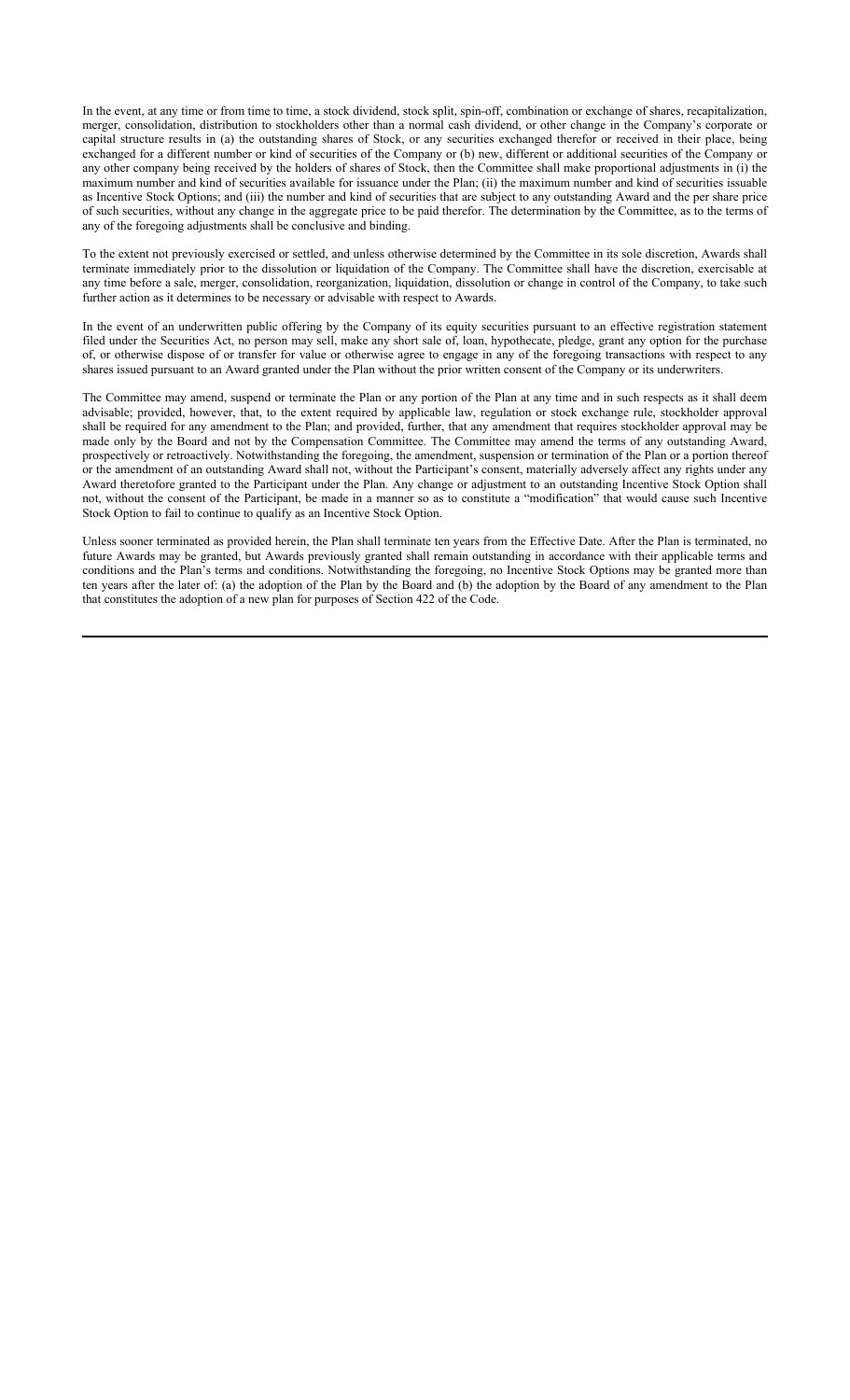Each person who is or shall have been a member of the Board, or a committee appointed by the Board, or an officer of the Company to whom authority was delegated, shall be indemnified and held harmless by the Company against and from any loss, cost, liability or expense that may be imposed upon or reasonably incurred by such person in connection with or resulting from any claim, action, suit or proceeding to which such person may be a party or in which such person may be involved by reason of any action taken or failure to act under the Plan and against and from any and all amounts paid by such person in settlement thereof, with the Company's approval, or paid by such person in satisfaction of any judgment in any such claim, action, suit or proceeding against such person; provided, however, that such person shall give the Company an opportunity, at its own expense, to handle and defend the same before such person undertakes to handle and defend it on such person's own behalf. This duty to indemnify shall not apply to the extent that (i) such loss, cost, liability or expense is a result of such person's own willful misconduct or (ii) such indemnification is expressly prohibited by statute.

# **NEW PLAN BENEFITS**

The following table sets for the benefits or amounts that are anticipated be received by, or allocated to, our executive officers, key employees, non-executive directors, and non-executive employees pursuant to the Plan:

#### Can  $\bar{B}$  Corp. 2020 Incentive Stock Option Plan

Number of

| Name and position                                   |    | Dollar value<br>$($ \$)* | Number of Series<br>C Shares | <b>IVUHIDU VI</b><br>Common Shares<br>Convertible |
|-----------------------------------------------------|----|--------------------------|------------------------------|---------------------------------------------------|
| Marco Alfonsi, CEO                                  | ۰D | 5,050,000                | 200                          | 5,000,000                                         |
| Stanley L. Teeple, CFO                              |    | 5,050,000                | 200                          | 5,000,000                                         |
| Phil Scala, Interim COO                             | Ф  | 202,000                  |                              | 200,000                                           |
| Pasquale Ferro, President of Pure Health Products   | кD | 5,050,000                | 200                          | 5,000,000                                         |
| Steven Apolant, President of Green Grow Farms, Inc. | \$ | 5.050.000                | 200                          | 5,000,000                                         |
| Executive Group                                     |    | 20,402,000               | 808                          | 20,200,000                                        |
| Non-Executive Director Group                        | J. | 75,750                   |                              | 75,000                                            |
| Non-Executive Officer Employee Group                |    | 555,500                  | 22                           | 550,000                                           |
|                                                     |    |                          |                              |                                                   |

\*Based on market value of common stock, which may not equal fair market value.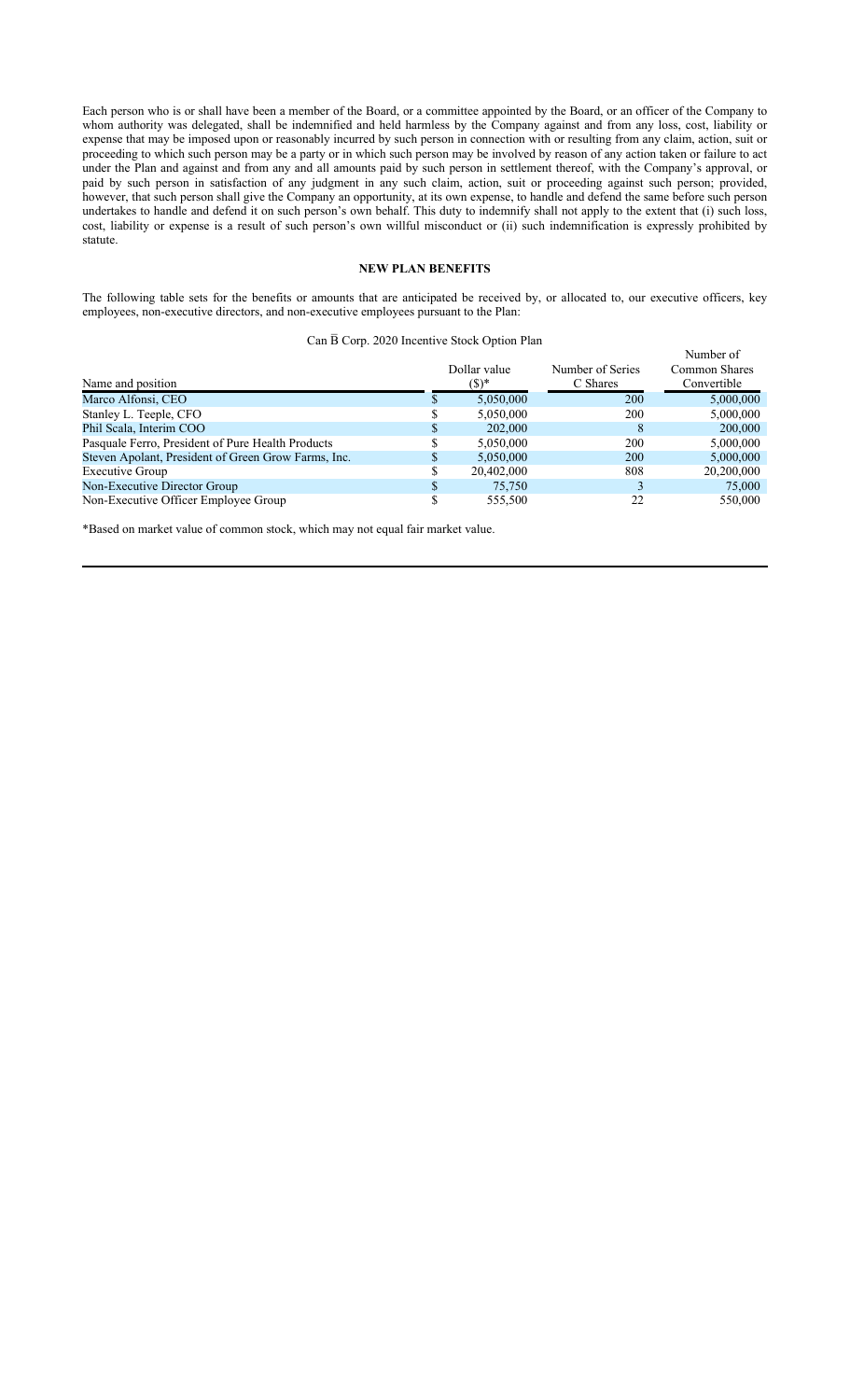# **MODIFICATIONS TO SERIES A PREFERRED SHARES**

The Series A Amendment will update the language in the Certificate of Designation for our Series A Preferred Stock so that it reflect the voting and conversion rights of Series A Preferred shares following the Company's recent 300-to-1 reverse stock split. The Series A Amendment will also add terms customarily included in designations of preferred series of stock. For clarity, and without in any way limiting the foregoing, following completion of the Series A Amendment, the Certificate of Designation for our Series A Preferred Stock will include that each share of Series A Preferred Stock shall be entitled to 66,667 votes and is convertible into 33,334 shares of Common Stock. Furthermore, in the event of the liquidation, dissolution, or winding up of the Company, holders of our Series A Preferred Stock may elect (i) to receive, in preference to the holders of Common Stock, a one-time liquidation preference on a per-share amount equal to the per-share value of Series A Preferred shares on their respective issuance dates, as recorded in the Company's financial records, or (ii) to participate *pari passu* with the Common Stock on an as-converted basis. The Series A Amendment will affect all of our Series A Preferred shares uniformly, of which there are currently 20 issued and outstanding. There shall be no payment of dividends in arrears or interest with respect to the Series A Preferred Stock as a result of the Series A Amendment.

#### **DISSENTERS' RIGHTS**

Under FBCA and our Articles of Incorporation and bylaws, no stockholder has any right to dissent to the Actions, nor is any stockholder entitled to appraisal of or payment for their shares of stock.

# **INTEREST OF CERTAIN PERSONS IN MATTERS TO BE ACTED UPON**

No specific awards have been issued under the Plan. It is intended that awards under the Plan will be issued to officers and directors and other service providers, as determined in the discretion of the Committee. None of our officers or directors, and no person associated with any of them, have any interest in the Series A Amendment that is different from every other Series A stockholder.

# **WHERE YOU CAN FIND MORE INFORMATION**

Information is available by request or can be accessed on the internet. Reports, proxy statements and other information filed with the SEC by the Company can be accessed electronically by means of the Securities and Exchange Commission's home page on the Internet at http://www.sec.gov or at other Internet sites such as http://www.freeedgar.com or http://www.otcmarkets.com.

You may read and copy any materials that we file with the Securities and Exchange Commission at the commission's Public Reference Room at 100 F Street, N.E., Washington D.C. 20549. A copy of any public filing is also available to any shareholder at no charge upon written request to the Company by providing an e-mail or facsimile number.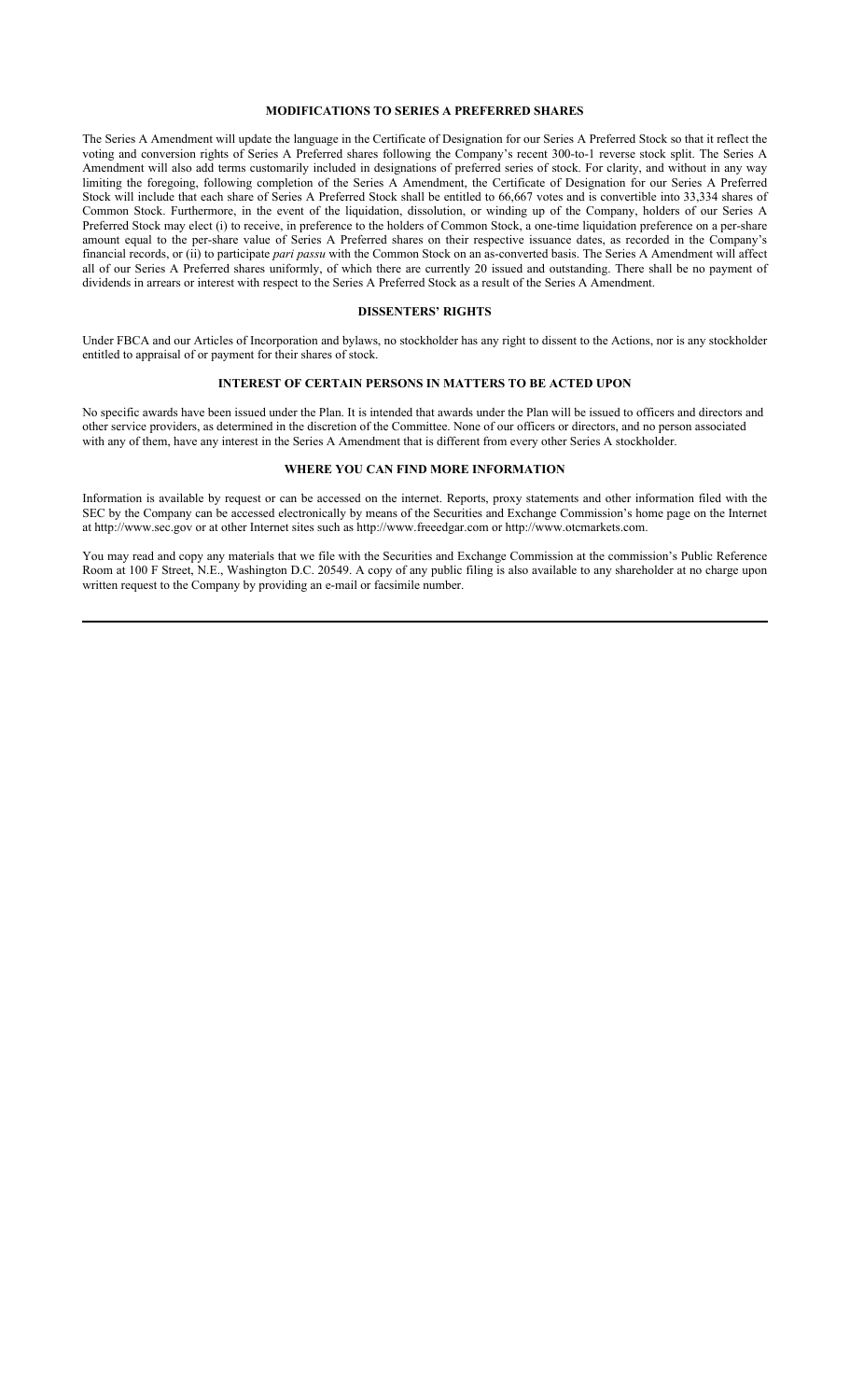# **PROPOSALS BY SECURITY HOLDERS**

No security holder has asked the Company to include any proposal in this Information Statement.

# **MULTIPLE STOCKHOLDERS SHARING ONE ADDRESS**

Only one information statement to security holders will be delivered to multiple security holders sharing an address unless the Company has received contrary instructions from one or more of the security holders. Upon written or oral request, a separate copy of an information statement can be provided to security holders at a shared address. For an oral request, please contact the Company at 516- 595-9544. For a written request, mail request to 960 South Broadway, Suite 120, Hicksville, NY 11801.

#### **EXPENSE OF THIS INFORMATION STATEMENT**

The expenses of this Information Statement will be borne by us, including expenses in connection with the preparation and sending of this Information Statement and all related materials. It is contemplated that brokerage houses, custodians, nominees, and fiduciaries will be requested to forward this Information Statement to the beneficial owners of our Common Stock held of record by such person and that we will reimburse them for their reasonable expenses incurred in connection therewith.

#### **DOCUMENTS INCORPORATED BY REFERENCE**

The Section titled "Management's Discussion and Analysis of Financial Condition and Results of Operations" and the Company's Financial Statements are incorporated herein by reference from the following filings:

- The Company's Annual Report on Form 10-K for the fiscal year ended December 31, 2019, filed with the SEC on April 2, 2020;
- The Company's Quarterly Report on Form 10-Q for the fiscal quarter ended March 31, 2020, filed with the SEC on May 20, 2020; and
- The Company's Quarterly Report on Form 10-Q for the fiscal quarter ended June 30, 2020, filed with the SEC on August 19, 2020.

# **FORWARD-LOOKING STATEMENTS**

This Information Statement contains forward-looking statements regarding our intentions to effectuate the Actions. Forward-looking statements are not guarantees, and they involve risks, uncertainties and assumptions. Although we make such statements based on assumptions that we believe to be reasonable, there can be no assurance that actual results will not differ materially from those expressed in the forward-looking statements. We caution investors not to rely unduly on any forward-looking statements. We expressly disclaim any obligation to update any forward-looking statement in the event it later turns out to be inaccurate, whether as a result of new information, future events or otherwise.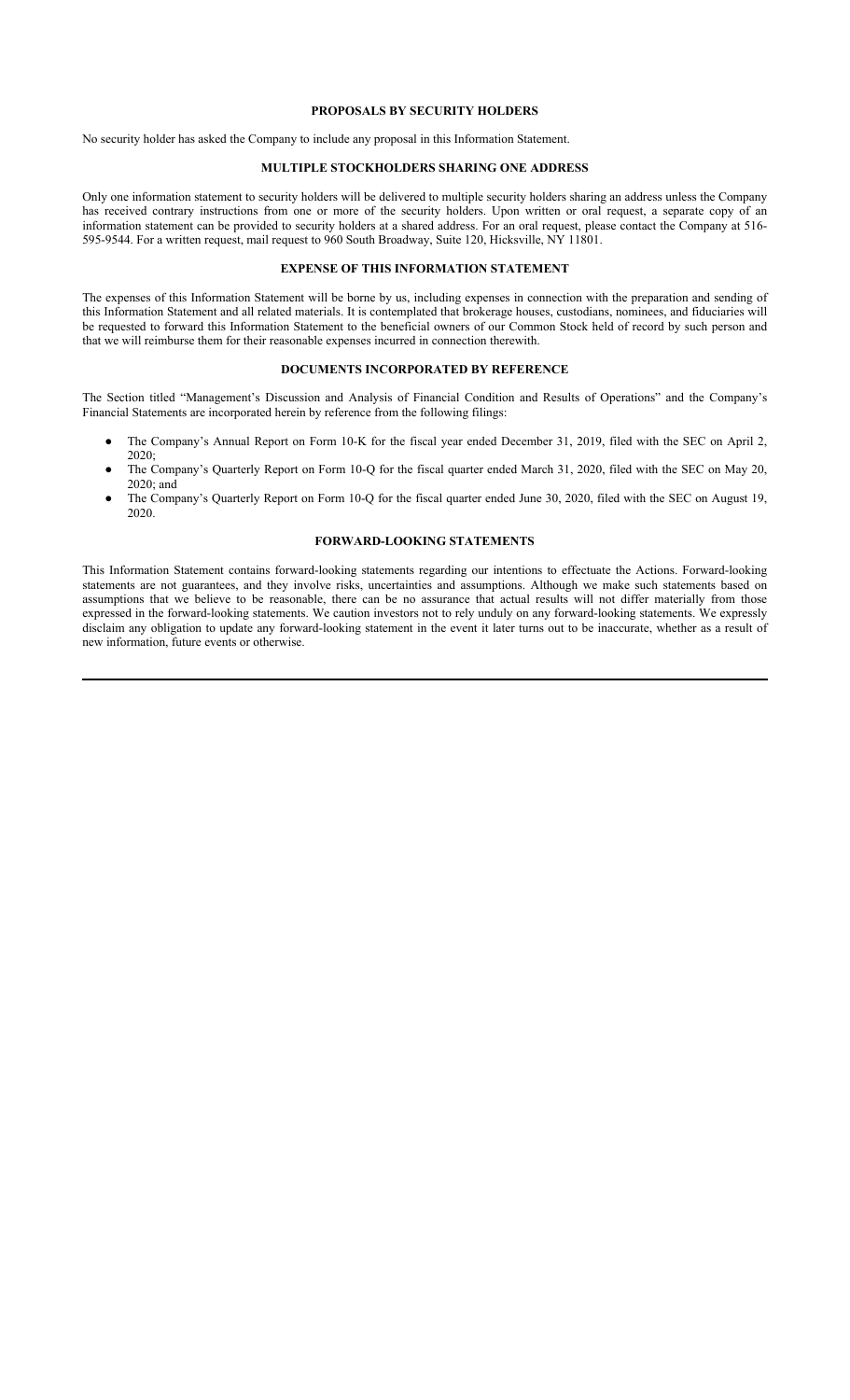# **FULL TEXT OF THE PLAN**

The full text of the Plan is attached hereto as Appendix I.

By the Order of the Board of Directors.

Dated: September 15, 2020

# **CAN B̅ CORP.**

| By:        | /s/ Marco Alfonsi                                    |
|------------|------------------------------------------------------|
|            | Name: Marco Alfonsi                                  |
|            | Title: Chief Executive Officer                       |
|            | <b>DIRECTORS:</b>                                    |
|            | By: /s/ Marco Alfonsi                                |
|            | Name: Marco Alfonsi                                  |
|            | Title: Director                                      |
| By:        | /s/ Stanley Teeple                                   |
|            | Name: Stanley Teeple                                 |
|            | Title: Director                                      |
| $\rm\,By:$ | /s/ Frederick Alger Boyer Jr.                        |
|            | Name: Frederick Alger Boyer Jr.                      |
|            | Title: Independent Director                          |
| By:        | $\sqrt{s}$ Ron A. Silver                             |
|            | Name: Ron A. Silver                                  |
|            | Title: Independent Director                          |
| By:        | /s/ James F. Murphy                                  |
|            |                                                      |
|            |                                                      |
|            | Name: James F. Murphy<br>Title: Independent Director |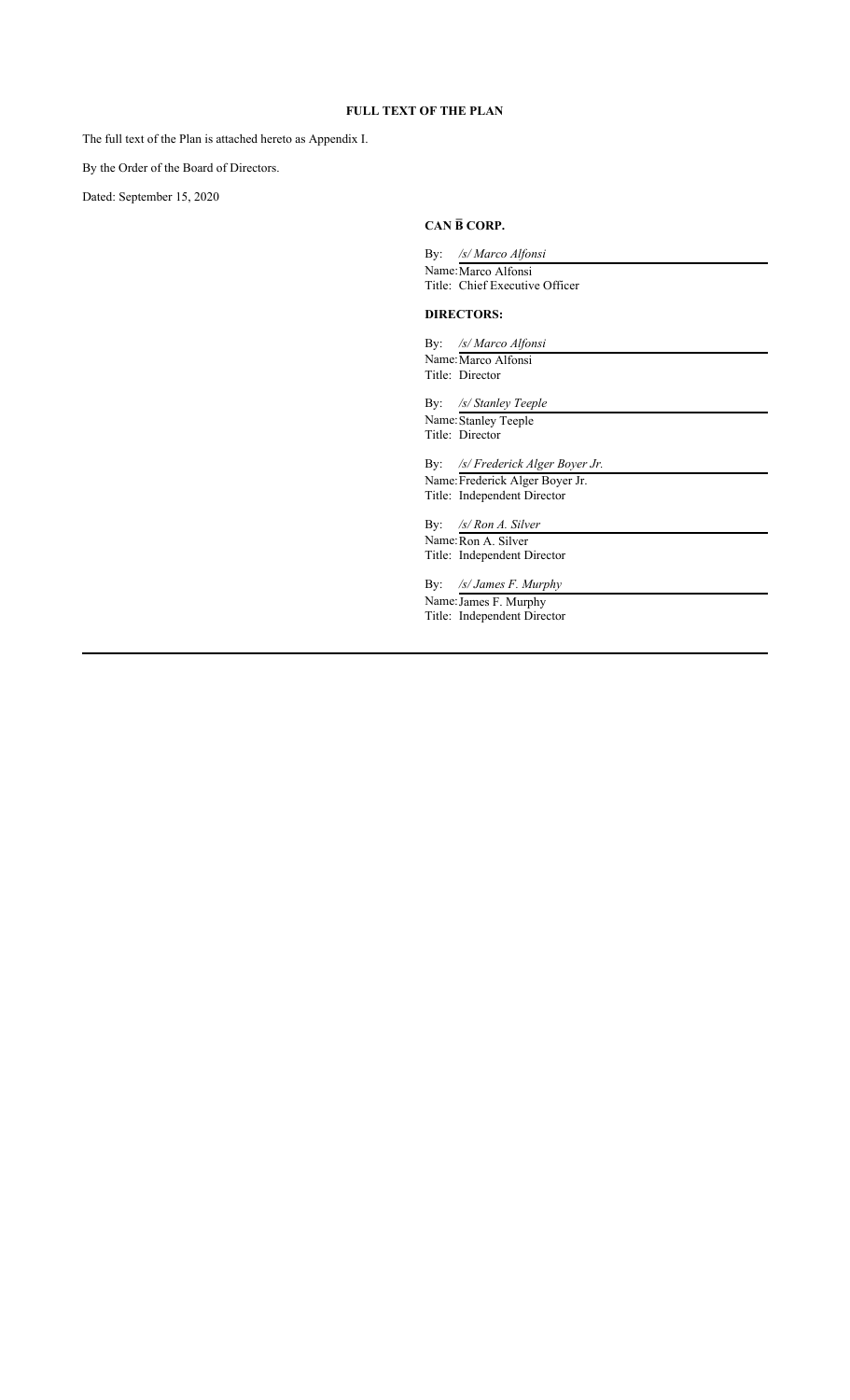# **APPENDIX I**

# **The Can B̅ Corp. 2020 Incentive Stock Option Plan**

# **CAN B CORP. 2020 INCENTIVE STOCK OPTION PLAN**

# **SECTION 1. PURPOSE**

The purpose of this Can B Corp. 2020 Incentive Stock Option Plan (the "Plan") is to attract, retain, and motivate employees, officers, directors, consultants, agents, advisors and independent contractors of the Company and its Related Companies by providing them the opportunity to acquire a proprietary interest in the Company and to align their interests and efforts to the long-term interests of the Company's stockholders.

#### **SECTION 2. DEFINITIONS**

Certain capitalized terms used in the Plan have the meanings set forth in Appendix A

#### **SECTION 3. ADMINISTRATION**

# 3.1 Administration of the Plan.

The Plan shall be administered by the Compensation Committee or, in the Board's sole discretion, the Board. The Compensation Committee shall be composed of two or more directors, each of whom is a "non-employee director" within the meaning of Rule 16b-3 (b)(3) promulgated under the Exchange Act, or any successor definition adopted by the Securities and Exchange Commission. As used in this Plan, the term "Compensation Committee" shall be construed as if followed by the words "(if any);" and nothing in this Plan requires the Board to have a Compensation Committee.

#### 3.2 Delegation.

Notwithstanding the foregoing, the Compensation Committee, or if no Compensation Committee has been appointed, the Board, may delegate administration of the Plan to a committee or committees of one or more members of the Board. The Committee shall have the power to delegate to a subcommittee any of the administrative powers the Committee is authorized to exercise, subject, however, to such resolutions, not inconsistent with the provisions of the Plan, as may be adopted from time to time by the Board. Members of any Committee shall serve for such term as the Board may determine, subject to removal by the Board at any time. The Board may abolish the Committee at any time and revest in the Board the administration of the Plan. The members of the Committee shall be appointed by and serve at the pleasure of the Board. From time to time, the Board may increase or decrease the size of the Committee, add additional members to, remove members (with or without cause) from, appoint new members in substitution therefor, and fill vacancies, however caused, in the Committee. The Committee shall act pursuant to a vote of the majority of its members or, in the case of a Committee comprised of only two members, the unanimous consent of its members, whether present or not, or by the written consent of the majority of its members and minutes shall be kept of all of its meetings and copies thereof shall be provided to the Board. Subject to the limitations prescribed by the Plan and the Board, the Committee may establish and follow such rules and regulations for the conduct of its business as it may determine to be advisable. To the extent consistent with applicable law, the Board or the Committee may authorize one or more officers of the Company to grant Awards to designated classes of Eligible Persons, within limits specifically prescribed by the Board or the Compensation Committee; provided, however, that no such officer shall have or obtain authority to grant Awards to himself or herself or to any person then subject to Section 16 of the Exchange Act. All references in the Plan to the "Committee" shall be, as applicable, to the Board, the Compensation Committee or any other committee or any officer to whom the Board or the Compensation Committee has delegated authority to administer the Plan.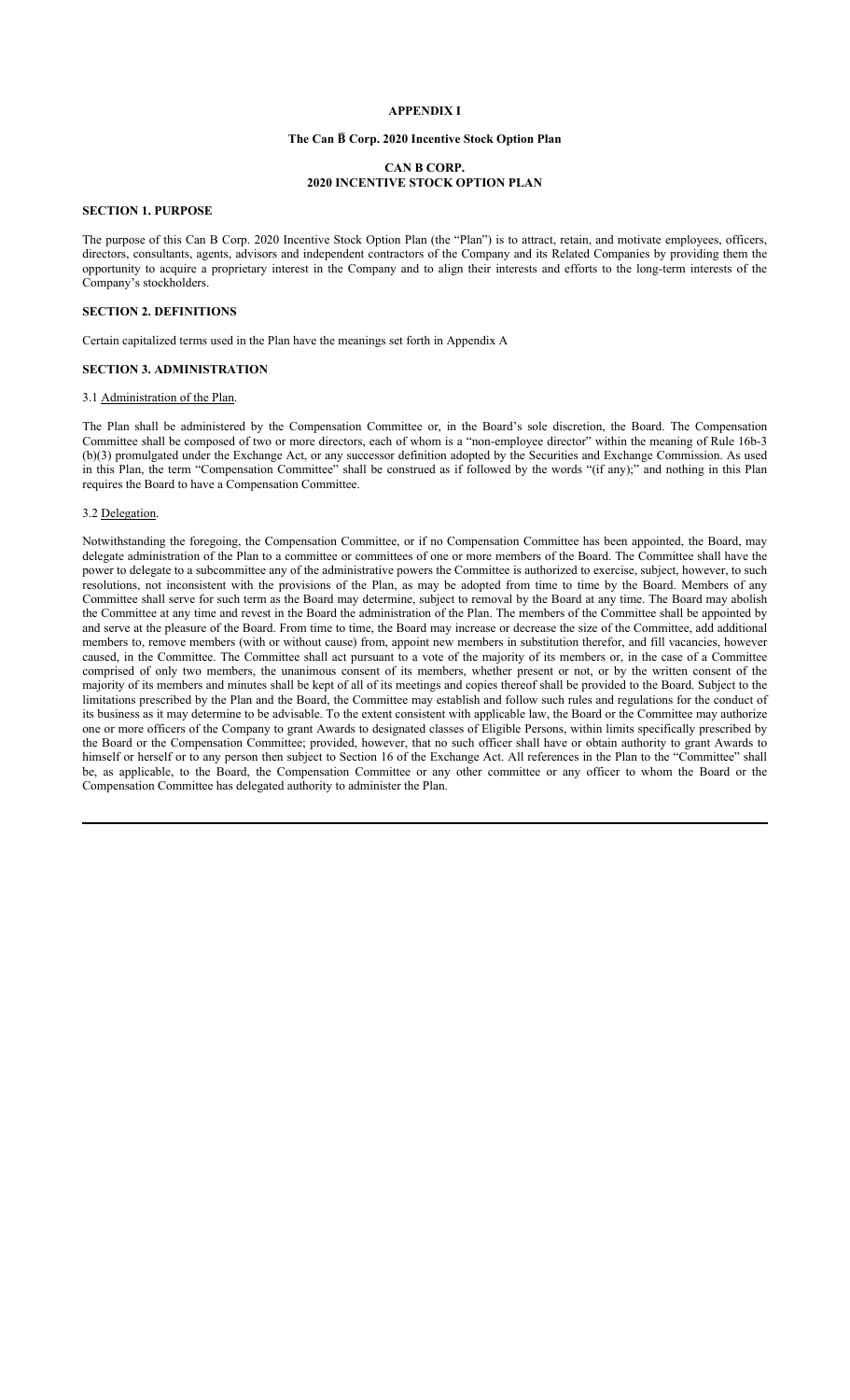#### 3.3 Administration and Interpretation by Committee.

(a) Except for the terms and conditions explicitly set forth in the Plan and to the extent permitted by applicable law, the Committee shall have full power and exclusive authority, subject to such orders or resolutions not inconsistent with the provisions of the Plan as may from time to time be adopted by the Board or a Committee composed of members of the Board, to (i) select the Eligible Persons to whom Awards may from time to time be granted under the Plan; (ii) determine the type or types of Award to be granted to each Participant under the Plan; (iii) determine the number of shares of Preferred Stock and/or Common Stock (collectively, "Stock") to be covered by each Award granted under the Plan; (iv) determine the terms and conditions of any Award granted under the Plan; (v) approve the forms of notice or agreement for use under the Plan; (vi) determine whether, to what extent and under what circumstances Awards may be settled in cash, shares of Preferred Stock and/or Common Stock or other property or canceled or suspended; (vii) determine whether, to what extent and under what circumstances cash, shares of Stock, other property and other amounts payable with respect to an Award shall be deferred either automatically or at the election of the Participant; (viii) interpret and administer the Plan and any instrument evidencing an Award, notice or agreement executed or entered into under the Plan; (ix) establish such rules and regulations as it shall deem appropriate for the proper administration of the Plan; (x) delegate ministerial duties to such of the Company's employees as it so determines; and (xi) make any other determination and take any other action that the Committee deems necessary or desirable for administration of the Plan.

(b) The Committee shall have the right, without stockholder approval, to cancel or amend outstanding Options or SARs for the purpose of repricing, replacing or regranting such Options or SARs with Options or SARs that have a purchase or grant price that is less than the purchase or grant price for the original Options or SARs except in connection with adjustments provided in Section 15.

(c) The effect on the vesting of an Award of a Company-approved leave of absence or a Participant's working less than fulltime shall be determined by the Company's chief human resources officer or other person performing that function or, with respect to directors or executive officers, by the Committee, whose determination shall be final.

 $\overline{2}$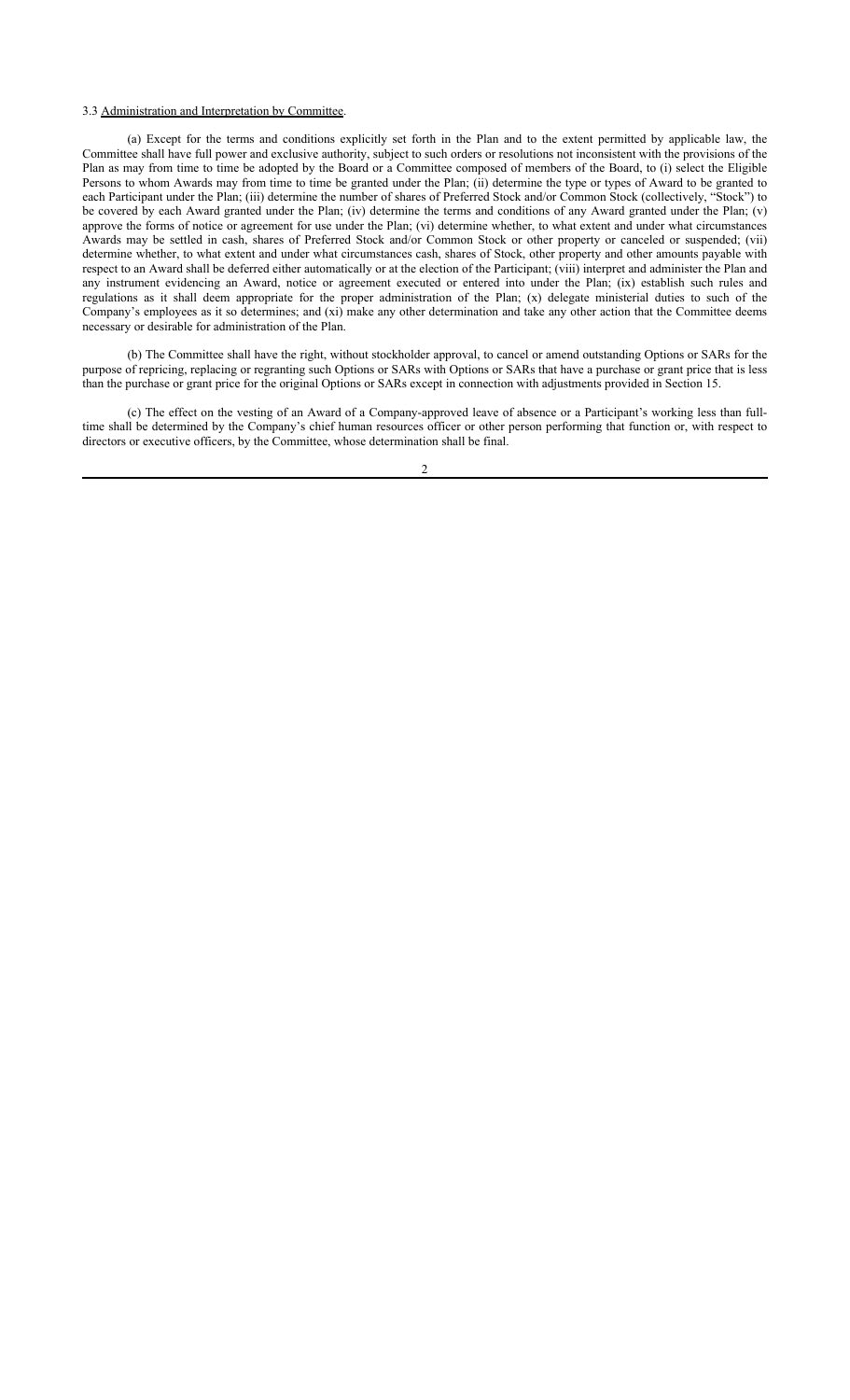(d) Decisions of the Committee shall be final, conclusive and binding on all persons, including the Company, any Participant, any stockholder and any Eligible Person. A majority of the members of the Committee may determine its actions.

# **SECTION 4. SHARES SUBJECT TO THE PLAN**

#### 4.1 Authorized Number of Shares.

Subject to adjustment from time to time as provided in Section 15.1, a maximum of Two Thousand (2,000) shares of Preferred Stock and Ten Million (10,000,000) shares of Common Stock shall be available for issuance under the Plan. Shares issued under the Plan shall be drawn from authorized and unissued shares or shares now held or subsequently acquired by the Company as treasury shares.

#### 4.2 Share Usage.

(a) Shares of Stock covered by an Award shall not be counted as used unless and until they are actually issued and delivered to a Participant. If any Award lapses, expires, terminates or is canceled prior to the issuance of shares thereunder or if shares of Stock are issued under the Plan to a Participant and thereafter are forfeited to or otherwise reacquired by the Company, the shares subject to such Awards and the forfeited or reacquired shares shall again be available for issuance under the Plan. Any shares of Stock (i) tendered by a Participant or retained by the Company as full or partial payment to the Company for the purchase price of an Award or to satisfy tax withholding obligations in connection with an Award, or (ii) covered by an Award that is settled in cash, or in a manner such that some or all of the shares of Stock covered by the Award are not issued, shall be available for Awards under the Plan. The number of shares of Stock available for issuance under the Plan shall not be reduced to reflect any dividends or dividend equivalents that are reinvested into additional shares of Common Stock or credited as additional shares of Stock subject or paid with respect to an Award.

(b) The Committee shall also, without limitation, have the authority to grant Awards as an alternative to or as the form of payment for grants or rights earned or due under other compensation plans or arrangements of the Company.

(c) Notwithstanding anything in the Plan to the contrary, the Committee may grant Substitute Awards under the Plan. Substitute Awards shall not reduce the number of shares authorized for issuance under the Plan. In the event that an Acquired Entity has shares available for awards or grants under one or more preexisting plans not adopted in contemplation of such acquisition or combination, then, to the extent determined by the Committee, the shares available for grant pursuant to the terms of such preexisting plan (as adjusted, to the extent appropriate, using the exchange ratio or other adjustment or valuation ratio or formula used in such acquisition or combination to determine the consideration payable to holders of common stock of the entities that are parties to such acquisition or combination) may be used for Awards under the Plan and shall not reduce the number of shares of Stock authorized for issuance under the Plan; provided, however, that Awards using such available shares shall not be made after the date awards or grants could have been made under the terms of such preexisting plans, absent the acquisition or combination, and shall only be made to individuals who were not employees or directors of the Company or a Related Company prior to such acquisition or combination. In the event that a written agreement between the Company and an Acquired Entity pursuant to which a merger or consolidation is completed is approved by the Board and that agreement sets forth the terms and conditions of the substitution for or assumption of outstanding awards of the Acquired Entity, those terms and conditions shall be deemed to be the action of the Committee without any further action by the Committee, except as may be required for compliance with Rule 16b-3 under the Exchange Act, and the persons holding such awards shall be deemed to be Participants.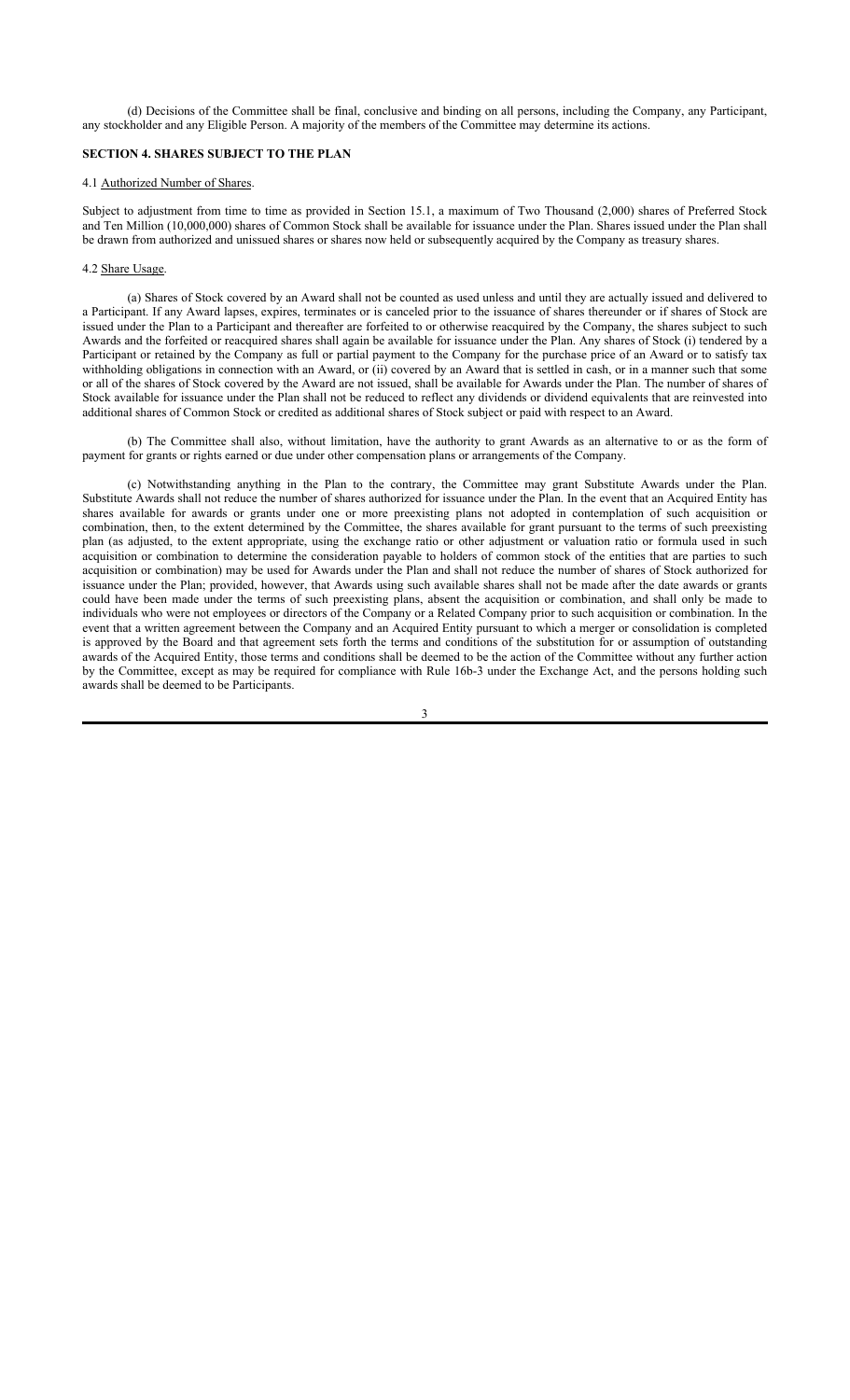(d) Notwithstanding the other provisions in this Section 4.2, the maximum number of shares that may be issued upon the exercise of Incentive Stock Options shall equal the aggregate share number stated in Section 4.1, subject to adjustment as provided in Section 15.1.

#### **SECTION 5. ELIGIBILITY**

An Award may be granted to any employee, officer or director of the Company or a Related Company whom the Committee from time to time selects. An Award may also be granted to any consultant, agent, advisor or independent contractor for bona fide services rendered to the Company or any Related Company that (a) are not in connection with the offer and sale of the Company's securities in a capital-raising transaction and (b) do not directly or indirectly promote or maintain a market for the Company's securities.

# **SECTION 6. AWARDS**

### 6.1 Form, Grant and Settlement of Awards.

The Committee shall have the authority, in its sole discretion, to determine the type or types of Awards to be granted under the Plan. Such Awards may be granted either alone or in addition to or in tandem with any other type of Award. Any Award settlement may be subject to such conditions, restrictions and contingencies as the Committee shall determine.

# 6.2 Evidence of Awards.

Awards granted under the Plan shall be evidenced by a written document, including an electronic, notice or agreement that shall contain such terms, conditions, limitations and restrictions as the Committee shall deem advisable and that are not inconsistent with the Plan.

#### 6.3 Deferrals.

The Committee may permit or require a Participant to defer receipt of the payment of any Award if and to the extent set forth in the instrument evidencing the Award at the time of grant. If any such deferral election is permitted or required, the Committee, in its sole discretion, shall establish rules and procedures for such payment deferrals, which may include the grant of additional Awards or provisions for the payment or crediting of interest or dividend equivalents, including converting such credits to deferred stock unit equivalents; provided, however, that the terms of any deferrals under this Section 6.3 shall comply with all applicable law, rules and regulations, including, without limitation, Section 409A of the Code.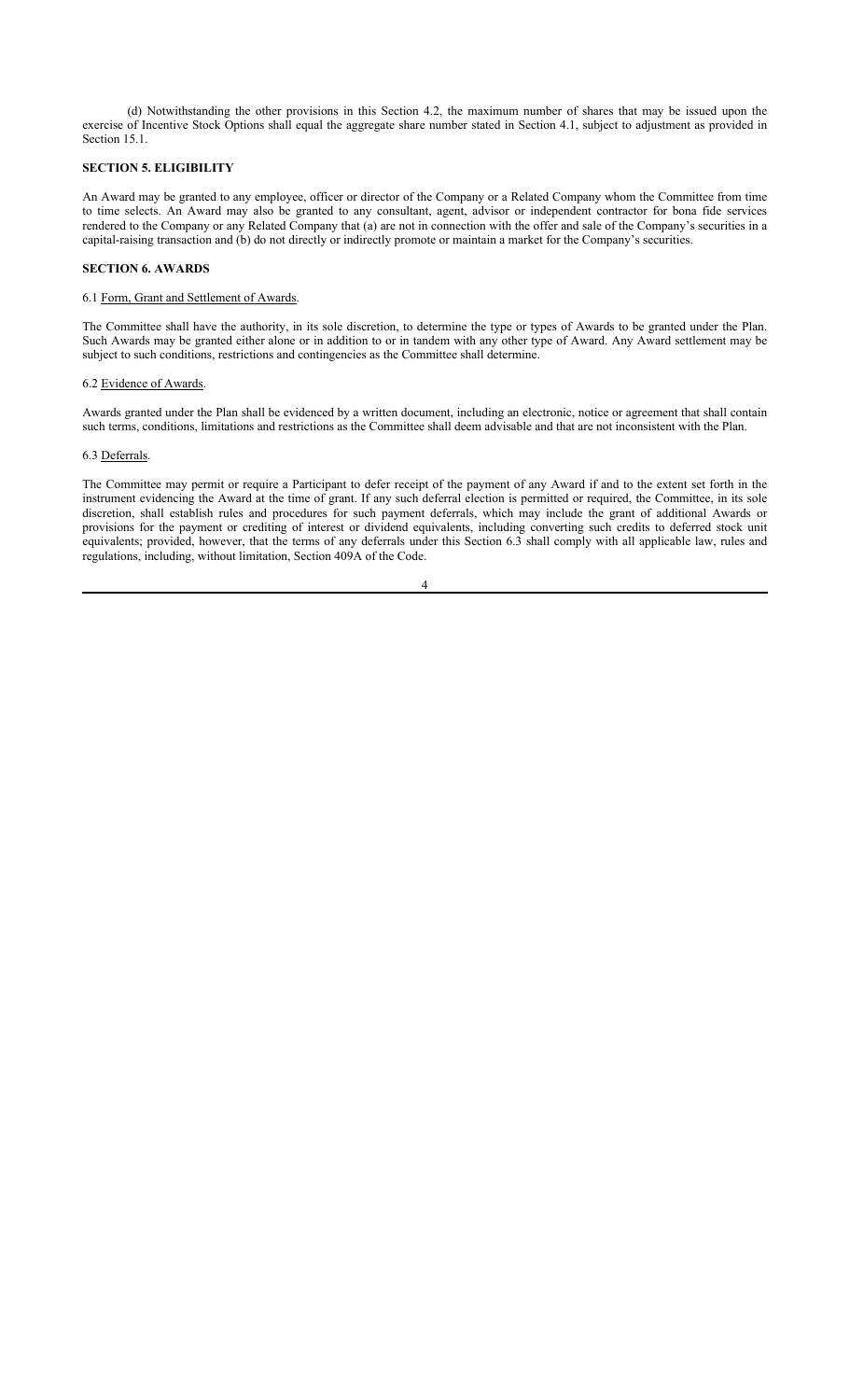#### 6.4 Dividends and Distributions.

Participants may, if and to the extent the Committee so determines and sets forth in the instrument evidencing the Award at the time of grant, be credited with dividends paid with respect to shares of Stock underlying an Award in a manner determined by the Committee in its sole discretion. The Committee may apply any restrictions to the dividends or dividend equivalents that the Committee deems appropriate. The Committee, in its sole discretion, may determine the form of payment of dividends or dividend equivalents, including cash, shares of Stock, Restricted Stock or Stock Units.

#### **SECTION 7. OPTIONS**

#### 7.1 Grant of Options.

The Committee may grant Options designated as Incentive Stock Options or Nonqualified Stock Options. Nonqualified Stock Options may not be granted for Preferred Stock.

# 7.2 Option Exercise Price.

The exercise price for shares purchased under an Option shall be at least 100% of the Fair Market Value on the Grant Date (and shall not be less than the minimum exercise price required by Section 422 of the Code with respect to Incentive Stock Options), except in the case of Substitute Awards. Notwithstanding the foregoing, a Non-qualified Stock Option may be granted with an Option Exercise Price lower than that set forth in the preceding sentence if such Option is granted pursuant to an assumption or substitution for another option in a manner satisfying the provisions of Section 409A of the Code.

#### 7.3 Term of Options.

Subject to earlier termination in accordance with the terms of the Plan and the instrument evidencing the Option, the maximum term of an Option shall be ten years from the Grant Date.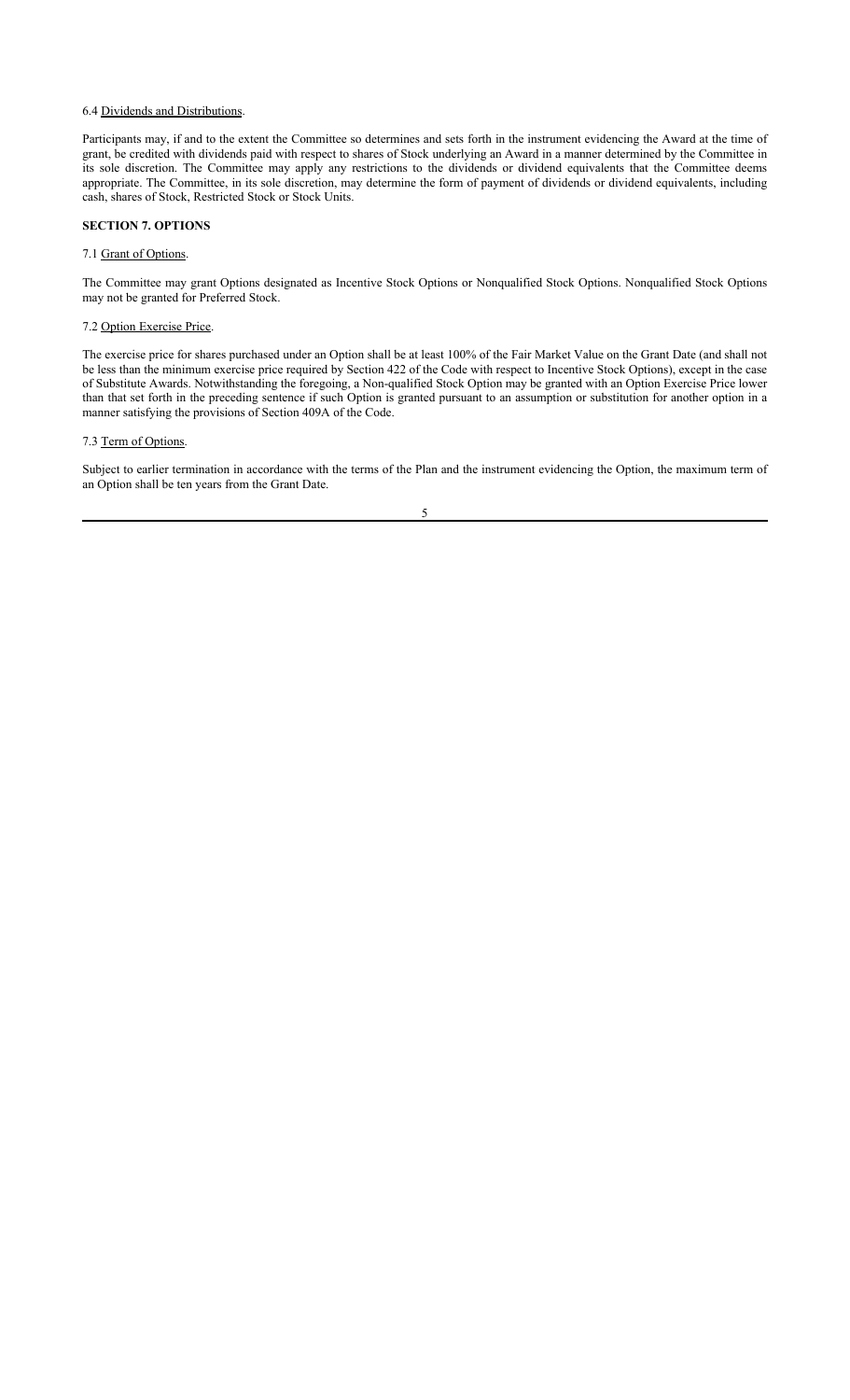#### 7.4 Exercise of Options.

The Committee shall establish and set forth in each instrument that evidences an Option the time at which, or the installments in which, the Option shall vest and become exercisable, any of which provisions may be waived or modified by the Committee at any time.

To the extent an Option has vested and become exercisable, the Option may be exercised in whole or from time to time in part by delivery to or as directed or approved by the Company of a properly executed Notice of Exercise in accordance with procedures established by the Board or Committee, setting forth the number of shares with respect to which the Option is being exercised, the restrictions imposed on the shares purchased under such exercise agreement, if any, and such representations and agreements as may be required by the Board or Committee, accompanied by payment in full as described in Sections 7.5 and 13. An Option may be exercised only for whole shares and may not be exercised for less than a reasonable number of shares at any one time, as determined by the **Committee** 

# 7.5 Payment of Exercise Price.

The exercise price for shares purchased under an Option shall be paid in full to the Company by delivery of consideration equal to the product of the Option exercise price and the number of shares purchased. Such consideration must be paid before the Company will issue the shares being purchased and must be in a form or a combination of forms acceptable to the Committee for that purchase, which forms may include:

- (a) cash;
- (b) by certified or bank check;

(c) having the Company withhold shares of Stock that would otherwise be issued on exercise of the Option that have an aggregate Fair Market Value equal to the aggregate exercise price of the shares being purchased under the Option;

(d) tendering (either actually or, so long as the Common Stock is registered under Section 12(b) or 12(g) of the Exchange Act, by attestation) shares of Common Stock owned by the Participant that have an aggregate Fair Market Value equal to the aggregate exercise price of the shares being purchased under the Option;

(e) so long as the Common Stock is registered under Section 12(b) or 12(g) of the Exchange Act, and to the extent permitted by law, delivery of a properly executed exercise notice, together with irrevocable instructions to a brokerage firm designated or approved by the Company to deliver promptly to the Company the aggregate amount of proceeds to pay the Option exercise price and any withholding tax obligations that may arise in connection with the exercise, all in accordance with the regulations of the Federal Reserve Board; or

(f) such other consideration as the Committee may permit.

6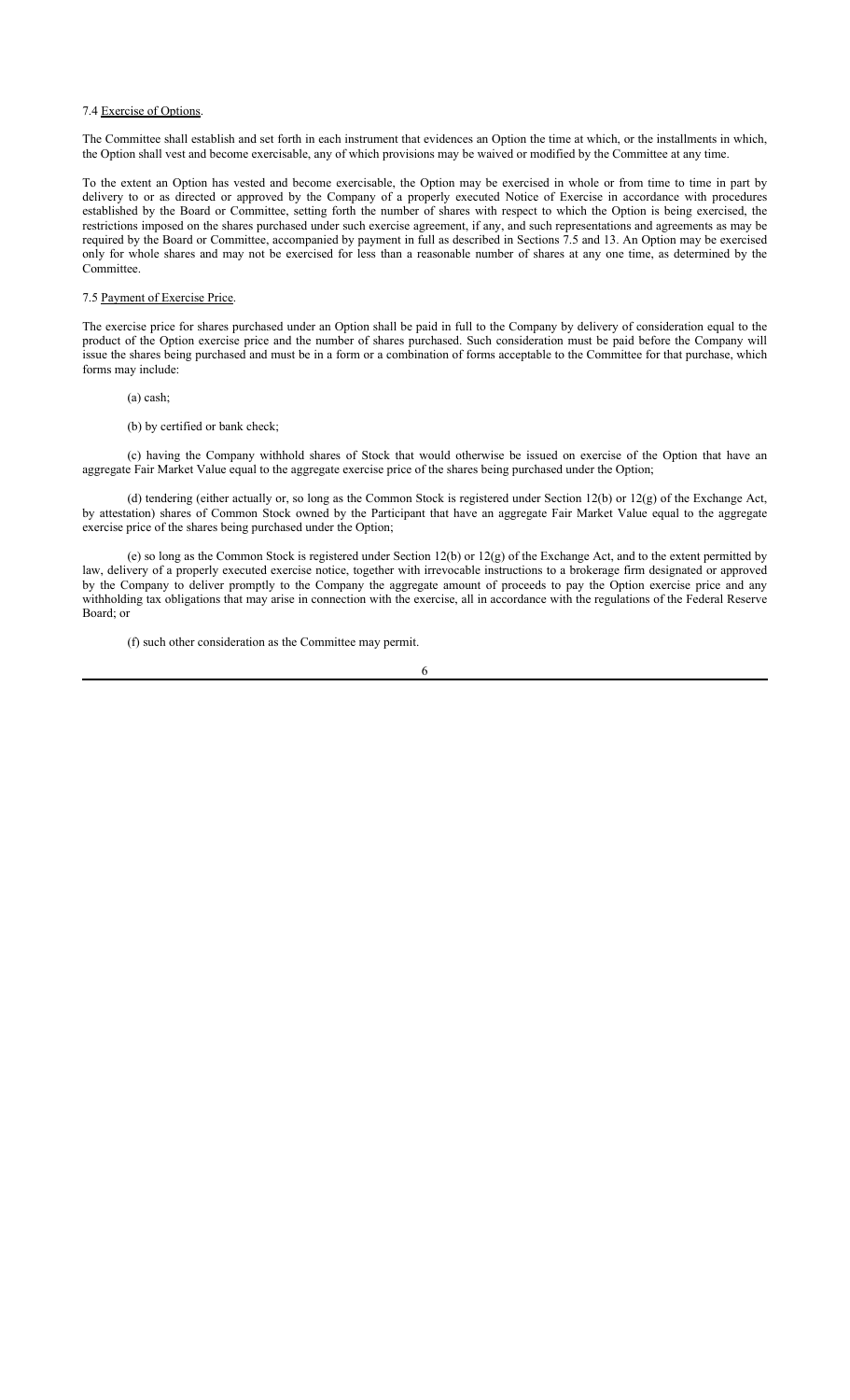#### 7.6 Effect of Termination of Service.

In the event a Participant's service with this Company is terminated, the Option shall be exercisable according to the following terms and conditions, which may be waived or modified by the Board or Committee at any time:

(a) Any portion of an Option that is not vested and exercisable on the date of a Participant's Termination of Service shall expire on such date.

(b) Any portion of an Option that is vested and exercisable on the date of a Participant's Termination of Service shall expire on the earliest to occur of:

(i) if the Participant's Termination of Service occurs for reasons other than Cause, Retirement, Disability or death, the date that is three months after such Termination of Service;

(ii) if the Participant's Termination of Service occurs by reason of Retirement, Disability or death, the one-year anniversary of such Termination of Service; and

## (iii) the Option Expiration Date.

Notwithstanding the foregoing, if a Participant dies after his or her Termination of Service but while an Option is otherwise exercisable, the portion of the Option that is vested and exercisable on the date of such Termination of Service shall expire upon the earlier to occur of (a) the Option Expiration Date and (b) the one-year anniversary of the date of death, unless the Committee determines otherwise.

Also notwithstanding the foregoing, in case a Participant's Termination of Service occurs for Cause, all Options granted to the Participant (vested or unvested) shall automatically expire upon first notification to the Participant of such termination, unless the Committee determines otherwise. If a Participant's employment or service relationship with the Company is suspended pending an investigation of whether the Participant shall be terminated for Cause, all the Participant's rights under any Option shall likewise be suspended during the period of investigation. If any facts that would constitute termination for Cause are discovered after a Participant's Termination of Service, any Option then held by the Participant may be immediately terminated by the Committee, in its sole discretion.

(c) If the exercise of the Option following a Participant's Termination of Service, but while the Option is otherwise exercisable, would be prohibited solely because the issuance of Stock would violate either the registration requirements under the Securities Act or the Company's insider trading policy, then the Option shall remain exercisable until the earlier of (i) the Option Expiration Date and (ii) the expiration of a period of three months (or such longer period of time as determined by the Committee in its sole discretion) after the Participant's Termination of Service during which the exercise of the Option would not be in violation of such Securities Act or insider trading policy requirements.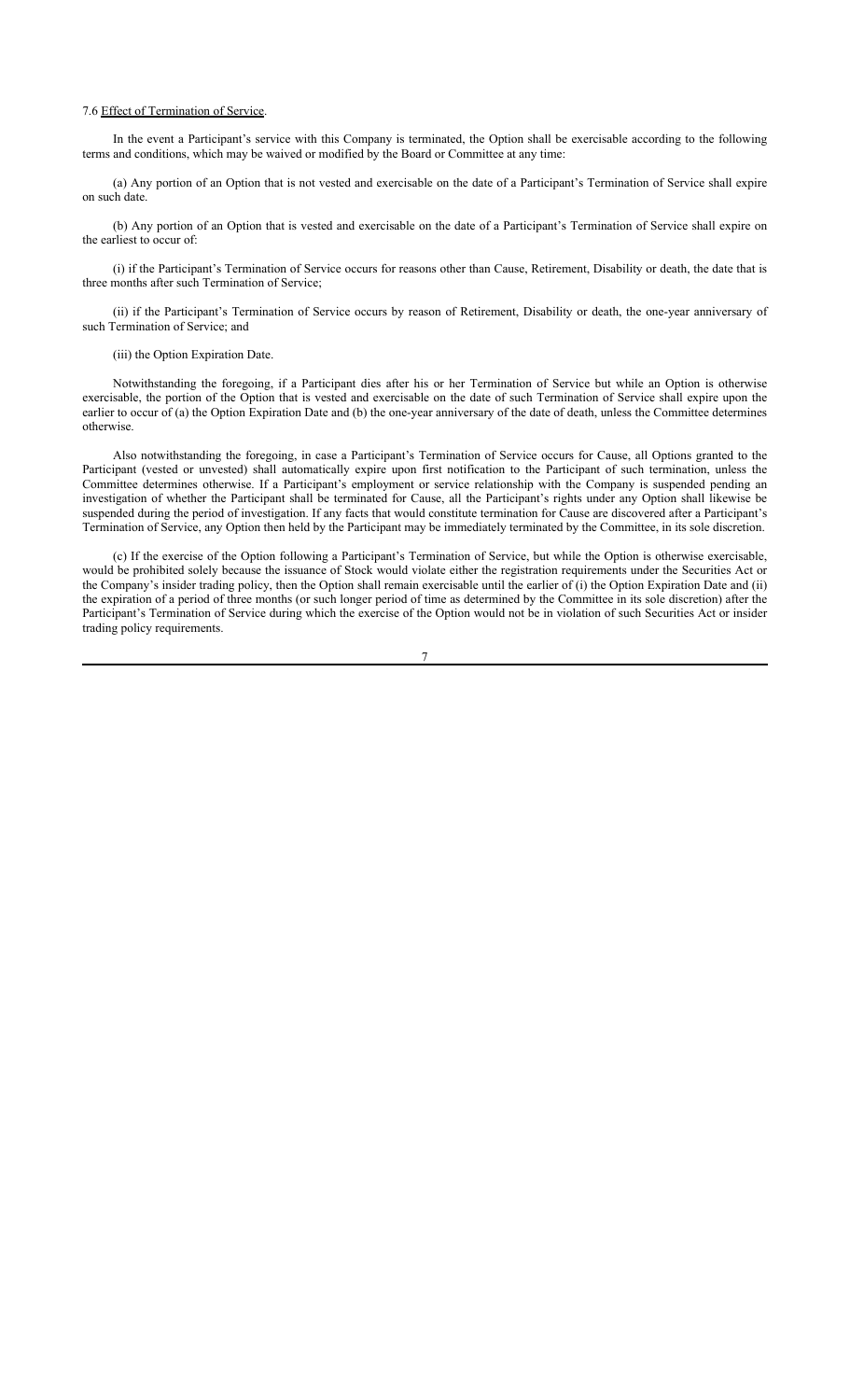Notwithstanding the foregoing, if a Participant does not exercise his or her vested Option on or before the date (i) ninety (90) days following the Termination of Service or (ii) twelve (12) months following Termination of Service due to Disability or death (in case of death, exercise may be by Participant's estate, by a person who acquired the right to exercise the Option by bequest or inheritance or by a person designated to exercise the Option upon Participant's death), Participant's Option will not qualify as an Incentive Stock Option and will be treated and taxed as a Nonqualified Stock Option.

#### 7.7 Repurchase and Forfeiture Restrictions.

Options (and any compensation paid or shares issued under the Options) are subject to recoupment in accordance with The Dodd–Frank Wall Street Reform and Consumer Protection Act and any implementing regulations thereunder, any clawback policy adopted by the Company, and any compensation recovery policy otherwise required by applicable law. Notwithstanding anything to the contrary contained herein, the Committee may, in its sole discretion, provide in an Award Agreement or otherwise that the Committee may cancel such Award if the Participant has engaged in or engages in any Detrimental Activity. The Committee may, in its sole discretion, also provide in an Award Agreement or otherwise that (i) if the Participant has engaged in or engages in Detrimental Activity, the Participant will forfeit any gain realized on the vesting, exercise or settlement of any Award, and must repay the gain to the Company and (ii) if the Participant receives any amount in excess of what the Participant should have received under the terms of the Award for any reason (including, without limitation, by reason of a financial restatement, mistake in calculations or other administrative error), then the Participant shall be required to repay any such excess amount to the Company. Without limiting the foregoing, all Awards shall be subject to reduction, cancellation, forfeiture or recoupment to the extent necessary to comply with applicable laws.

# **SECTION 8. INCENTIVE STOCK OPTION LIMITATIONS**

Notwithstanding any other provisions of the Plan, the terms and conditions of any Incentive Stock Options shall in addition comply in all respects with Section 422 of the Code, or any successor provision, and any applicable regulations thereunder, including, to the extent required thereunder, the following:

#### 8.1 Dollar Limitation.

To the extent the aggregate Fair Market Value (determined as of the Grant Date) of Stock with respect to which a Participant's Incentive Stock Options become exercisable for the first time during any calendar year (under the Plan and all other stock option plans of the Company and its parent and subsidiary corporations) exceeds \$100,000, such portion in excess of \$100,000 shall be treated as a Nonqualified Stock Option. In the event the Participant holds two or more such Options that become exercisable for the first time in the same calendar year, such limitation shall be applied on the basis of the order in which such Options are granted.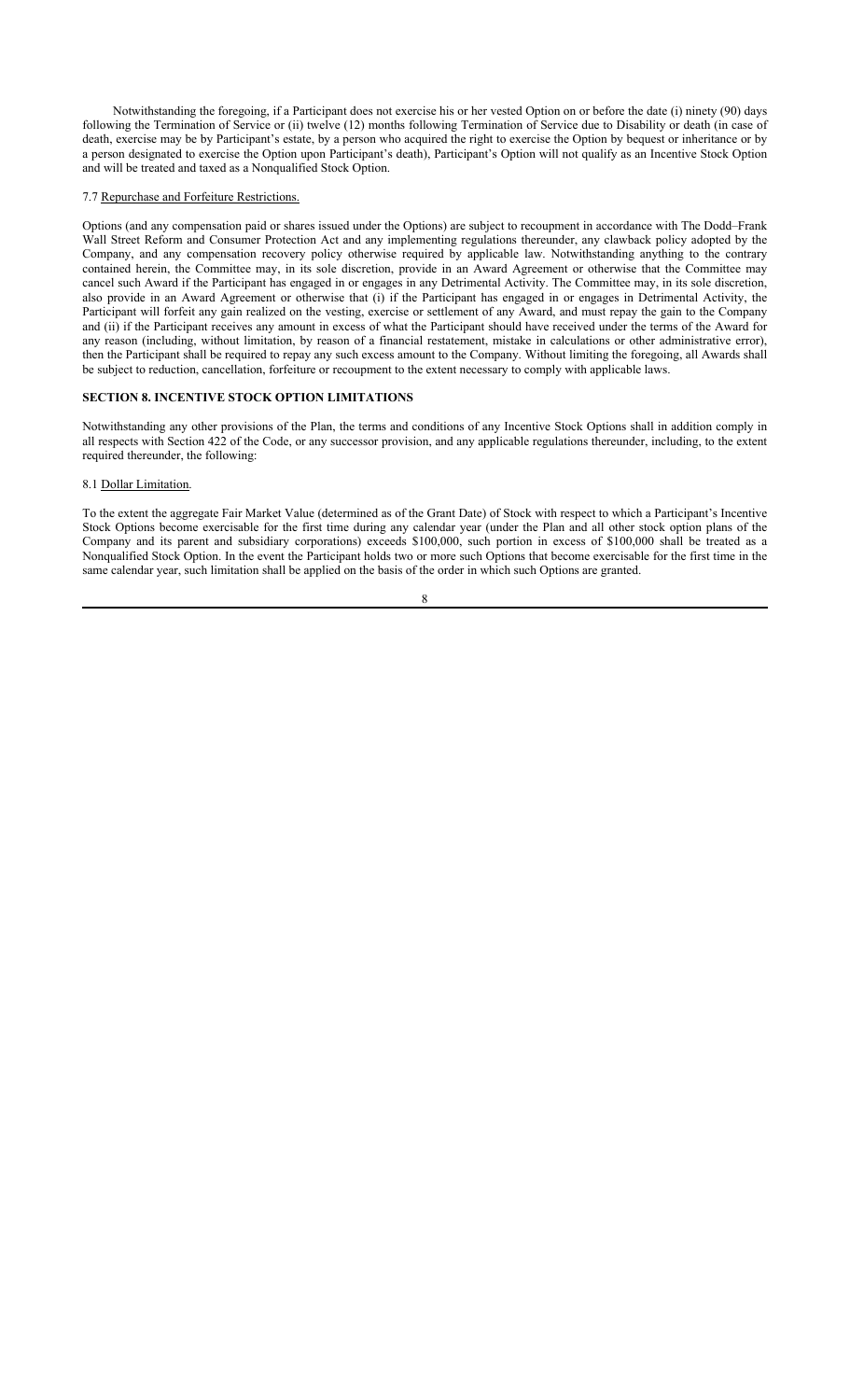#### 8.2 Eligible Employees.

Individuals who are not employees of the Company or one of its parent or subsidiary corporations may not be granted Incentive Stock Options.

#### 8.3 Exercise Price.

The exercise price of an Incentive Stock Option shall be at least 100% of the Fair Market Value of the Stock on the Grant Date, and in the case of an Incentive Stock Option granted to a Participant who owns more than 10% of the total combined voting power of all classes of the stock of the Company or of its parent or subsidiary corporations (a "Ten Percent Stockholder"), shall not be less than 110% of the Fair Market Value of the Stock on the Grant Date. The determination of more than 10% ownership shall be made in accordance with Section 422 of the Code.

#### 8.4 Option Term.

Subject to earlier termination in accordance with the terms of the Plan and the instrument evidencing the Option, the maximum term of an Incentive Stock Option shall not exceed ten years, and in the case of an Incentive Stock Option granted to a Ten Percent Stockholder, shall not exceed five years.

# 8.5 Exercisability.

An Option designated as an Incentive Stock Option shall cease to qualify for favorable tax treatment as an Incentive Stock Option to the extent it is exercised (if permitted by the terms of the Option) (a) more than three months after the date of a Participant's Termination of Service if termination was for reasons other than death or disability, (b) more than one year after the date of a Participant's Termination of Service if termination was by reason of disability, or (c) after the Participant has been on leave of absence for more than 90 days, unless the Participant's reemployment rights are guaranteed by statute or contract.

# 8.6 Taxation of Incentive Stock Options.

In order to obtain certain tax benefits afforded to Incentive Stock Options under Section 422 of the Code, the Participant must hold the shares acquired upon the exercise of an Incentive Stock Option for two years after the Grant Date and one year after the date of exercise.

A Participant may be subject to the alternative minimum tax at the time of exercise of an Incentive Stock Option. The Participant shall give the Company prompt notice of any disposition of shares acquired on the exercise of an Incentive Stock Option prior to the expiration of such holding periods.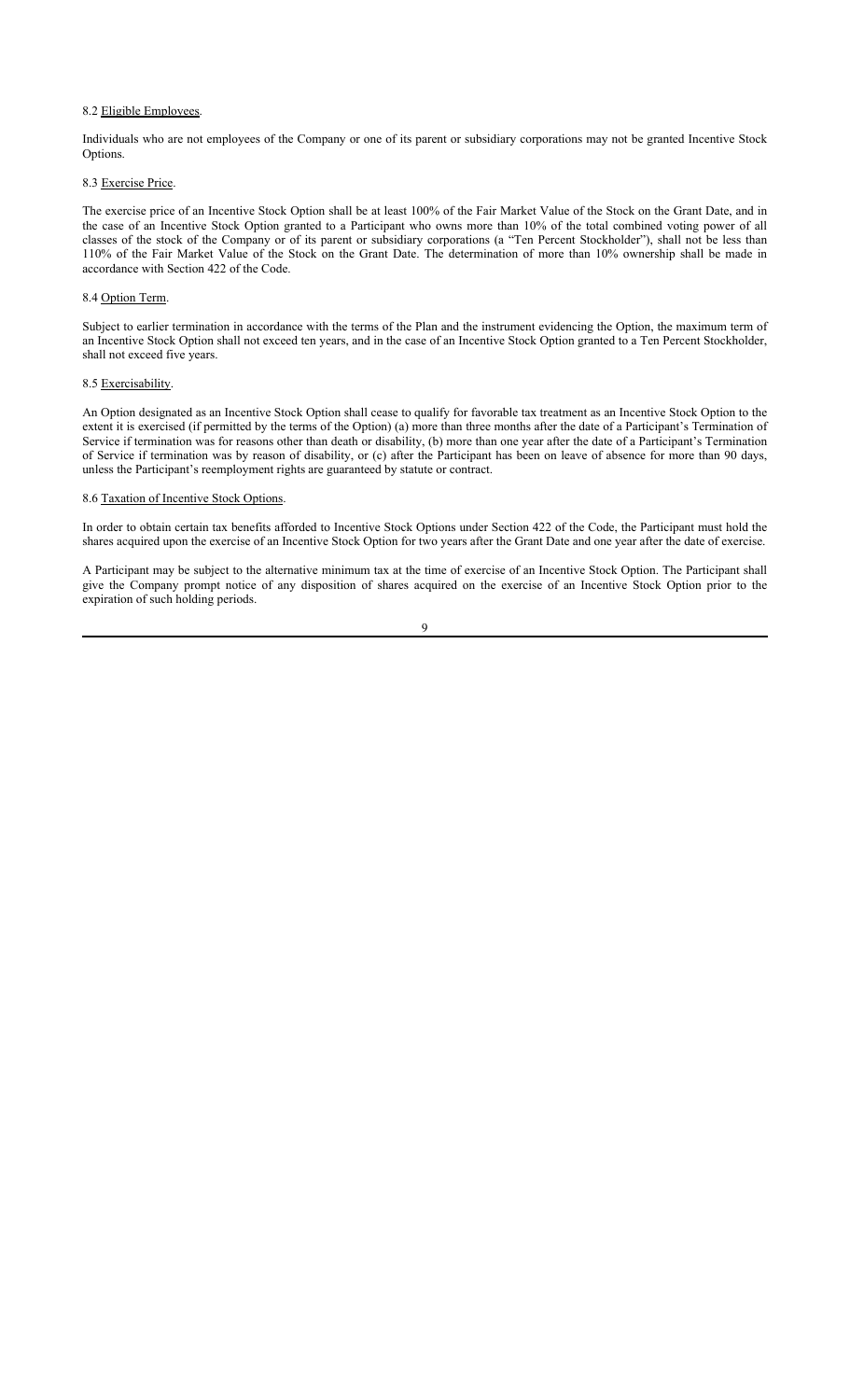#### 8.7 Code Definitions.

For the purposes of this Section 8 "disability," "parent corporation" and "subsidiary corporation" shall have the meanings attributed to those terms for purposes of Section 422 of the Code.

# **SECTION 9. STOCK APPRECIATION RIGHTS**

#### 9.1 Grant of Stock Appreciation Rights.

The Committee may grant Stock Appreciation Rights to Participants at any time on such terms and conditions as the Committee shall determine in its sole discretion. An SAR may be granted in tandem with an Option or alone ("freestanding"). The grant price of a tandem SAR shall be equal to the exercise price of the related Option. The grant price of a freestanding SAR shall be established in accordance with procedures for Options set forth in Section 7.2. An SAR may be exercised upon such terms and conditions and for the term as the Committee determines in its sole discretion; provided, however, that, subject to earlier termination in accordance with the terms of the Plan and the instrument evidencing the SAR, the maximum term of a freestanding SAR shall be ten years, and in the case of a tandem SAR, (a) the term shall not exceed the term of the related Option and (b) the tandem SAR may be exercised for all or part of the shares subject to the related Option upon the surrender of the right to exercise the equivalent portion of the related Option, except that the tandem SAR may be exercised only with respect to the shares for which its related Option is then exercisable.

# 9.2 Payment of SAR Amount.

Upon the exercise of an SAR, a Participant shall be entitled to receive payment in an amount determined by multiplying: (a) the difference between the Fair Market Value of the Preferred Stock and/or Common Stock on the date of exercise over the grant price of the SAR by (b) the number of shares with respect to which the SAR is exercised. At the discretion of the Committee as set forth in the instrument evidencing the Award, the payment upon exercise of an SAR may be in cash, in shares, in some combination thereof or in any other manner approved by the Committee in its sole discretion.

# 9.3 Waiver of Restrictions.

Subject to Section 18.5, the Committee, in its sole discretion, may waive any other terms, conditions or restrictions on any SAR under such circumstances and subject to such terms and conditions as the Committee shall deem appropriate.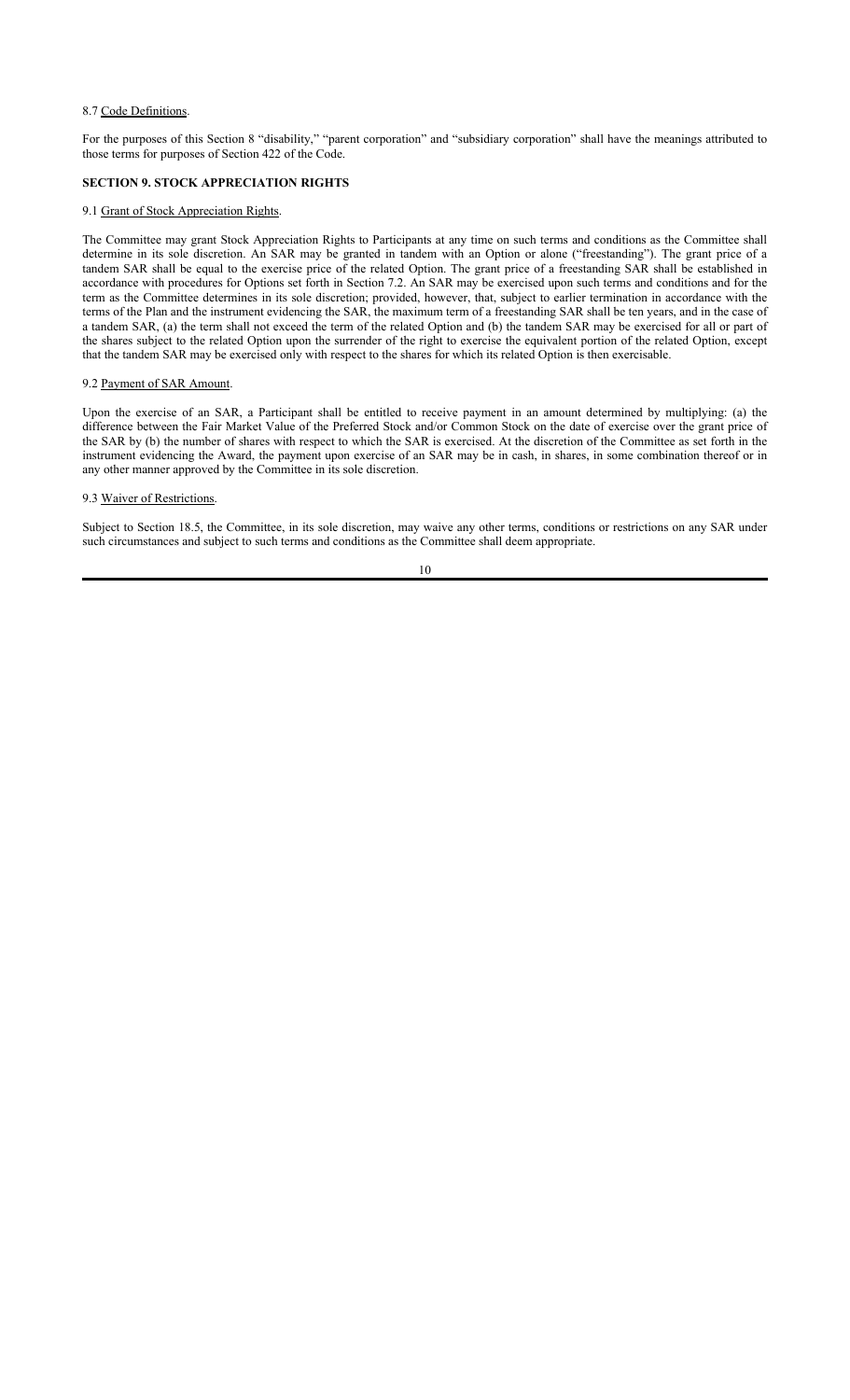# **SECTION 10. STOCK AWARDS, RESTRICTED STOCK AND STOCK UNITS**

# 10.1 Grant of Stock Awards, Restricted Stock and Stock Units.

The Committee may grant Stock Awards, Restricted Stock, and Stock Units on such terms and conditions and subject to such repurchase or forfeiture restrictions, if any, which may be based on continuous service with the Company or a Related Company or the achievement of any performance goals, as the Committee shall determine in its sole discretion, which terms, conditions and restrictions shall be set forth in the instrument evidencing the Award.

#### 10.2 Vesting of Restricted Stock and Stock Units.

Upon the satisfaction of any terms, conditions and restrictions prescribed with respect to Restricted Stock or Stock Units, or upon a Participant's release from any terms, conditions and restrictions of Restricted Stock or Stock Units, as determined by the Committee, and subject to the provisions of Section 13, (a) the shares of Restricted Stock covered by each Award of Restricted Stock shall become freely transferable by the Participant, and (b) Stock Units shall be paid in shares of Stock or, if set forth in the instrument evidencing the Awards, in cash or a combination of cash and shares of Stock. Any fractional shares subject to such Awards shall be paid to the Participant in cash.

#### 10.3 Waiver of Restrictions.

Subject to Section 18.5, the Committee, in its sole discretion, may waive the repurchase or forfeiture period and any other terms, conditions or restrictions on any Restricted Stock or Stock Unit under such circumstances and subject to such terms and conditions as the Committee shall deem appropriate.

# **SECTION 11. PERFORMANCE AWARDS**

#### 11.1 Performance Shares.

The Committee may grant Awards of Performance Shares, designate the Participants to whom Performance Shares are to be awarded and determine the number of Performance Shares and the terms and conditions of each such Award. Performance Shares shall consist of a unit valued by reference to a designated number of shares of Stock, the value of which may be paid to the Participant by delivery of shares of Stock or, if set forth in the instrument evidencing the Award, of such property as the Committee shall determine, including, without limitation, cash, shares of Stock, other property, or any combination thereof, upon the attainment of performance goals, as established by the Committee, and other terms and conditions specified by the Committee. Subject to Section 18.5, the amount to be paid under an Award of Performance Shares may be adjusted on the basis of such further consideration as the Committee shall determine in its sole discretion.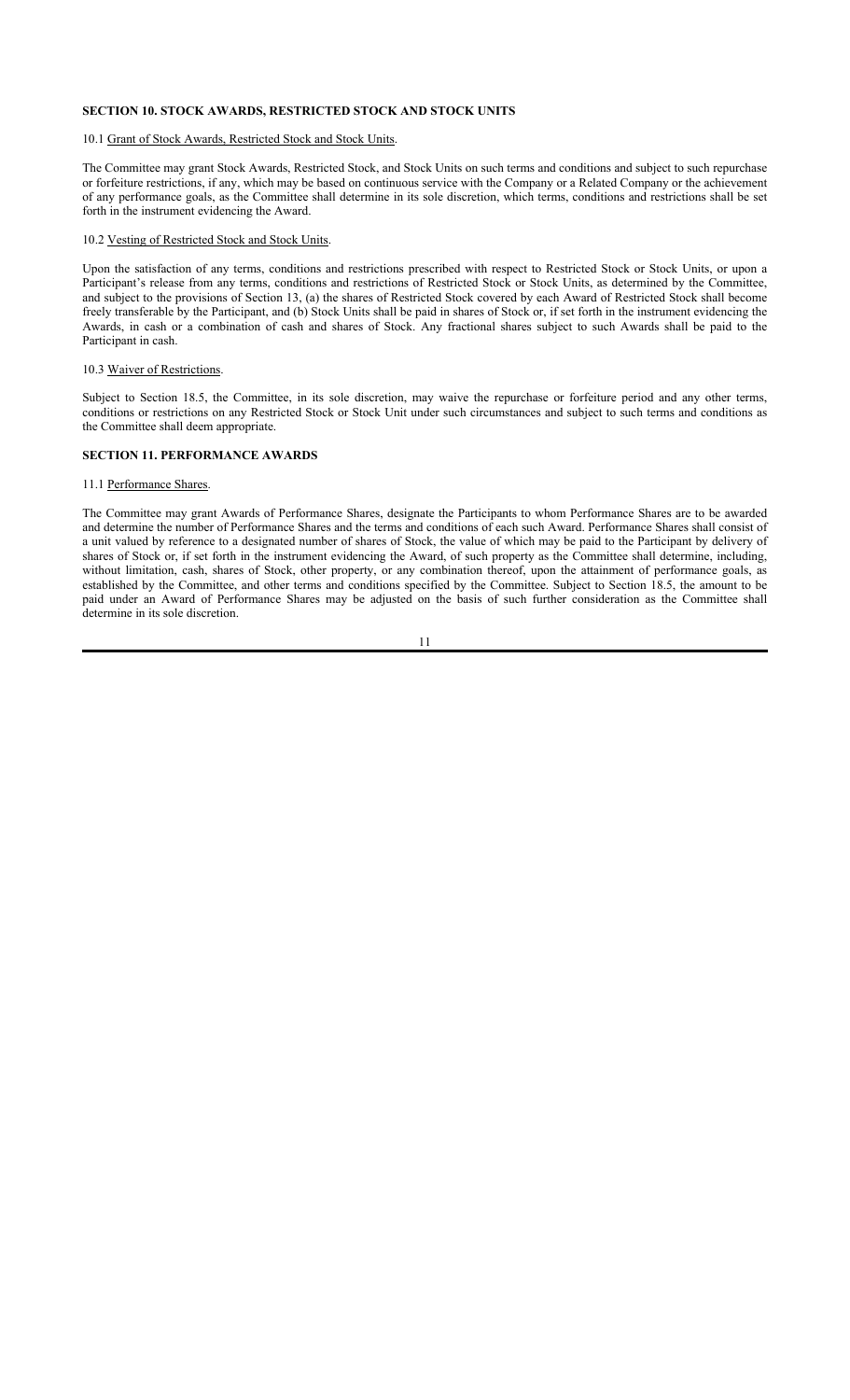#### 11.2 Performance Units.

The Committee may grant Awards of Performance Units, designate the Participants to whom Performance Units are to be awarded and determine the number of Performance Units and the terms and conditions of each such Award. Performance Units shall consist of a unit valued by reference to a designated amount of property other than shares of Preferred Stock and/or Common Stock, which value may be paid to the Participant by delivery of such property as the Committee shall determine, including, without limitation, cash, shares of Preferred Stock and/or Common Stock, other property, or any combination thereof, upon the attainment of performance goals, as established by the Committee, and other terms and conditions specified by the Committee. Subject to Section 18.5, the amount to be paid under an Award of Performance Units may be adjusted on the basis of such further consideration as the Committee shall determine in its sole discretion.

#### **SECTION 12. OTHER STOCK OR CASH-BASED AWARDS**

Subject to the terms of the Plan and such other terms and conditions as the Committee deems appropriate, the Committee may grant other incentives payable in cash or in shares of Stock under the Plan.

# **SECTION 13. WITHHOLDING**

The Company may require the Participant to pay to the Company the amount of (a) any taxes that the Company is required by applicable federal, state, local or foreign law to withhold with respect to the grant, vesting or exercise of an Award ("tax withholding obligations") and (b) any amounts due from the Participant to the Company or to any Related Company ("other obligations"). The Company shall not be required to issue any shares of Stock or otherwise settle an Award under the Plan until such tax withholding obligations and other obligations are satisfied.

The Committee may permit or require a Participant to satisfy all or part of the Participant's tax withholding obligations and other obligations by (a) paying cash to the Company, (b) having the Company withhold an amount from any cash amounts otherwise due or to become due from the Company to the Participant, (c) having the Company withhold a number of shares of Stock that would otherwise be issued to the Participant (or become vested, in the case of Restricted Stock) having a Fair Market Value equal to the tax withholding obligations and other obligations, or (d) surrendering a number of shares of Stock the Participant already owns having a value equal to the tax withholding obligations and other obligations. The value of the shares so withheld or tendered may not exceed the employer's minimum required tax withholding rate.

# **SECTION 14. ASSIGNABILITY**

No Award or interest in an Award may be sold, assigned, pledged (as collateral for a loan or as security for the performance of an obligation or for any other purpose) or transferred by a Participant or made subject to attachment or similar proceedings otherwise than by will or by the applicable laws of descent and distribution, except to the extent the Participant designates one or more beneficiaries on a Company-approved form who may exercise the Award or receive payment under the Award after the Participant's death. During a Participant's lifetime, an Award may be exercised only by the Participant. Notwithstanding the foregoing and to the extent permitted by Section 422 of the Code, the Committee, in its sole discretion, may permit a Participant to assign or transfer an Award subject to such terms and conditions as the Committee shall specify.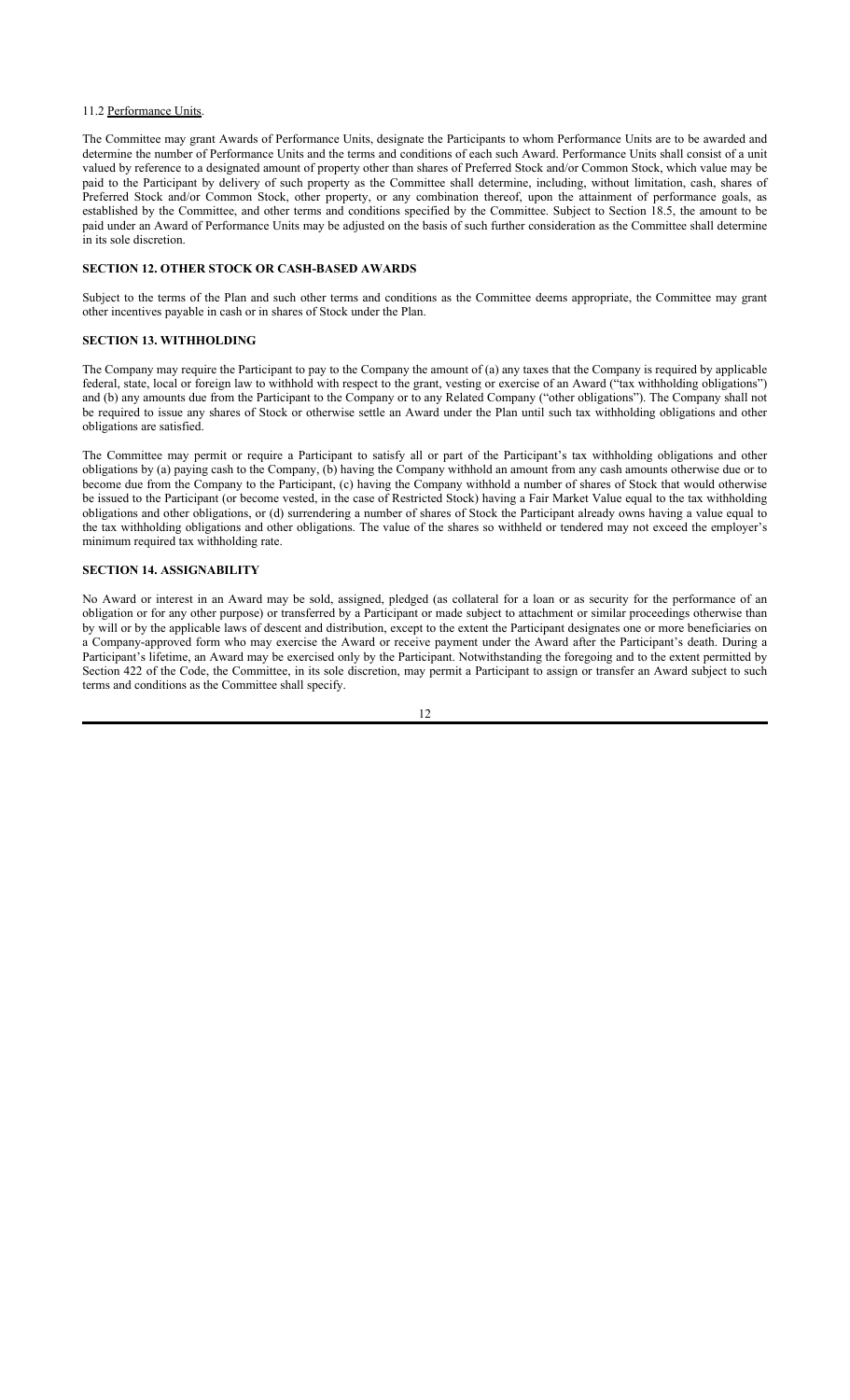# **SECTION 15. ADJUSTMENTS**

# 15.1 Adjustment of Shares.

In the event, at any time or from time to time, a stock dividend, stock split, spin-off, combination or exchange of shares, recapitalization, merger, consolidation, distribution to stockholders other than a normal cash dividend, or other change in the Company's corporate or capital structure results in (a) the outstanding shares of Stock, or any securities exchanged therefor or received in their place, being exchanged for a different number or kind of securities of the Company or (b) new, different or additional securities of the Company or any other company being received by the holders of shares of Stock, then the Committee shall make proportional adjustments in (i) the maximum number and kind of securities available for issuance under the Plan; (ii) the maximum number and kind of securities issuable as Incentive Stock Options as set forth in Section 4.2; and (iii) the number and kind of securities that are subject to any outstanding Award and the per share price of such securities, without any change in the aggregate price to be paid therefor. The determination by the Committee, as to the terms of any of the foregoing adjustments shall be conclusive and binding.

Notwithstanding the foregoing, the issuance by the Company of shares of stock of any class, or securities convertible into shares of stock of any class, for cash or property, or for labor or services rendered, either upon direct sale or upon the exercise of rights or warrants to subscribe therefor, or upon conversion of shares or obligations of the Company convertible into such shares or other securities, shall not affect, and no adjustment by reason thereof shall be made with respect to, outstanding Awards. Also notwithstanding the foregoing, a dissolution or liquidation of the Company or a Company Transaction shall not be governed by this Section 15.1 but shall be governed by Sections 15.2 and 15.3, respectively.

# 15.2 Dissolution or Liquidation.

To the extent not previously exercised or settled, and unless otherwise determined by the Committee in its sole discretion, Awards shall terminate immediately prior to the dissolution or liquidation of the Company. To the extent a vesting condition, forfeiture provision or repurchase right applicable to an Award has not been waived by the Committee, the Award shall be forfeited immediately prior to the consummation of the dissolution or liquidation.

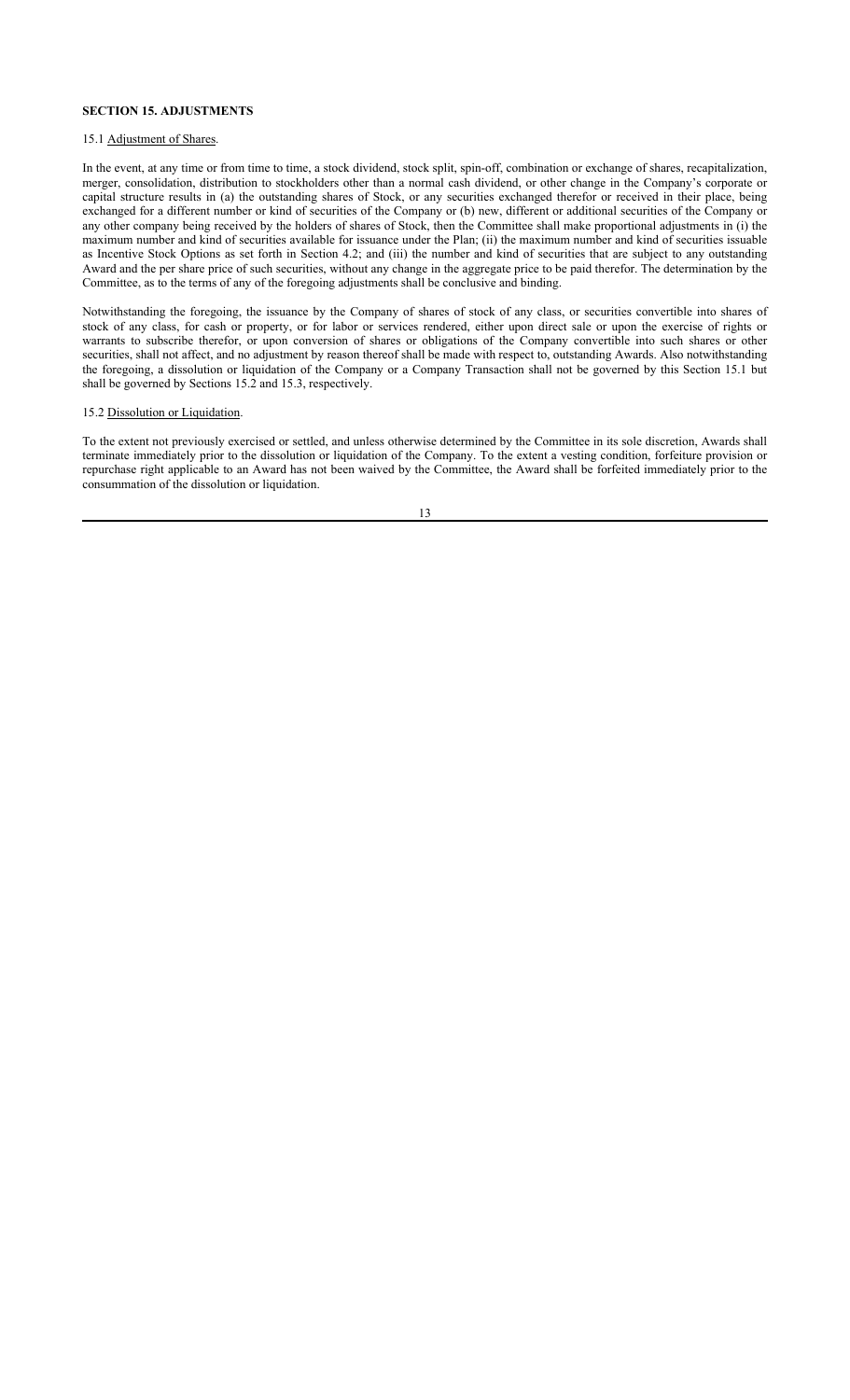#### 15.3 Change in Control.

Notwithstanding any other provision of the Plan to the contrary, unless the Committee shall determine otherwise in the instrument evidencing the Award or in a written employment, services or other agreement between the Participant and the Company or a Related Company, in the event of a Change in Control:

(a) All outstanding Awards, other than Performance Shares and Performance Units, shall become fully and immediately exercisable, and all applicable deferral and restriction limitations or forfeiture provisions shall lapse, immediately prior to the Change in Control and shall terminate at the effective time of the Change in Control; provided, however, that with respect to a Change in Control that is a Company Transaction, such Awards shall become fully and immediately exercisable, and all applicable deferral and restriction limitations or forfeiture provisions shall lapse, only if and to the extent such Awards are not converted, assumed or replaced by the Successor Company.

For the purposes of this Section 15.3(a), an Award shall be considered converted, assumed or replaced by the Successor Company if following the Company Transaction the option or right confers the right to purchase or receive, for each share of Preferred Stock and/or Common Stock subject to the Award immediately prior to the Company Transaction, the consideration (whether stock, cash or other securities or property) received in the Company Transaction by holders of Preferred Stock and/or Common Stock for each share held on the effective date of the transaction (and if holders were offered a choice of consideration, the type of consideration chosen by the holders of a majority of the outstanding shares); provided, however, that if such consideration received in the Company Transaction is not solely common stock of the Successor Company, the Committee may, with the consent of the Successor Company, provide for the consideration to be received upon the exercise of the Option, for each share of Stock subject thereto, to be solely common stock of the Successor Company substantially equal in fair market value to the per share consideration received by holders of Stock in the Company Transaction. The determination of such substantial equality of value of consideration shall be made by the Committee, and its determination shall be conclusive and binding.

(b) All Performance Shares or Performance Units earned and outstanding as of the date the Change in Control is determined to have occurred shall be payable in full at the target level in accordance with the payout schedule pursuant to the instrument evidencing the Award. Any remaining Performance Shares or Performance Units (including any applicable performance period) for which the payout level has not been determined shall be prorated at the target payout level up to and including the date of such Change in Control and shall be payable in full at the target level in accordance with the payout schedule pursuant to the instrument evidencing the Award. Any existing deferrals or other restrictions not waived by the Committee in its sole discretion shall remain in effect.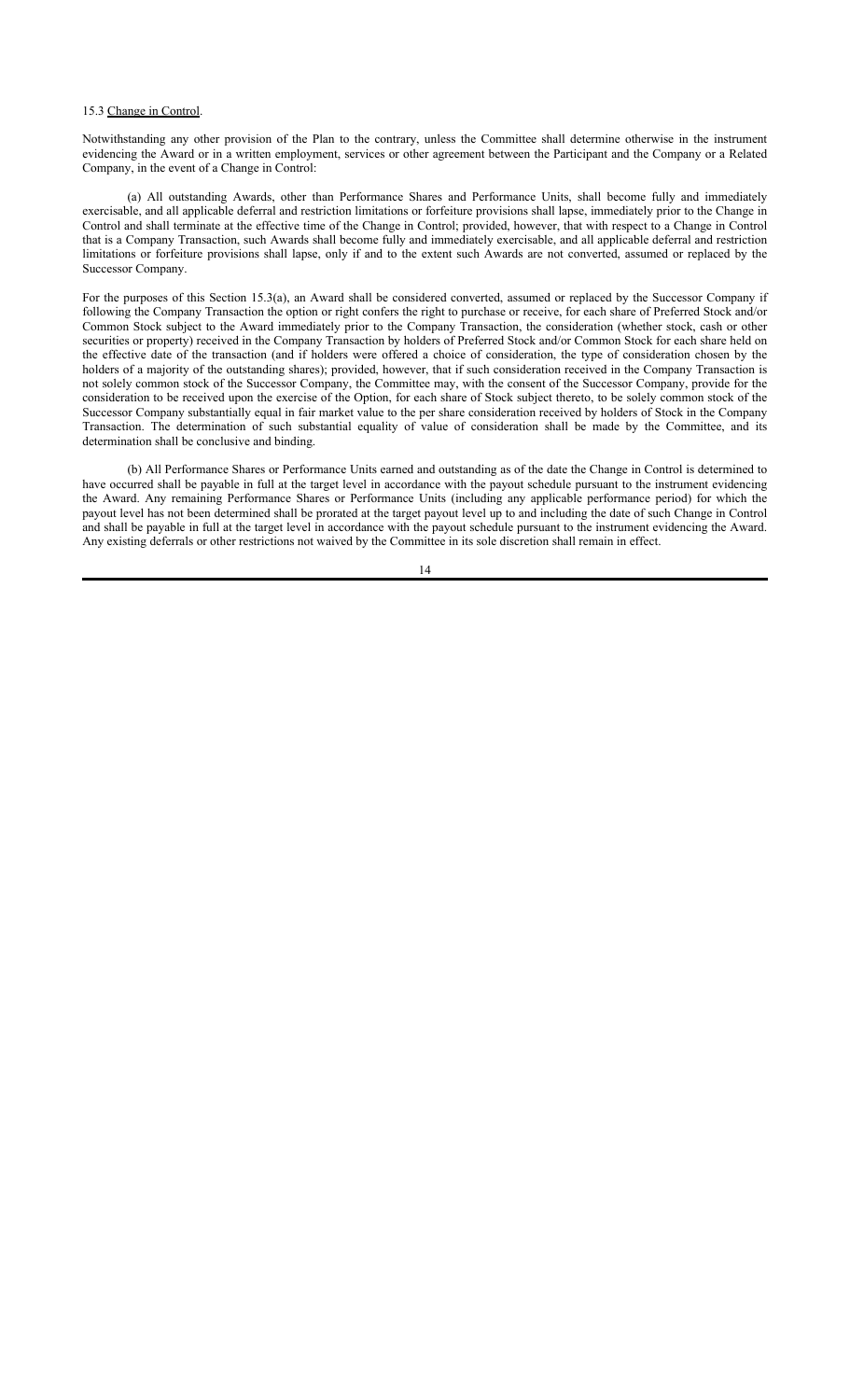(c) Notwithstanding Sections 15.3(a) and 15.3(b), the Committee, in its sole discretion, may (unless otherwise provided in the instrument evidencing the Award or in a written employment, services or other agreement between the Participant and the Company or a Related Company) instead provide in the event of a Change in Control that is a Company Transaction (i) for adjustments to the Plan and outstanding Awards as contemplated by Section 15.1 or (ii) that a Participant's outstanding Awards shall terminate upon or immediately prior to such Company Transaction and that such Participant shall receive, in exchange therefor, a cash payment equal to the amount (if any) by which (x) the value of the per share consideration received by holders Stock in the Company Transaction, or, if the Company Transaction is a sale of assets or otherwise does not result in direct receipt of consideration by holders of Stock, the value of the deemed per share consideration received, in each case as determined by the Committee in its sole discretion, multiplied by the number of shares of Stock subject to such outstanding Awards (to the extent then vested and exercisable or whether or not then vested and exercisable, as determined by the Committee in its sole discretion) exceeds (y) if applicable, the respective aggregate exercise price or grant price for such Awards.

### 15.4 Further Adjustment of Awards.

Subject to Sections 15.2 and 15.3, the Committee shall have the discretion, exercisable at any time before a sale, merger, consolidation, reorganization, liquidation, dissolution or change in control of the Company, as defined by the Committee, to take such further action as it determines to be necessary or advisable with respect to Awards. Such authorized action may include (but shall not be limited to) establishing, amending or waiving the type, terms, conditions or duration of, or restrictions on, Awards so as to provide for earlier, later, extended or additional time for exercise, lifting restrictions and other modifications, and the Committee may take such actions with respect to all Participants, to certain categories of Participants or only to individual Participants. The Committee may take such action before or after granting Awards to which the action relates and before or after any public announcement with respect to such sale, merger, consolidation, reorganization, liquidation, dissolution or change in control that is the reason for such action.

#### 15.5 No Limitations.

The grant of Awards shall in no way affect the Company's right to adjust, reclassify, reorganize or otherwise change its capital or business structure or to merge, consolidate, dissolve, liquidate or sell or transfer all or any part of its business or assets.

#### 15.6 Fractional Shares.

In the event of any adjustment in the number of shares covered by any Award, each such Award shall cover only the number of full shares resulting from such adjustment.

# 15.7 Section 409A of the Code.

Notwithstanding anything in this Plan to the contrary, (a) any adjustments made pursuant to this Section 15 or any other amendments to Awards that are considered "deferred compensation" within the meaning of Section 409A of the Code shall be made in compliance with the requirements of Section 409A of the Code and (b) any adjustments made pursuant to this Section 15 or any other amendments to Awards that are not considered "deferred compensation" subject to Section 409A of the Code shall be made in such a manner as to ensure that after such adjustment or amendment the Awards either (i) continue not to be subject to Section 409A of the Code or (ii) comply with the requirements of Section 409A of the Code.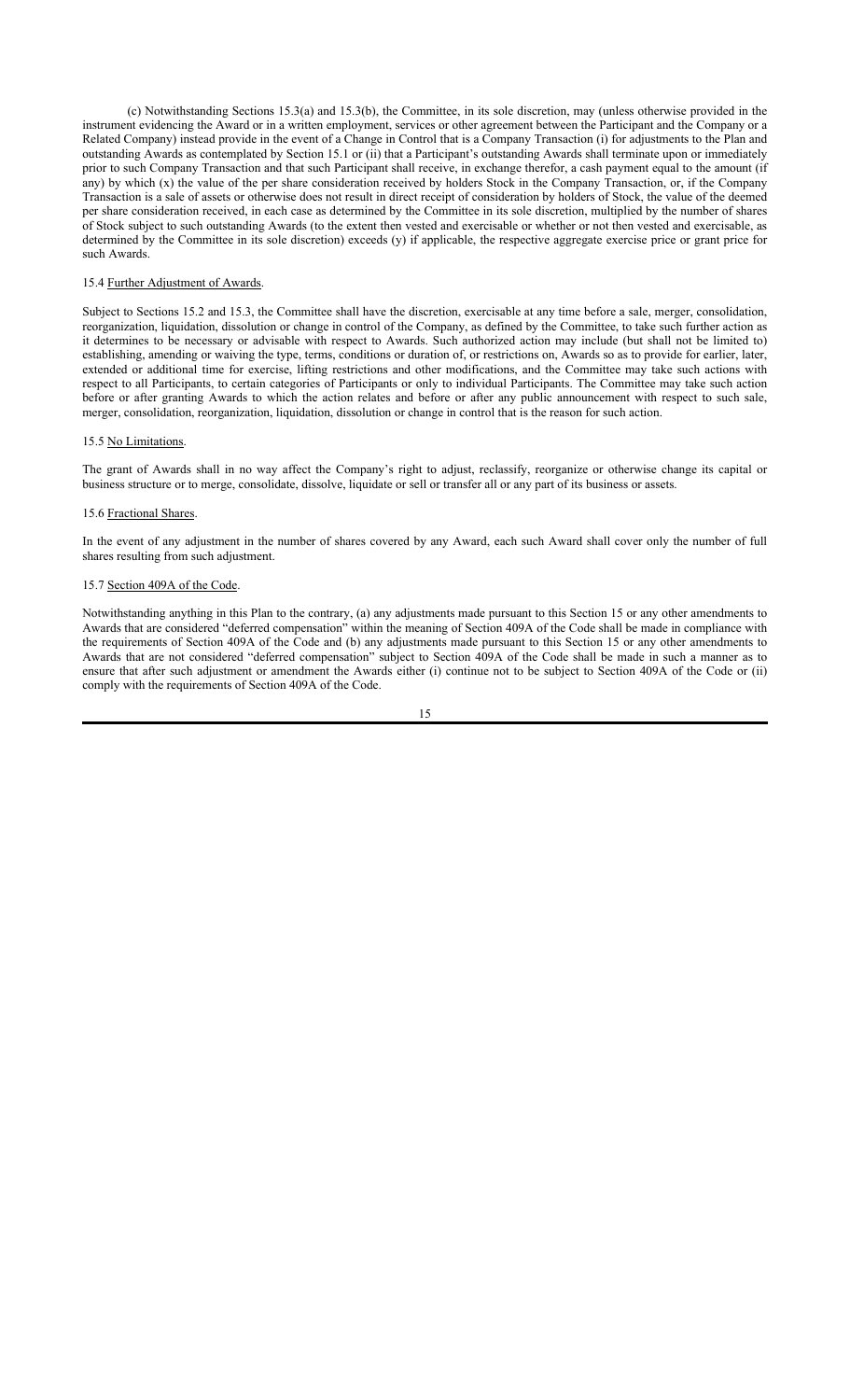## **SECTION 16. MARKET STANDOFF**

In the event of an underwritten public offering by the Company of its equity securities pursuant to an effective registration statement filed under the Securities Act, no person may sell, make any short sale of, loan, hypothecate, pledge, grant any option for the purchase of, or otherwise dispose of or transfer for value or otherwise agree to engage in any of the foregoing transactions with respect to any shares issued pursuant to an Award granted under the Plan without the prior written consent of the Company or its underwriters. Such limitations shall be in effect for such period of time as may be requested by the Company or such underwriters; provided, however, that in no event shall such period exceed (a) 180 days after the effective date of the registration statement for such public offering or (b) such longer period requested by the underwriter as is necessary to comply with regulatory restrictions on the publication of research reports (including, but not limited to, NYSE Rule 472 or NASD Conduct Rule 2711).

In the event of any stock split, stock dividend, recapitalization, combination of shares, exchange of shares or other change affecting the Company's outstanding Preferred Stock and/or Common Stock effected as a class without the Company's receipt of consideration, any new, substituted or additional securities distributed with respect to any shares issued as or pursuant to an Award under the Plan shall be immediately subject to the provisions of this Section 16, to the same extent such shares are at such time covered by such provisions.

In order to enforce the limitations of this Section 16, the Company may impose stop-transfer instructions with respect to the purchased shares until the end of the applicable standoff period.

# **SECTION 17. AMENDMENT AND TERMINATION**

# 17.1 Amendment, Suspension or Termination.

The Board or the Compensation Committee may amend, suspend or terminate the Plan or any portion of the Plan at any time and in such respects as it shall deem advisable; provided, however, that, to the extent required by applicable law, regulation or stock exchange rule, stockholder approval shall be required for any amendment to the Plan; and provided, further, that any amendment that requires stockholder approval may be made only by the Board and not by the Compensation Committee. Subject to Section 17.3, the Committee may amend the terms of any outstanding Award, prospectively or retroactively.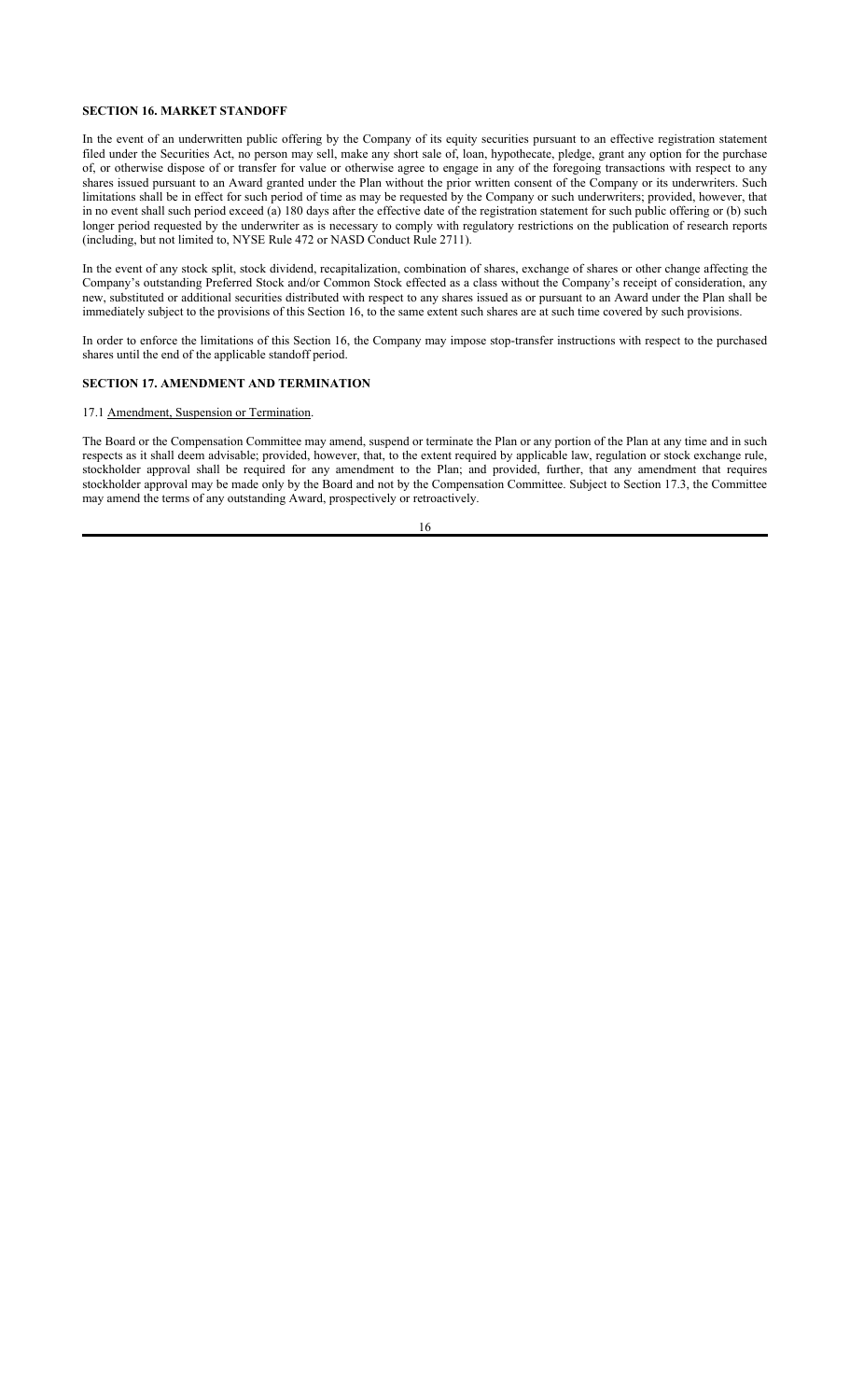# 17.2 Term of the Plan.

Unless sooner terminated as provided herein, the Plan shall terminate ten years from the Effective Date. After the Plan is terminated, no future Awards may be granted, but Awards previously granted shall remain outstanding in accordance with their applicable terms and conditions and the Plan's terms and conditions. Notwithstanding the foregoing, no Incentive Stock Options may be granted more than ten years after the later of: (a) the adoption of the Plan by the Board and (b) the adoption by the Board of any amendment to the Plan that constitutes the adoption of a new plan for purposes of Section 422 of the Code.

#### 17.3 Consent of Participant.

The amendment, suspension or termination of the Plan or a portion thereof or the amendment of an outstanding Award shall not, without the Participant's consent, materially adversely affect any rights under any Award theretofore granted to the Participant under the Plan. Any change or adjustment to an outstanding Incentive Stock Option shall not, without the consent of the Participant, be made in a manner so as to constitute a "modification" that would cause such Incentive Stock Option to fail to continue to qualify as an Incentive Stock Option. Notwithstanding the foregoing, any adjustments made pursuant to Section 15 shall not be subject to these restrictions.

#### **SECTION 18. GENERAL**

# 18.1 No Individual Rights.

No individual or Participant shall have any claim to be granted any Award under the Plan, and the Company has no obligation for uniformity of treatment of Participants under the Plan.

Furthermore, nothing in the Plan or any Award granted under the Plan shall be deemed to constitute an employment contract or confer or be deemed to confer on any Participant any right to continue in the employ of, or to continue any other relationship with, the Company or any Related Company or limit in any way the right of the Company or any Related Company to terminate a Participant's employment or other relationship at any time, with or without cause.

#### 18.2 Issuance of Shares.

Notwithstanding any other provision of the Plan, the Company shall have no obligation to issue or deliver any shares of Stock under the Plan or make any other distribution of benefits under the Plan unless, in the opinion of the Company's counsel, such issuance, delivery or distribution would comply with all applicable laws (including, without limitation, the requirements of the Securities Act or the laws of any state or foreign jurisdiction) and the applicable requirements of any securities exchange or similar entity.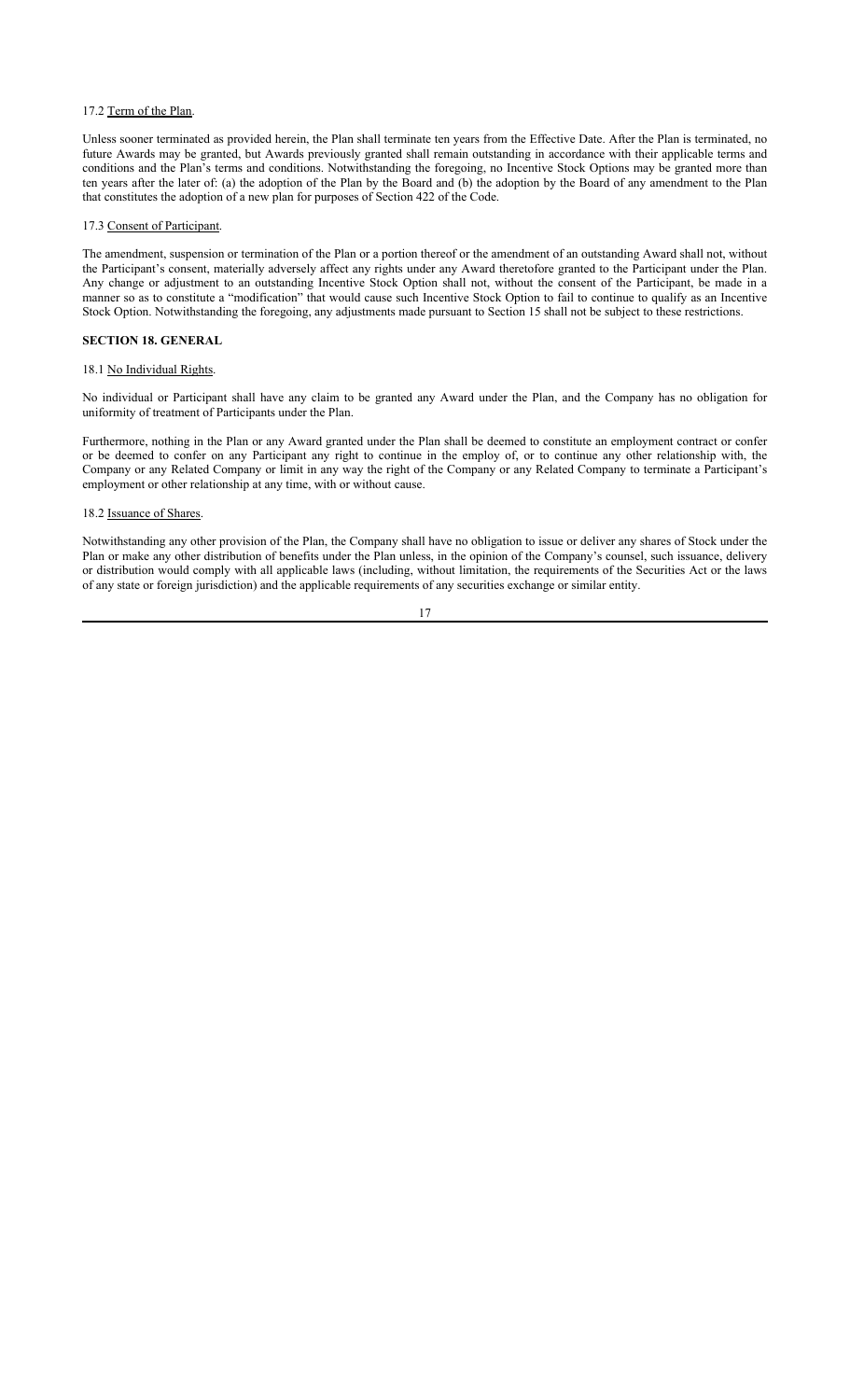The Company shall be under no obligation to any Participant to register for offering or resale or to qualify for exemption under the Securities Act, or to register or qualify under the laws of any state or foreign jurisdiction, any shares of Stock, security or interest in a security paid or issued under, or created by, the Plan, or to continue in effect any such registrations or qualifications if made.

As a condition to the exercise of an Option or any other receipt of Stock pursuant to an Award under the Plan, the Company may require (a) the Participant to represent and warrant at the time of any such exercise or receipt that such shares are being purchased or received only for the Participant's own account and without any present intention to sell or distribute such shares and (b) such other action or agreement by the Participant as may from time to time be necessary to comply with the federal, state and foreign securities laws. At the option of the Company, a stop-transfer order against any such shares may be placed on the official stock books and records of the Company, and a legend indicating that such shares may not be pledged, sold or otherwise transferred, unless an opinion of counsel (satisfactory to the Company, in its sole discretion) is provided stating that such transfer is not in violation of any applicable law or regulation, may be stamped on stock certificates to ensure exemption from registration. The Committee may also require the Participant to execute and deliver to the Company a purchase agreement or such other agreement as may be in use by the Company at such time that describes certain terms and conditions applicable to the shares.

To the extent the Plan or any instrument evidencing an Award provides for issuance of stock certificates to reflect the issuance of shares of Preferred Stock and/or Common Stock, the issuance may be effected on a noncertificated basis, to the extent not prohibited by applicable law or the applicable rules of any stock exchange.

# 18.3 Indemnification.

Each person who is or shall have been a member of the Board, or a committee appointed by the Board, or an officer of the Company to whom authority was delegated in accordance with Section 3, shall be indemnified and held harmless by the Company against and from any loss, cost, liability or expense that may be imposed upon or reasonably incurred by such person in connection with or resulting from any claim, action, suit or proceeding to which such person may be a party or in which such person may be involved by reason of any action taken or failure to act under the Plan and against and from any and all amounts paid by such person in settlement thereof, with the Company's approval, or paid by such person in satisfaction of any judgment in any such claim, action, suit or proceeding against such person; provided, however, that such person shall give the Company an opportunity, at its own expense, to handle and defend the same before such person undertakes to handle and defend it on such person's own behalf. This duty to indemnify shall not apply to the extent that (i) such loss, cost, liability or expense is a result of such person's own willful misconduct or (ii) such indemnification is expressly prohibited by statute.

The foregoing right of indemnification shall not be exclusive of any other rights of indemnification to which such person may be entitled under the Company's certificate of incorporation or bylaws, as a matter of law, or otherwise, or of any power that the Company may have to indemnify or hold harmless.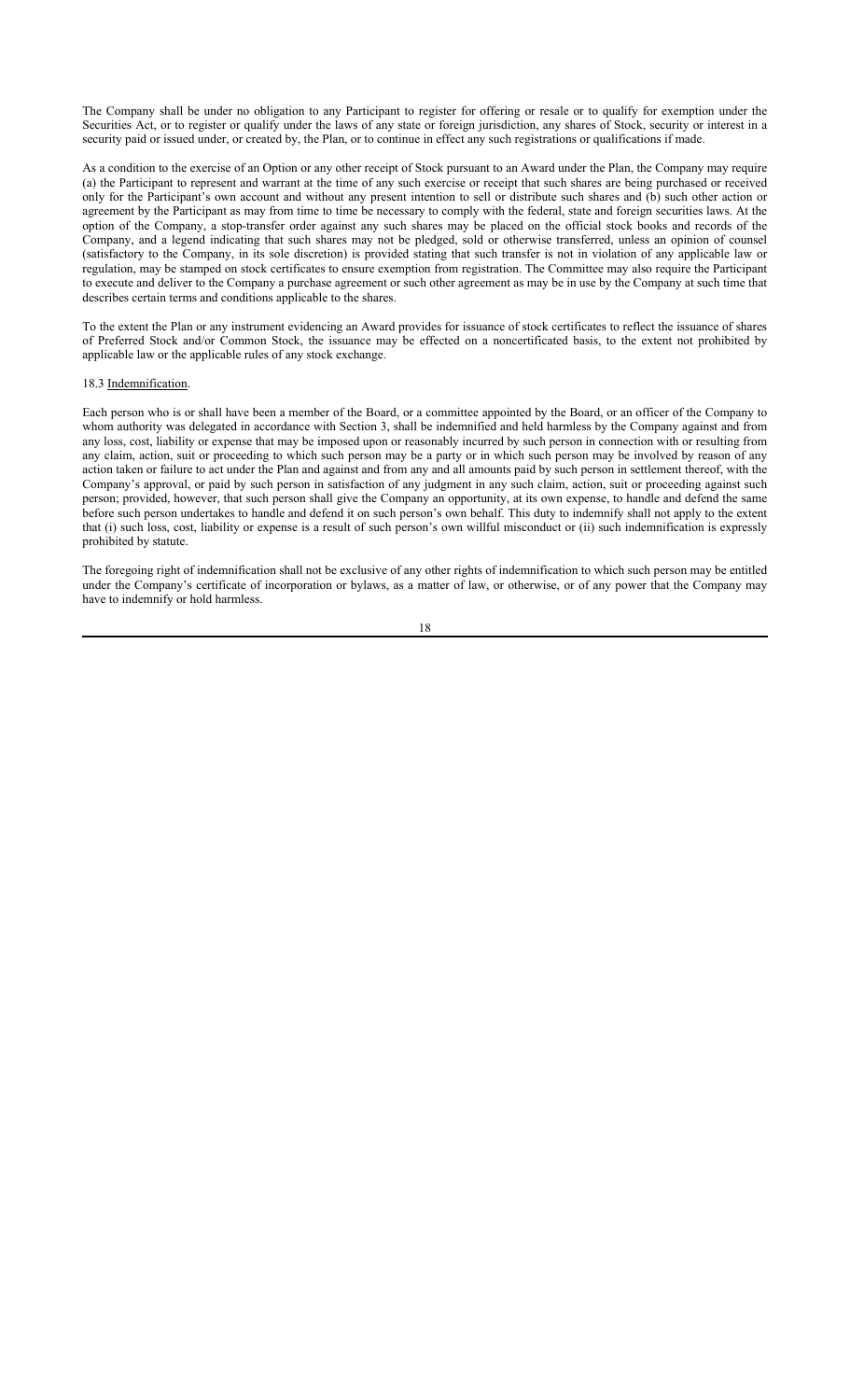#### 18.4 No Rights as a Stockholder.

Unless otherwise provided by the Committee or in the instrument evidencing the Award or in a written employment, services or other agreement, no Award, other than a Stock Award, shall entitle the Participant to any cash dividend, voting or other right of a stockholder unless and until the date of issuance under the Plan of the shares that are the subject of such Award.

#### 18.5 Compliance with Laws and Regulations.

In interpreting and applying the provisions of the Plan, any Option granted as an Incentive Stock Option pursuant to the Plan shall, to the extent permitted by law, be construed as an "incentive stock option" within the meaning of Section 422 of the Code.

Any Award granted pursuant to the Plan is intended to comply with the requirements of Section 409A of the Code, including any applicable regulations and guidance issued thereunder, and including transition guidance, to the extent Section 409A of the Code is applicable thereto, and the terms of the Plan and any Award granted under the Plan shall be interpreted, operated and administered in a manner consistent with this intention to the extent the Committee deems necessary or advisable to comply with Section 409A of the Code and any official guidance issued thereunder. Any payment or distribution that is to be made under the Plan (or pursuant to an Award under the Plan) to a Participant who is a "specified employee" of the Company within the meaning of that term under Section 409A of the Code and as determined by the Committee, on account of a "separation from service" within the meaning of that term under Section 409A of the Code, may not be made before the date which is six months after the date of such "separation from service," unless the payment or distribution is exempt from the application of Section 409A of the Code by reason of the short-term deferral exemption or otherwise. Notwithstanding any other provision in the Plan, the Committee, to the extent it deems necessary or advisable in its sole discretion, reserves the right, but shall not be required, to unilaterally amend or modify the Plan and any Award granted under the Plan so that the Award qualifies for exemption from or complies with Section 409A of the Code; provided, however, that the Committee makes no representations that Awards granted under the Plan shall be exempt from or comply with Section 409A of the Code and makes no undertaking to preclude Section 409A of the Code from applying to Awards granted under the Plan.

#### 18.6 Participants in Other Countries or Jurisdictions.

Without amending the Plan, the Committee may grant Awards to Eligible Persons who are foreign nationals on such terms and conditions different from those specified in the Plan as may, in the judgment of the Committee, be necessary or desirable to foster and promote achievement of the purposes of the Plan and shall have the authority to adopt such modifications, procedures, subplans and the like as may be necessary or desirable to comply with provisions of the laws or regulations of other countries or jurisdictions in which the Company or any Related Company may operate or have employees to ensure the viability of the benefits from Awards granted to Participants employed in such countries or jurisdictions, meet the requirements that permit the Plan to operate in a qualified or taxefficient manner, comply with applicable foreign laws or regulations and meet the objectives of the Plan.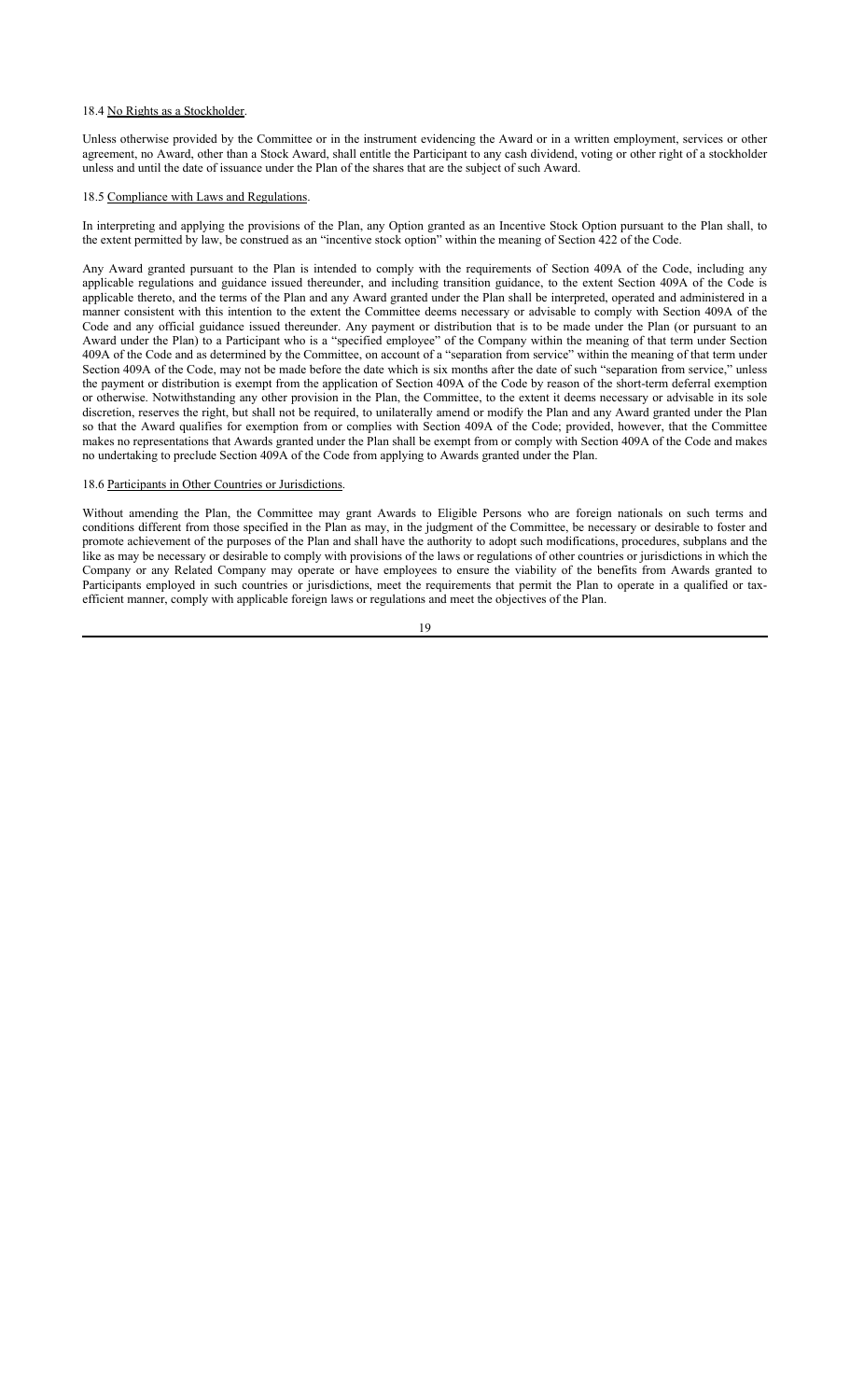## 18.7 No Trust or Fund.

The Plan is intended to constitute an "unfunded" plan. Nothing contained herein shall require the Company to segregate any monies or other property, or shares of Preferred Stock and/or Common Stock, or to create any trusts, or to make any special deposits for any immediate or deferred amounts payable to any Participant, and no Participant shall have any rights that are greater than those of a general unsecured creditor of the Company.

#### 18.8 Successors.

All obligations of the Company under the Plan with respect to Awards shall be binding on any successor to the Company, whether the existence of such successor is the result of a direct or indirect purchase, merger, consolidation, or otherwise, of all or substantially all the business and/or assets of the Company.

#### 18.9 Severability.

If any provision of the Plan or any Award is determined to be invalid, illegal or unenforceable in any jurisdiction, or as to any person, or would disqualify the Plan or any Award under any law deemed applicable by the Committee, such provision shall be construed or deemed amended to conform to applicable laws, or, if it cannot be so construed or deemed amended without, in the Committee's determination, materially altering the intent of the Plan or the Award, such provision shall be stricken as to such jurisdiction, person or Award, and the remainder of the Plan and any such Award shall remain in full force and effect.

# 18.10 Choice of Law and Venue.

The Plan, all Awards granted thereunder and all determinations made and actions taken pursuant hereto, to the extent not otherwise governed by the laws of the United States, shall be governed by the laws of the State of Florida without giving effect to principles of conflicts of law. Participants irrevocably consent to the nonexclusive jurisdiction and venue of the state and federal courts located in the State of Florida.

### 18.11 Legal Requirements.

The granting of Awards and the issuance of shares of Stock under the Plan are subject to all applicable laws, rules and regulations and to such approvals by any governmental agencies or national securities exchanges as may be required.

# **SECTION 19. EFFECTIVE DATE**

The effective date (the "Effective Date") is the date on which the Plan is adopted by the Board. If the stockholders of the Company do not approve the Plan within 12 months after the Board's adoption of the Plan, any Incentive Stock Options granted under the Plan will be treated as Nonqualified Stock Options.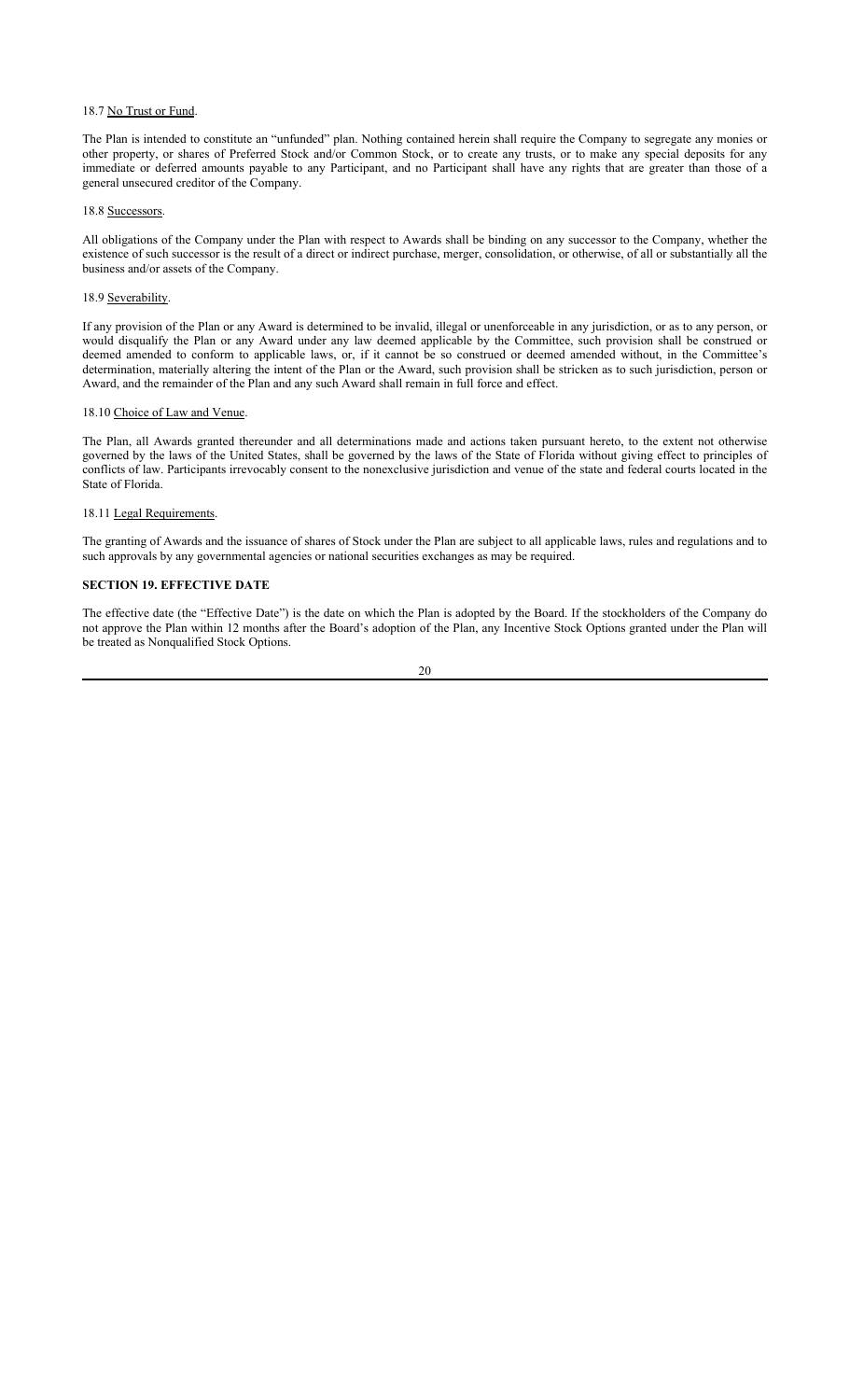#### **APPENDIX A DEFINITIONS**

As used in the Plan,

"Acquired Entity" means any entity acquired by the Company or a Related Company or with which the Company or a Related Company merges or combines.

"Award" means any Option, Stock Appreciation Right, Stock Award, Restricted Stock, Stock Unit, Performance Share, Performance Unit, cash-based award or other incentive payable in cash or in shares of Preferred Stock and/or Common Stock as may be designated by the Committee from time to time.

"Award Agreement" means the agreement accompanying each Can B Corp. Stock Option Grant Notice which provides the terms, conditions, and restrictions for each Award granted under this Plan.

"Board" means the Board of Directors of the Company.

"Cause," unless otherwise defined in the instrument evidencing an Award or in a written employment, services or other agreement between the Participant and the Company or a Related Company, means dishonesty, fraud, serious or willful misconduct, unauthorized use or disclosure of confidential information or trade secrets, or conduct prohibited by law (except minor violations), in each case as determined by the Company's chief human resources officer or other person performing that function or, in the case of directors and executive officers, the Committee, whose determination shall be conclusive and binding.

"Change in Control," unless the Committee determines otherwise with respect to an Award at the time the Award is granted or unless otherwise defined for purposes of an Award in a written employment, services or other agreement between the Participant and the Company or a Related Company, means the occurrence of any of the following events:

(i) An acquisition by any individual, entity or group, within the meaning of Section 13(d)(3) or 14(d)(2) of the Exchange Act, (a "Person") of beneficial ownership (within the meaning of Rule 13d-3 promulgated under the Exchange Act) of more than fifty percent (50%) of either (1) the then outstanding shares of Common Stock of the Company (the "Outstanding Common Stock") or (2) the combined voting power of the then outstanding voting securities of the Company entitled to vote generally in the election of directors (the "Outstanding Voting Securities"); excluding, however, the following: (1) any acquisition directly from the Company, other than an acquisition by virtue of the exercise, exchange or conversion of any Convertible Securities unless such securities were themselves acquired directly from the Company, (2) any acquisition by the Company; (3) any acquisition by John Hwang or any Entity that he controls, or (4) any acquisition by any Person pursuant to a transaction which complies with clauses (1), (2) and (3) of subsection (iii) of the definition of "Company Transaction"; or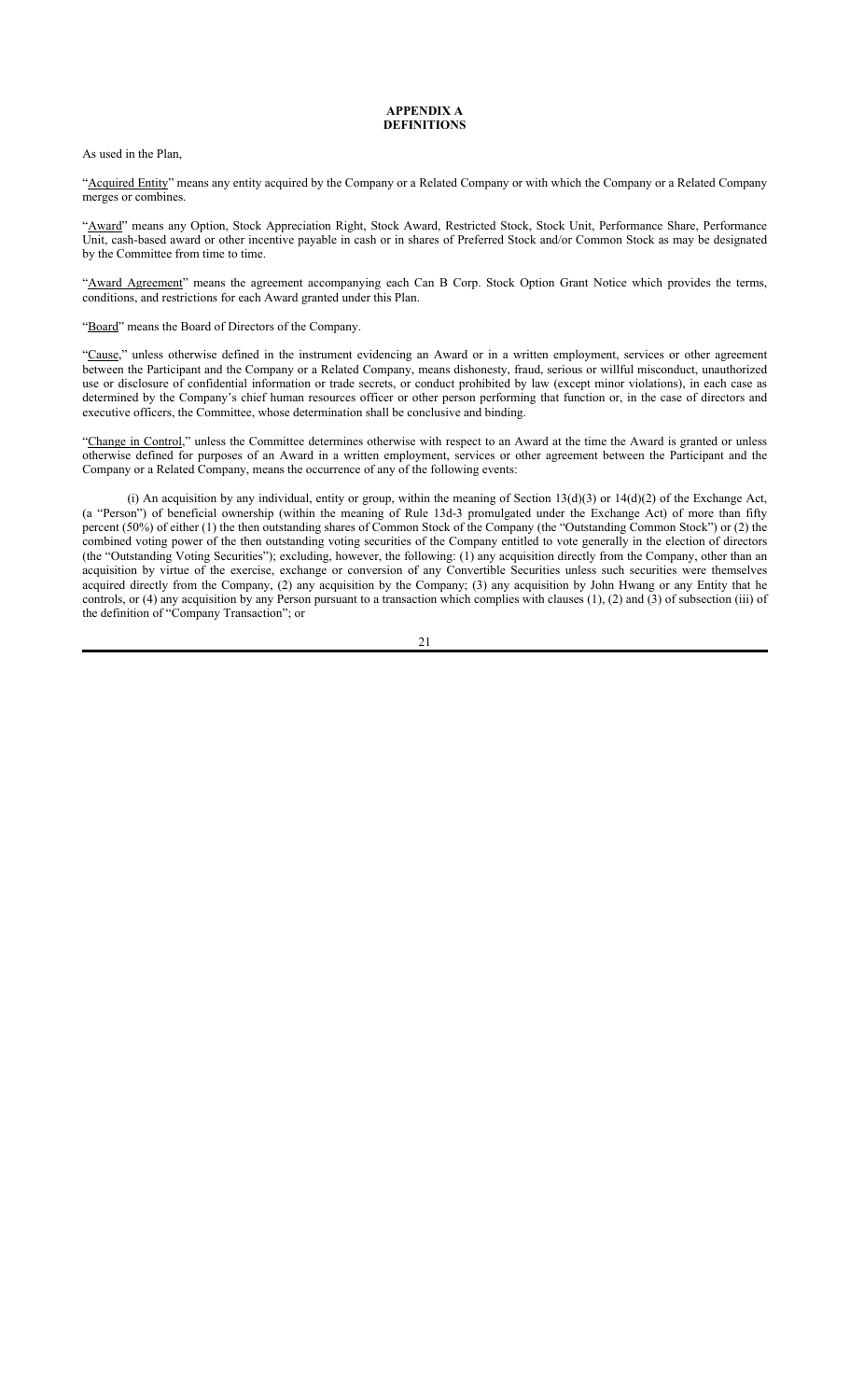(ii) Within any period of 24 consecutive months, a change in the composition of the Board such that the individuals who, immediately prior to such period, constituted the Board (such Board shall be hereinafter referred to as the "Incumbent Board") cease for any reason to constitute at least a majority of the Board; provided, however, for purposes hereof, that any individual who becomes a member of the Board during such period, whose election, or nomination for election by the Company's stockholders, was approved by a vote of at least a majority of those individuals who are members of the Board and who were also members of the Incumbent Board (or deemed to be such pursuant to this proviso) shall be considered as though such individual were a member of the Incumbent Board; but, provided further, that any such individual whose initial assumption of office occurs as a result of either an actual or threatened election contest (as such terms are used in Rule 14a-11 of Regulation 14A promulgated under the Exchange Act) or other actual or threatened solicitation of proxies or consents by or on behalf of a Person other than the Board shall not be so considered as a member of the Incumbent Board; or

#### (iii) A Company Transaction; or

(iv) The approval by the stockholders of the Company of a complete liquidation or dissolution of the Company, other than to an entity pursuant to a transaction which would comply with clauses (1), (2) and (3) of the definition of "Company Transaction", assuming for this purpose that such transaction were a Company Transaction.

For purposes of the definition of "Change of Control" and "Company Transaction", a series of transactions undertaken with a common purpose shall be treated as a single transaction that begins at the consummation of the first transaction in the series and ends at the consummation of the last transaction in the series.

#### "Company" means Can B. Corp., a Florida corporation.

"Company Transaction" means the consummation of (i) a reorganization, merger or consolidation of the Company or (ii) the sale or other disposition of all or substantially all of the assets of the Company and its direct and indirect subsidiaries taken as a whole, except in each case a transaction pursuant to which (1) all or substantially all of the individuals and entities who are the beneficial owners, respectively, of the Outstanding Common Stock and Outstanding Voting Securities immediately prior to such transaction will beneficially own, directly or indirectly, more than sixty percent (60%) of, respectively, the outstanding shares of common stock, and the combined voting power of the outstanding voting securities entitled to vote generally in the election of directors, as the case may be, of the entity resulting from such transaction (including, without limitation, an entity which as a result of such transaction owns the Company or all or substantially all of the Company's assets, either directly or through one or more subsidiaries) in substantially the same proportions as their ownership, immediately prior to such transaction, of the Outstanding Common Stock and Outstanding Voting Securities, as the case may be, (2) no Person (other than the Company) will beneficially own, directly or indirectly, more than twentyfive percent (25%) of, respectively, the outstanding shares of common stock of the Company resulting from such transaction or the combined voting power of the outstanding voting securities of such Company entitled to vote generally in the election of directors, except to the extent that such ownership existed with respect to the Company prior to the transaction, and (3) individuals who were members of the Board immediately prior to the approval by the stockholders of the Company of such transaction will constitute at least a majority of the members of the board of directors of the Company resulting from such transaction.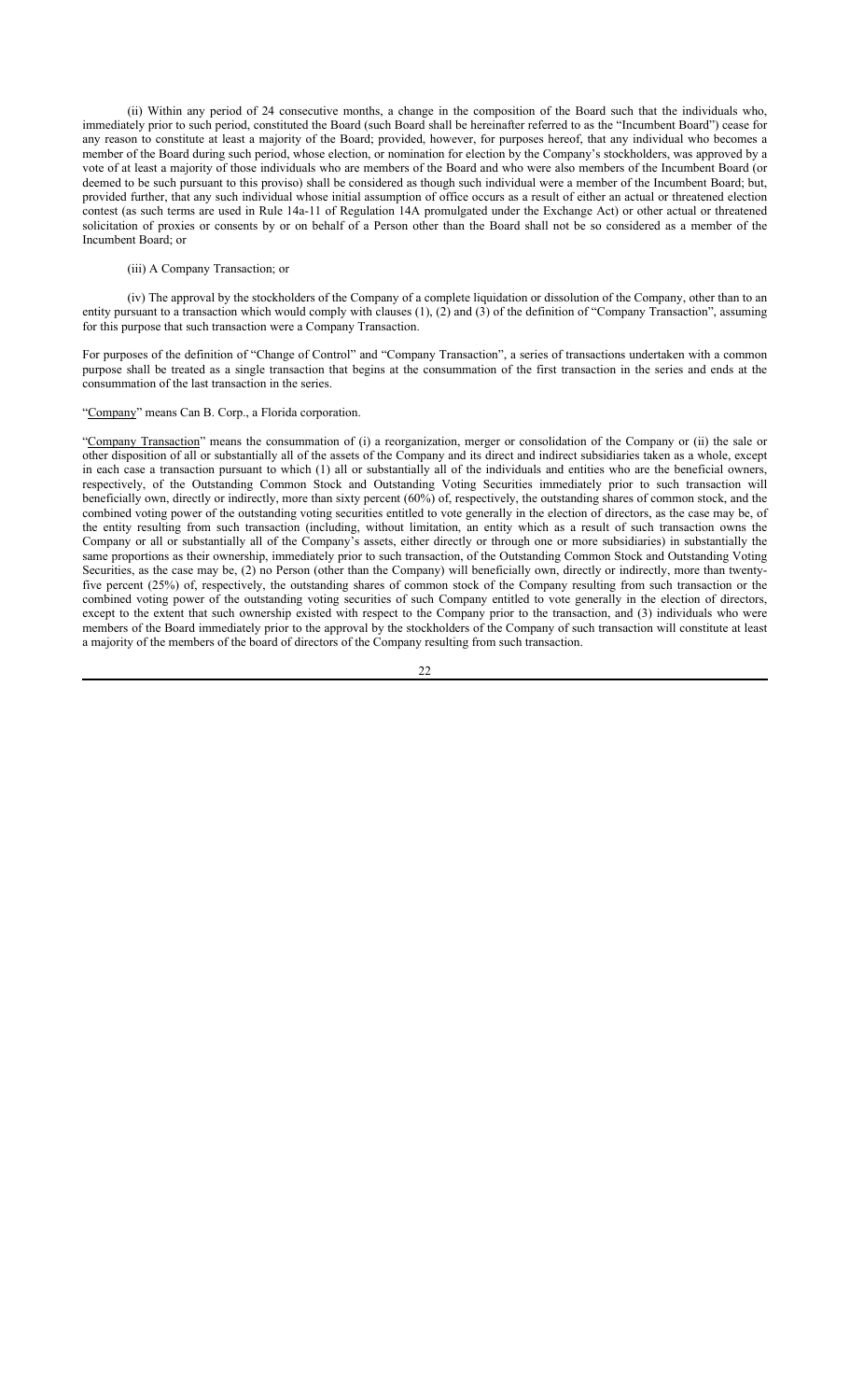"Convertible Security" means any security convertible into or exchangeable for shares of Preferred Stock and/or Common Stock of the Company, or any option, warrant or other right to acquire shares of Preferred Stock and/or Common Stock of the Company.

"Code" means the Internal Revenue Code of 1986, as amended from time to time.

"Committee" has the meaning set forth in Section 3.2.

"Common Stock" means the common stock of the Company.

"Compensation Committee" means the Compensation Committee (if any) of the Board.

"Detrimental Activity" means any of the following: (i) unauthorized disclosure of any confidential or proprietary information of the Company or any of its Affiliates; (ii) any activity that would be grounds to terminate the Participant's employment or service with the Company or any of its subsidiaries for Cause; (iii) the breach of any non-competition, non-solicitation, non-disparagement or other agreement containing restrictive covenants, with the Company or its Affiliates; (iv) fraud or conduct contributing to any financial restatements or irregularities, as determined by the Committee in its sole discretion; or (v) any other conduct or act determined to be materially injurious, detrimental or prejudicial to any interest of the Company or any of its Affiliates, as determined by the Committee in its sole discretion.

"Disability," unless otherwise defined by the Committee for purposes of the Plan or in the instrument evidencing an Award or in a written employment, services or other agreement between the Participant and the Company or a Related Company, means a mental or physical impairment of the Participant that is expected to result in death or that has lasted or is expected to last for a continuous period of 12 months or more and that causes the Participant to be unable to perform his or her material duties for the Company or a Related Company and to be engaged in any substantial gainful activity, in each case as determined by the Company's chief human resources officer or other person performing that function or, in the case of directors and executive officers, the Committee, whose determination shall be conclusive and binding.

"Effective Date" has the meaning set forth in Section 19.

"Eligible Person" means any person eligible to receive an Award as set forth in Section 5.

"Entity" means any individual, entity or group (within the meaning of Section 13(d)(3) or Section 14(d)(2) of the Exchange Act).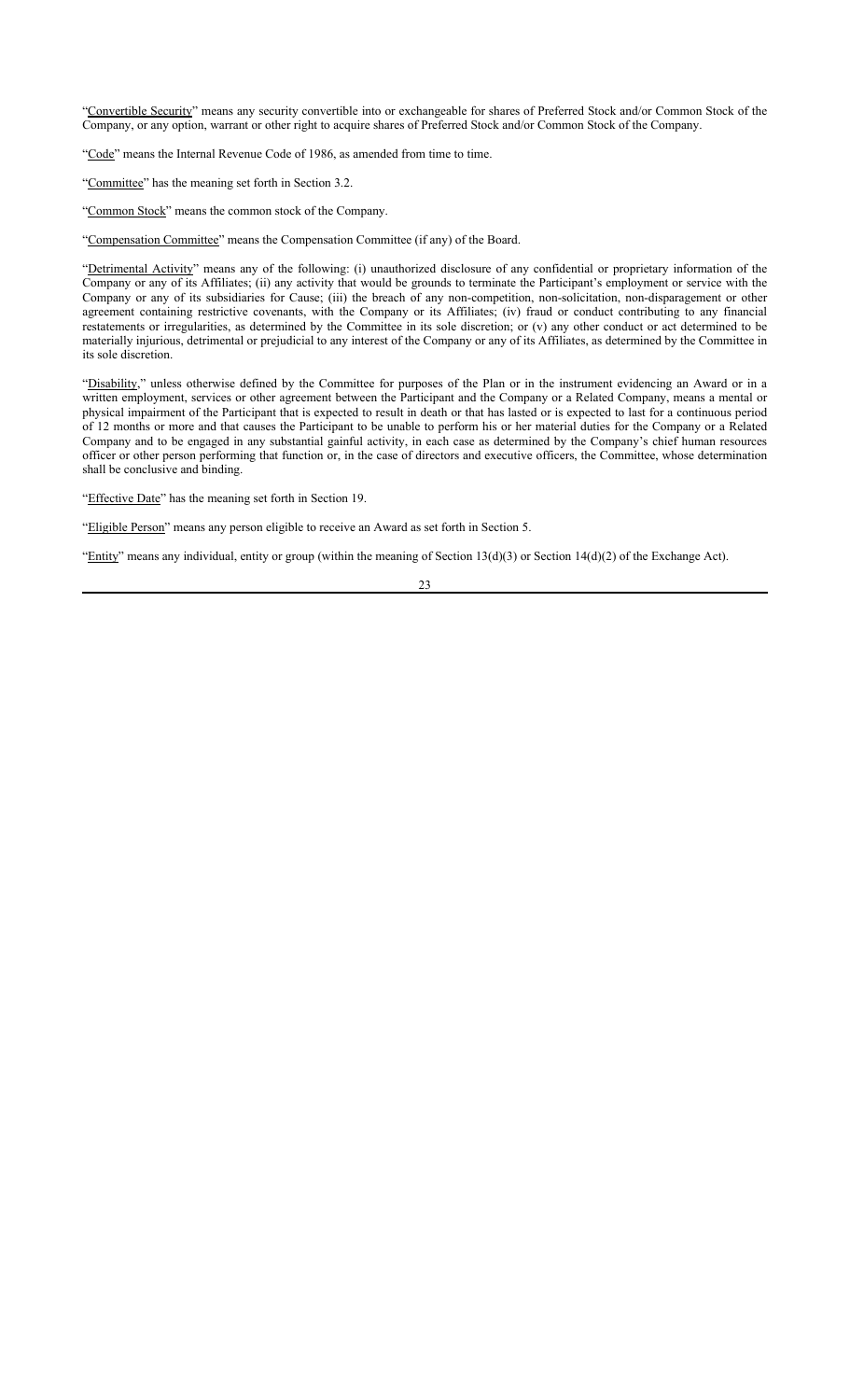"Exchange Act" means the Securities Exchange Act of 1934, as amended from time to time.

"Fair Market Value" means the closing price for the Preferred Stock and/or Common Stock on any given date during regular trading, or if not trading on that date, such price on the last preceding date on which the Preferred Stock and/or Common Stock was traded, unless determined otherwise by the Committee using such methods or procedures as it may establish.

"Grant Date" means the later of (a) the date on which the Committee completes the corporate action authorizing the grant of an Award or such later date specified by the Committee and (b) the date on which all conditions precedent to an Award have been satisfied, provided that conditions to the exercisability or vesting of Awards shall not defer the Grant Date.

"Incentive Stock Option" means an Option granted with the intention that it qualify as an "incentive stock option" as that term is defined for purposes of Section 422 of the Code or any successor provision.

"including", "include", "includes" and words of similar import shall be construed broadly as if followed by the phrase "without limitation".

"Nonqualified Stock Option" means an Option other than an Incentive Stock Option.

"Option" means a right to purchase Preferred Stock and/or Common Stock granted under Section 7.

"Option Expiration Date" means the last day of the maximum term of an Option.

"Outstanding Company Common Stock" has the meaning set forth in the definition of "Change in Control."

"Outstanding Company Voting Securities" has the meaning set forth in the definition of "Change in Control."

"Parent Company" means a company or other entity which as a result of a Company Transaction owns the Company or all or substantially all of the Company's assets either directly or through one or more subsidiaries.

"Participant" means any Eligible Person to whom an Award is granted.

"Performance Award" means an Award of Performance Shares or Performance Units granted under Section 11.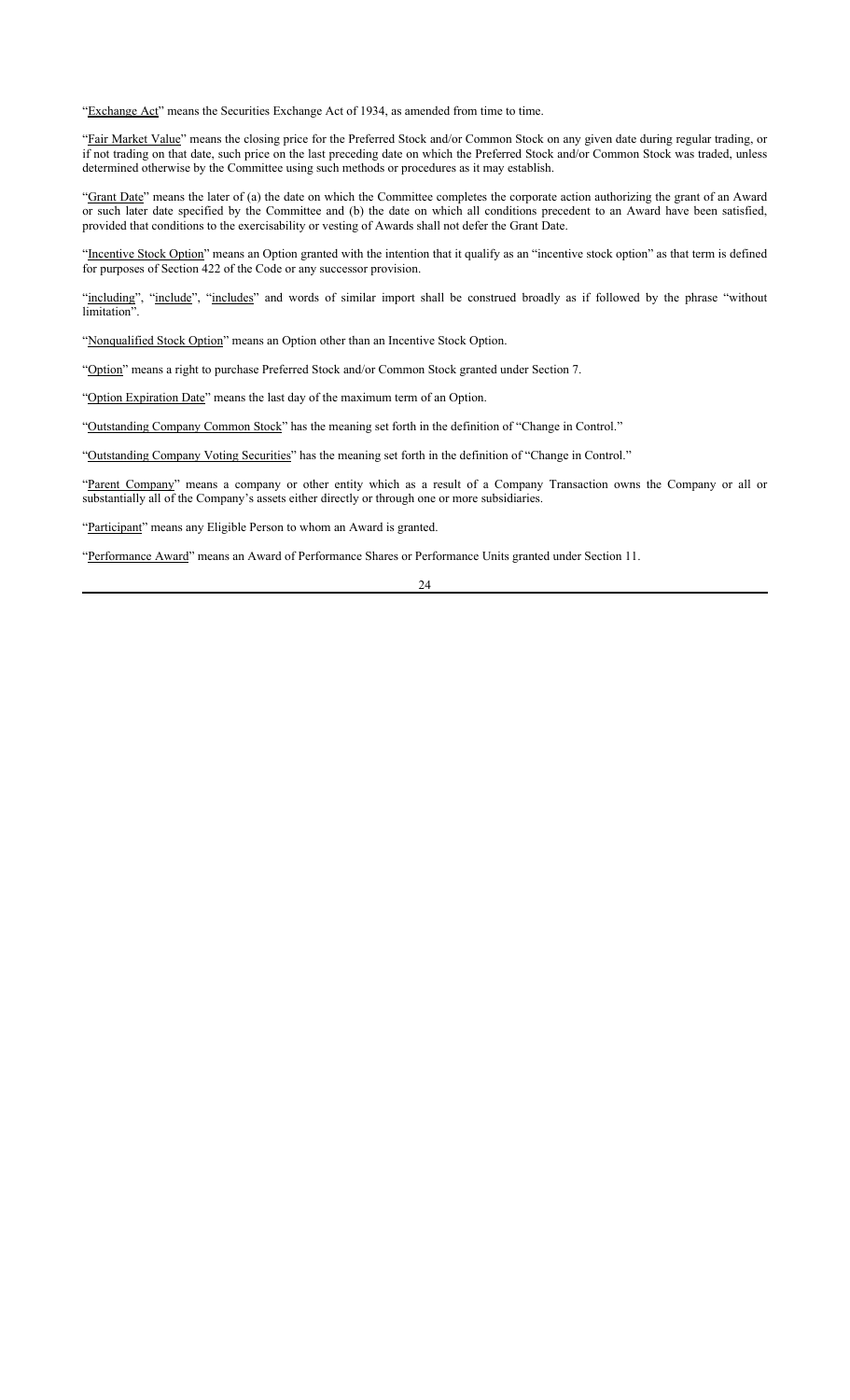"Performance Share" means an Award of units denominated in shares of Preferred Stock and/or Common Stock granted under Section 11.1.

"Performance Unit" means an Award of units denominated in cash or property other than shares of Preferred Stock and/or Common Stock granted under Section 11.2.

"Plan" means this Can B Corp. 2020 Incentive Stock Option Plan.

"Preferred Stock" means the Preferred Class C Series Stock of the Company.

"Related Company" means any entity that is directly or indirectly controlled by, in control of or under common control with the Company.

"Restricted Stock" means an Award of shares of Preferred Stock and/or Common Stock granted under Section 10, the rights of ownership of which are subject to restrictions prescribed by the Committee.

"Retirement," unless otherwise defined in the instrument evidencing the Award or in a written employment, services or other agreement between the Participant and the Company or a Related Company, means "Retirement" as defined for purposes of the Plan by the Committee or the Company's chief human resources officer or other person performing that function or, if not so defined, means Termination of Service on or after the date the Participant reaches "normal retirement age," as that term is defined in Section 411(a)(8) of the Code.

"Securities Act" means the Securities Act of 1933, as amended from time to time.

"Stock," means, as applicable, Common Stock and/or Preferred Stock of the Company.

"Stock Appreciation Right" or "SAR" means a right granted under Section 9.1 to receive the excess of the Fair Market Value of a specified number of shares of Preferred Stock and/or Common Stock over the grant price.

"Stock Award" means an Award of shares of Preferred Stock and/or Common Stock granted under Section 10, the rights of ownership of which are not subject to restrictions prescribed by the Committee.

"Stock Unit" means an Award denominated in units of Preferred Stock and/or Common Stock granted under Section 10.

"Substitute Awards" means Awards granted or shares of Stock issued by the Company in substitution or exchange for awards previously granted by an Acquired Entity.

"Successor Company" means the surviving company, the successor company or Parent Company, as applicable, in connection with a Company Transaction.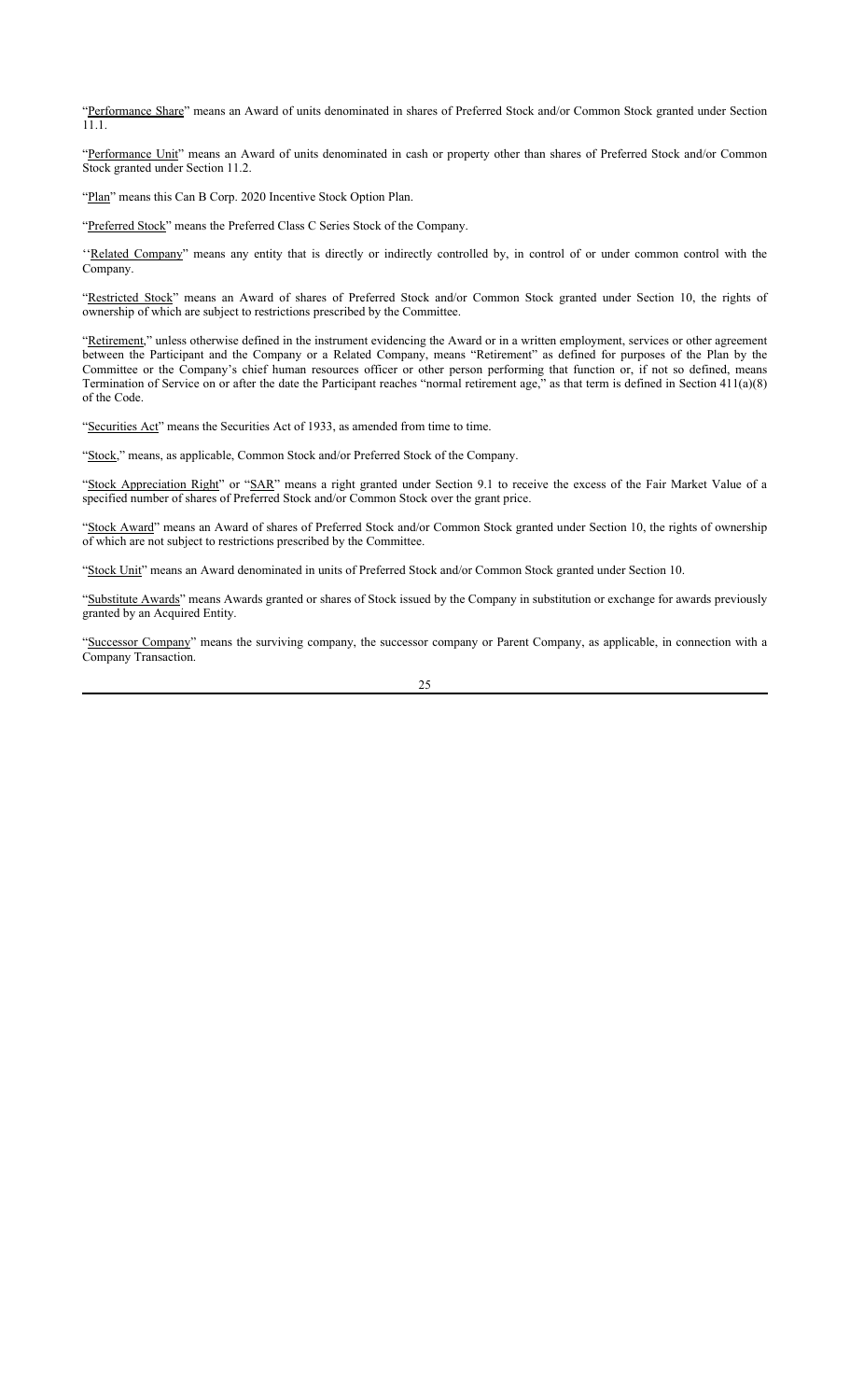"Termination of Service" means a termination of employment or service relationship with the Company or a Related Company for any reason, whether voluntary or involuntary, including by reason of death, Disability or Retirement. Any question as to whether and when there has been a Termination of Service for the purposes of an Award and the cause of such Termination of Service shall be determined by the Company's chief human resources officer or other person performing that function or, with respect to directors and executive officers, by the Committee, whose determination shall be conclusive and binding. Transfer of a Participant's employment or service relationship between the Company and any Related Company shall not be considered a Termination of Service for purposes of an Award. Unless the Committee determines otherwise, a Termination of Service shall be deemed to occur if the Participant's employment or service relationship is with an entity that has ceased to be a Related Company. A Participant's change in status from an employee of the Company or a Related Company to a consultant, advisor or independent contractor of the Company or a Related Company or a change in status from a consultant, advisor or independent contractor of the Company or a Related Company to an employee of the Company or a Related Company, shall not be considered a Termination of Service.

"Vesting Commencement Date" means the Grant Date or such other date selected by the Committee as the date from which an Award begins to vest.

|    | ۰,          |
|----|-------------|
| ۰. | ٧           |
|    | ٠           |
|    |             |
| ۰. | I<br>×<br>٧ |